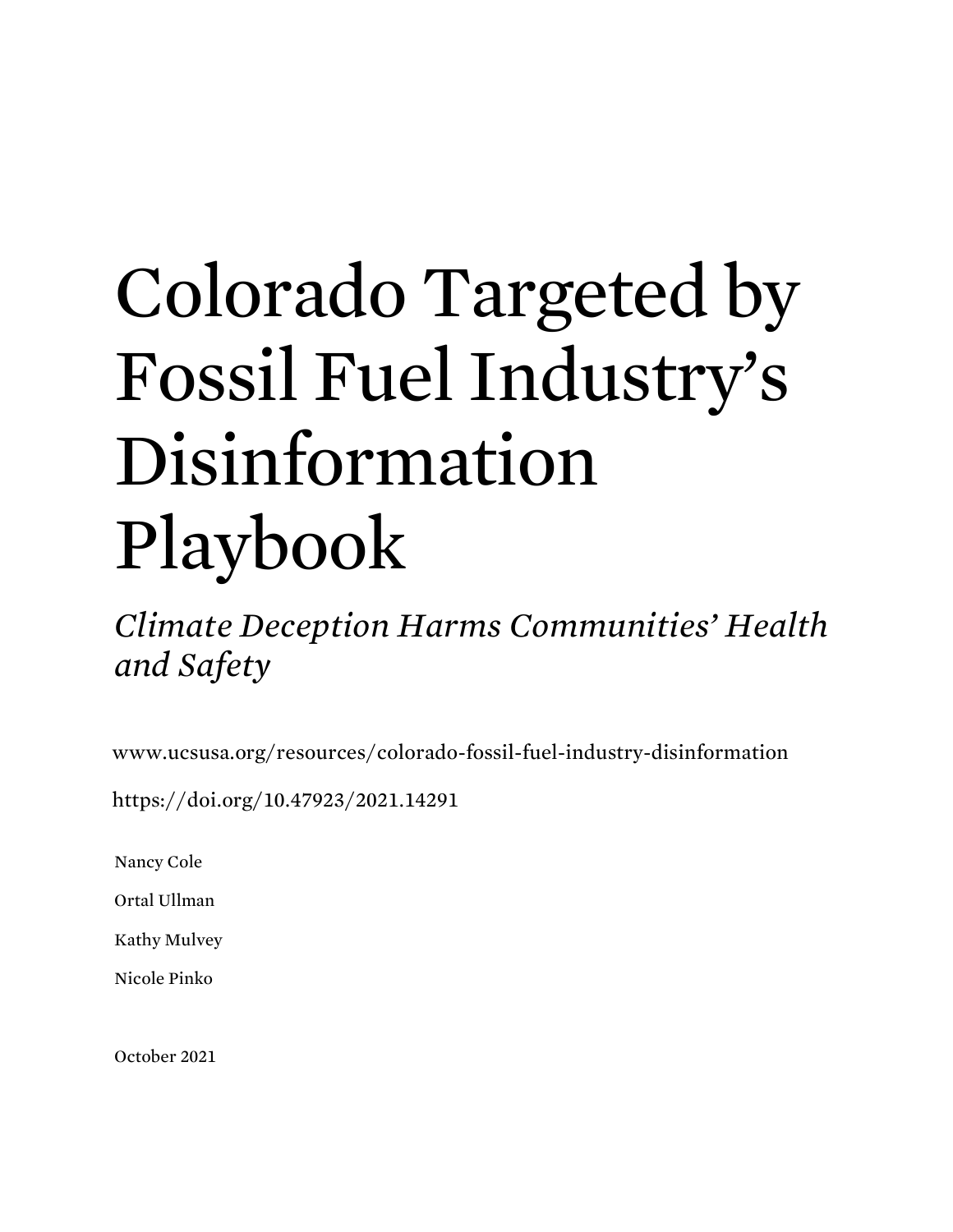#### **CONTENTS**

| <b>Chapter 1 Deceiving the Public: The Disinformation Playbook</b>                                           | 4  |  |  |  |
|--------------------------------------------------------------------------------------------------------------|----|--|--|--|
| The Disinformation Playbook and Colorado Oil and Gas Operations                                              | 5  |  |  |  |
| <b>Chapter 2 Disinformation Tactic: The Fix</b>                                                              | 7  |  |  |  |
| Lobbying to Weaken Public Health and Safety Protections and Enhance Fossil Fuel Profits 8                    |    |  |  |  |
| Overwhelming Public Voices to Thwart Ballot Initiatives                                                      | 9  |  |  |  |
| Table 1. An Example of How Industry Spending Overwhelms Health and Safety                                    | 10 |  |  |  |
| Pitting Local Leaders Against the Health and Safety of Their Constituents                                    | 11 |  |  |  |
| Influencing Public Policy Positions from Inside and Out                                                      | 11 |  |  |  |
| Using Proxy Groups to Confuse the Public and Undermine Support for Climate<br><b>Accountability Lawsuits</b> | 12 |  |  |  |
| <b>Chapter 3 Disinformation Tactic: The Diversion</b>                                                        | 13 |  |  |  |
| Elevating Industry Interests Above Community Voices                                                          |    |  |  |  |
| Fabricating the Appearance of Local Support                                                                  | 14 |  |  |  |
| Figure 1. Colorado's Climate Disinformation Complex                                                          | 15 |  |  |  |
| <b>Greenwashing Your Screens</b>                                                                             | 16 |  |  |  |
| <b>Chapter 4 Disinformation Tactic: The Screen</b>                                                           | 18 |  |  |  |
| Building Credibility by Hiding Behind Trusted State Institutions                                             | 18 |  |  |  |
| Burnishing Industry's Reputation through Association with Respected Nonprofits                               | 19 |  |  |  |
| <b>Chapter 5 Disinformation Tactic: The Fake</b>                                                             | 21 |  |  |  |
| <b>Chapter 6 A Litany of Harms: Health and Safety</b>                                                        | 23 |  |  |  |
| Cancer-Causing and Other Dangerous Chemicals in the Air and Water                                            | 24 |  |  |  |
| Poor Air Quality                                                                                             | 24 |  |  |  |
| New Research Identifies Even More Dangerous Ozone Problems                                                   | 25 |  |  |  |
| Figure 2. Fossil Fuel Industry Emissions are Higher in High Racial-Minority Census<br>Tracts                 | 26 |  |  |  |
| Dangerous Inactive Wells                                                                                     | 26 |  |  |  |
| <b>Climate Change Impacts</b>                                                                                | 27 |  |  |  |
| <b>Chapter 7 A Litany of Harms: Economic</b>                                                                 | 28 |  |  |  |
| <b>Bogus Complaints about High Taxes</b>                                                                     | 28 |  |  |  |
| <b>Inflated Jobs Claims</b>                                                                                  | 28 |  |  |  |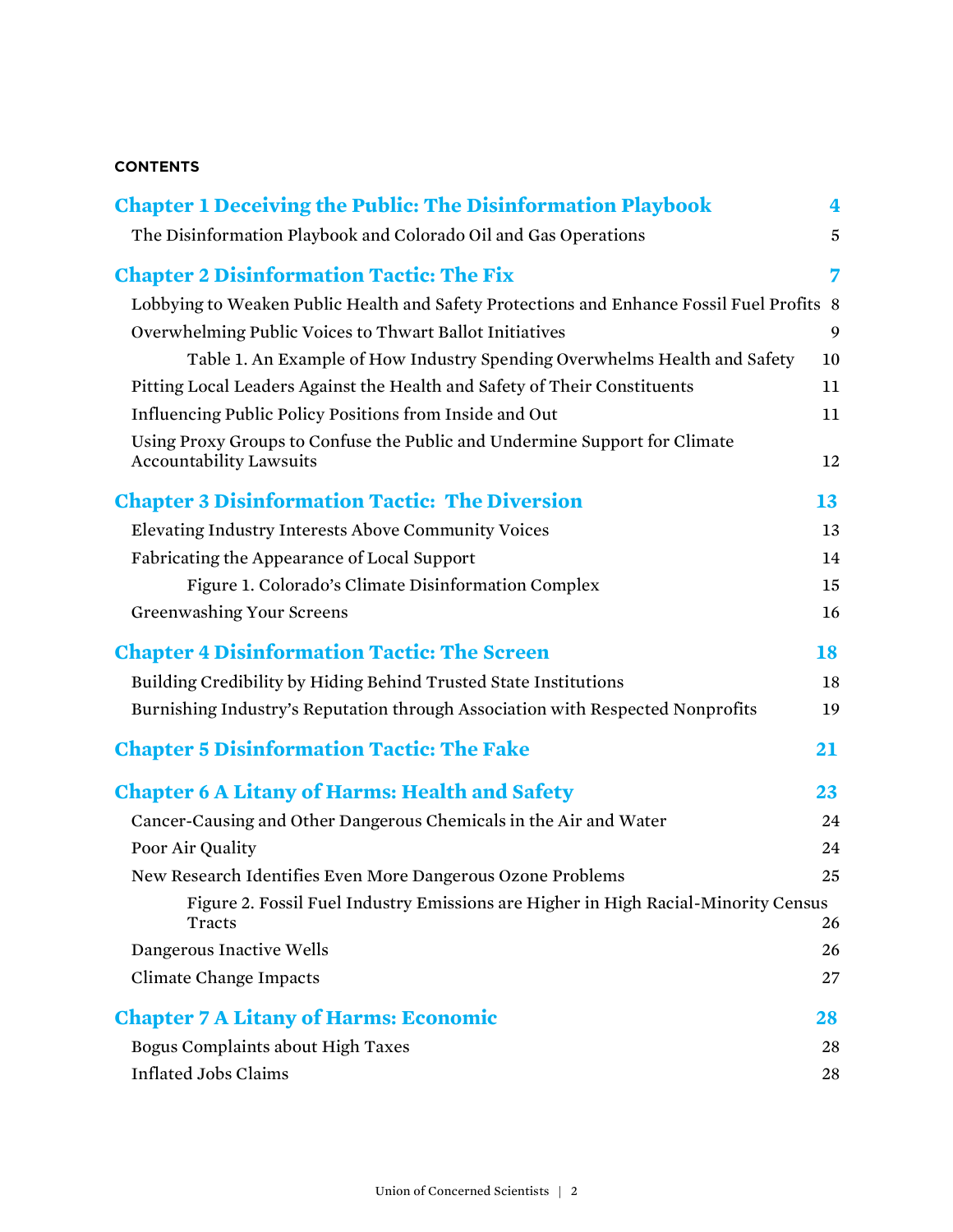| Figure 3. Oil and Gas Extraction's Boom-and-Bust Contribution to the Colorado<br>Economy | 29 |
|------------------------------------------------------------------------------------------|----|
| Other Harms, Some Difficult To Monetize                                                  | 29 |
| <b>Chapter 8 Recommendations</b>                                                         | 31 |
| Acknowledgments                                                                          | 32 |
| Endnotes                                                                                 | 33 |
| References                                                                               | 33 |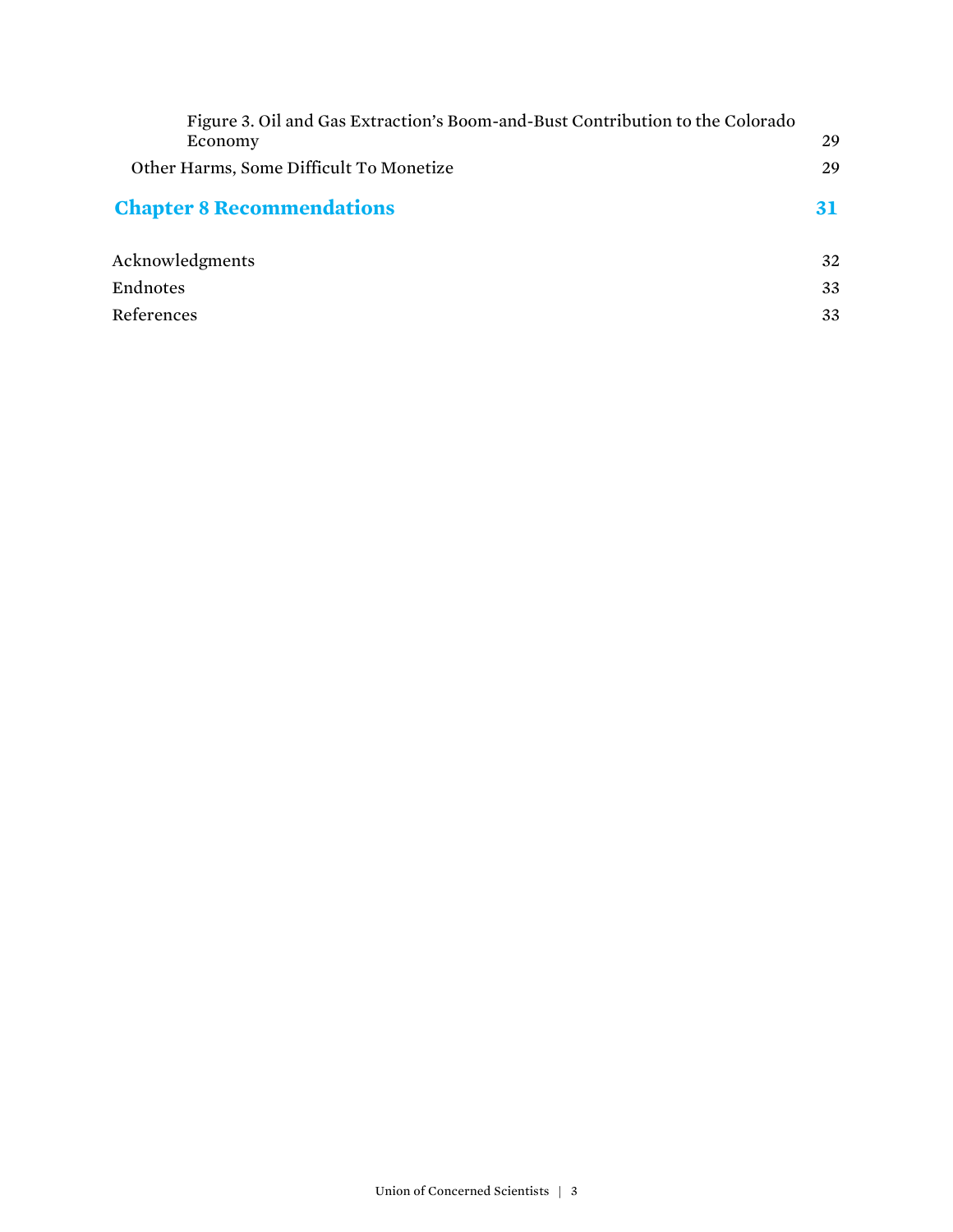# **Chapter 1 Deceiving the Public: The Disinformation Playbook**

Communities across Colorado, especially those near major fracking sites, suffer substantial harm from oil and gas operations. The oil and gas industry not only endangers their health and safety but also plays an immense role in climate change that adversely affects the region, leaving the state and localities to foot the bill for the resulting damages and the costs of adaptation. The industry claims unearned credit for high economic performance, overstates its financial contributions to the state and local economies, and leaves state coffers to cover much of the financial burden of cleaning up abandoned ventures.

Over the past decade the oil and gas industry has used deceptive tactics to exert outsized political control in the state, a corporate strategy that deeply threatens Coloradans. The Union of Concerned Scientists (UCS) calls these industry tactic[s the Disinformation Playbook.](https://www.ucsusa.org/resources/disinformation-playbook) Corporate interests use the Disinformation Playbook to sideline science and facts, deceive the public, and buy political influence at the expense of public health and safety. Inspired by the tobacco industry's successful application of the Playbook in its long battle to evade regulation and legal liability, these tactics have spread rapidly to other industries—including the fossil fuel industry, as UCS has documented in *[The Climate Deception Dossiers](https://www.ucsusa.org/resources/climate-deception-dossiers)* (Mulvey and Shulman 2015). Over the past decade, Colorado has been a primary target of the "plays" employed by oil and gas companies and their surrogates.

UCS has examined the various ways the oil and gas industry maintains its stranglehold on the political processes and people of Colorado. UCS has documented this industry's use of four basic disinformation plays in Colorado:

- **The Fix:** The industry manipulates government officials or processes to inappropriately influence policy to its financial advantage.
- **The Diversion:** The industry manufactures uncertainty about science (including economics) and facts where little or no uncertainty exists.
- **The Screen:** The industry buys credibility through alliances with academia, professional societies, and trusted local organizations and messengers.
- **The Fake:** The industry creates, supports, and promotes questionable scientific and economic analyses and tries to pass them off as facts or legitimate research.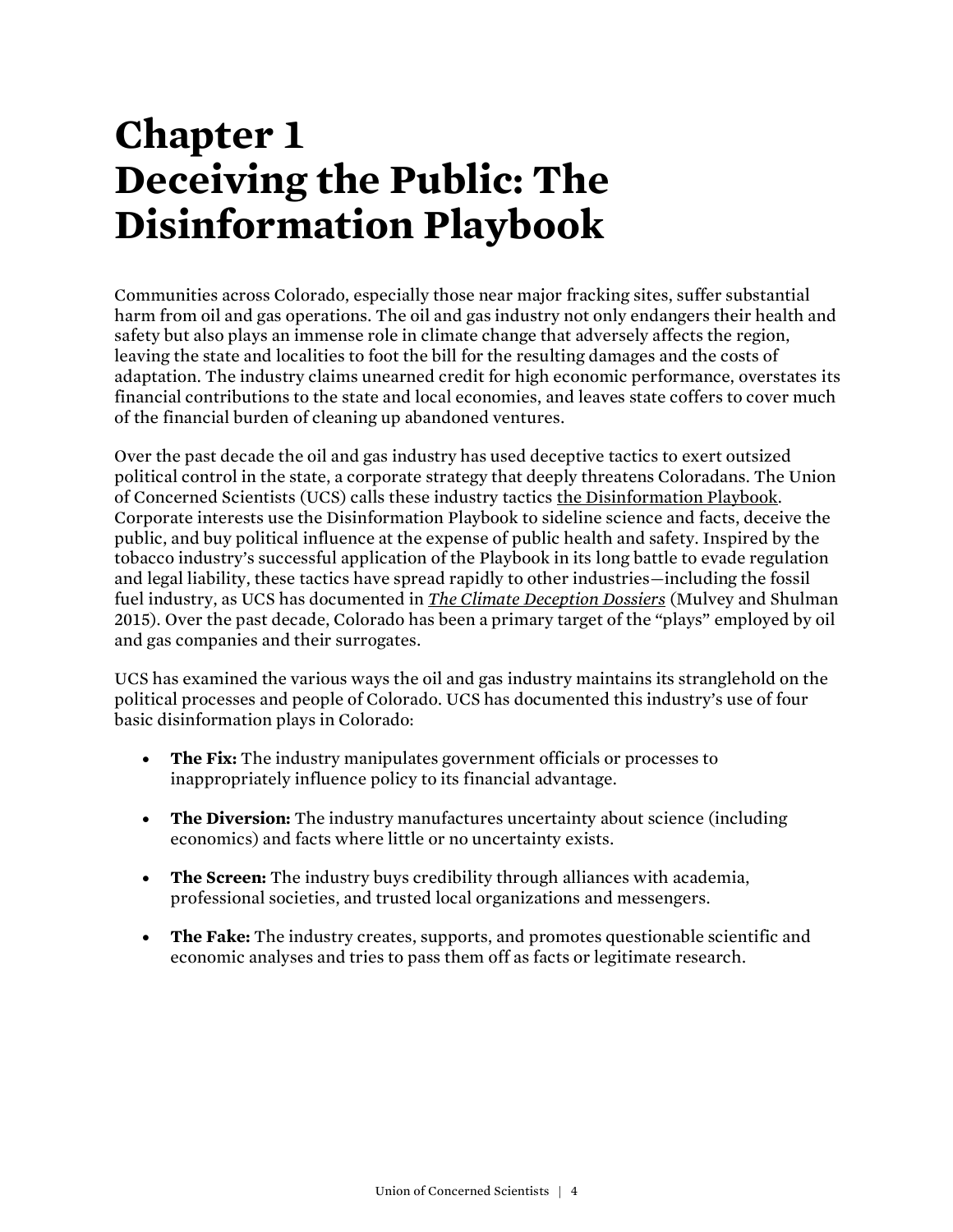

*Misrepresenting science. Manufacturing uncertainty. Buying credibility. Manipulating policymaking. The fossil fuel industry in Colorado uses these tricks to evade responsibility for the harm its products cause. SOURCE: WildEarth Guardians*

### **The Disinformation Playbook and Colorado Oil and Gas Operations**

As oil and gas exploration and extraction continue expanding across Colorado, threats to human health and safety, damage to precious natural resources, and costs associated with climate change are mounting. In response, Coloradans are fighting for the health and wellbeing of their families and communities—protesting, demonstrating, and speaking out; testifying at the legislature and regulatory agencies charged with protecting Coloradans; gathering signatures for ballot initiatives; raising the visibility of health and safety issues in the local press and on social media; and even suing major oil and gas companies to force them to pay a fair share of the costs of remediating climate-related damages. State legislation enacted in 2019 put some meaningful public protections in place: Colorado Governor Jared Polis signed Senate Bill 181, *Concerning Additional Public Welfare Protections Regarding the Conduct of Oil and Gas Operations, and, in Connection Therewith, Making an Appropriation* (Colorado General Assembly 2019). It includes these protections:

- Refocusing the mission of the Colorado Oil and Gas Conservation Commission to prioritize health, safety, and the environment over industry profits and staffing it with paid, full-time experts;
- Giving local governments a stronger say by clarifying basic powers such as zoning and noise limitations and allowing local oversight and enforcement of operations;
- Reducing allowable levels of harmful air pollution, including volatile organic compounds, nitrogen oxides, and methane (a potent global warming gas), by adopting rules related to oil and natural gas well production facilities and compressor stations;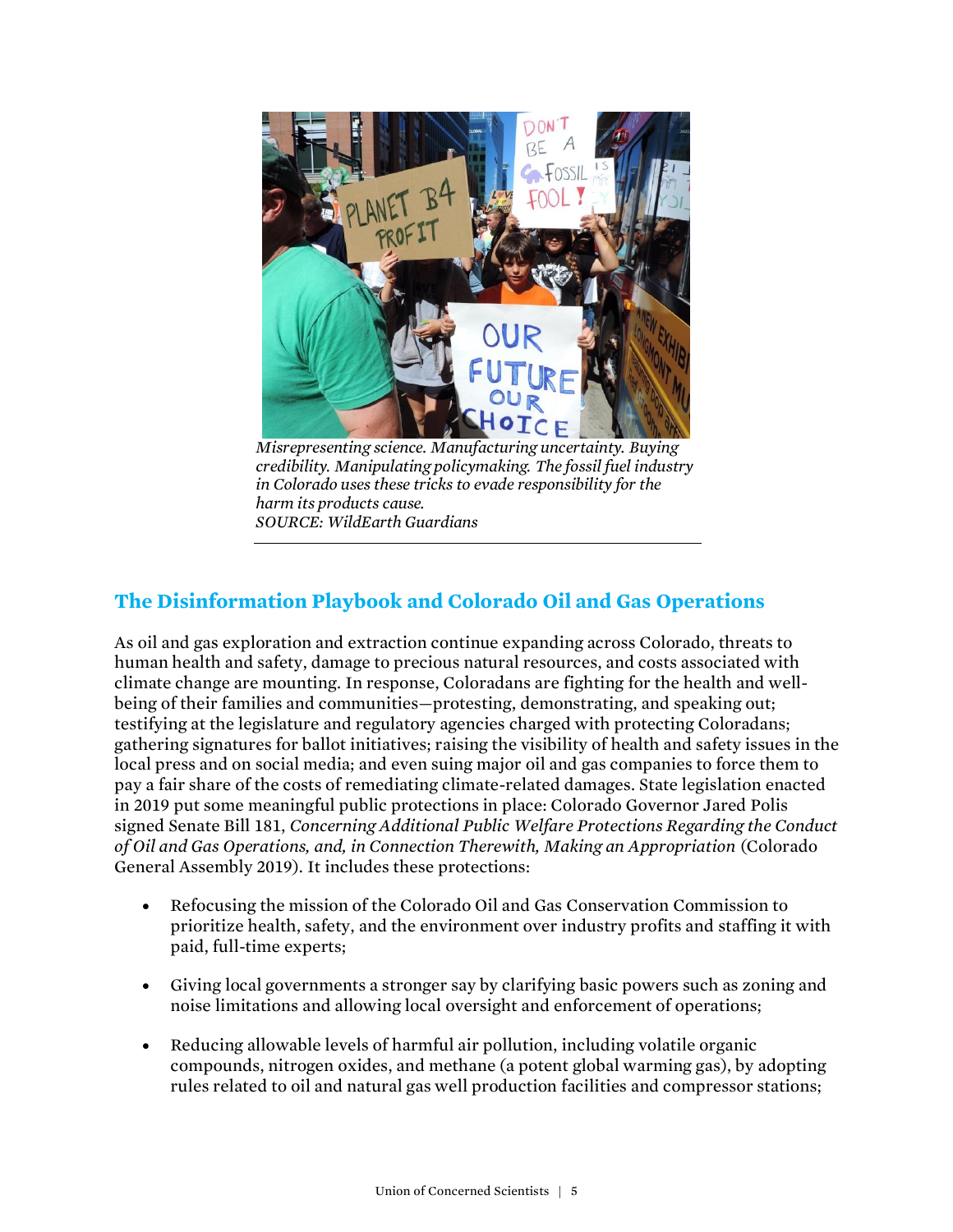- Better protecting property owners from "forced pooling," which requires landowners to cede their land to oil and gas drilling against their will if enough of their neighbors agree to do so; and
- Combating the growing problem of "orphaned" wells—wells with no known owner or bankrupt owners—by setting forth a rule around financial assurances and bonding requirements for oil and gas permits.

Despite the community efforts and some notable victories, the deck remains heavily stacked against the people of Colorado. Oil and gas companies use aggressive and often deceptive public relations campaigns, wield undue political influence, and deploy tactics that often fly under the public radar—all fueled by undisclosed but vast amounts of money. The industry goal: to weaken, delay, or sideline science-based decisions that would protect public health and safety and the environment.

For more than a decade, Colorado oil and gas exploration and development have intensified, often putting dangerous and polluting industrial activities in close proximity to homes, schools, playgrounds, and other public spaces. This report exposes how the fossil fuel industry positions itself as the backbone of the state economy, often framing any community opposition to this industry's dangerous operations as a fight against local interest in the form of tax revenue, school funding, and jobs. The industry largely glosses over evidence it causes health, economic, or environmental damage, and its clout enables oil and gas extraction and expansion to continue with little regard for those facing the adverse health and economic impacts.

In Colorado, the oil and gas industry is comprised of powerful transnational corporations, including ExxonMobil and Chevron, along with companies such as Noble Energy (now owned by Chevron), Anadarko (now owned by Occidental Petroleum), and Suncor (a large Canadian tar-sands operation with close ties to ExxonMobil and Royal Dutch Shell). The industry's interests are represented by heavyweight national lobbying outfits like the American Petroleum Institute (API), as well as local trade associations, like the Colorado Oil and Gas Association (COGA). A proliferation of industry-created and backed front groups includes several with ties to the private multinational conglomerate Koch Industries. They often all work together to run the same Disinformation Playbook.

Of course, the fossil fuel industry uses similar tactics and wields considerable political clout in other oil- and gas-producing states and at the federal level. Consider its success in stalling any meaningful climate action for more than two decades and its ability to despoil public and Native lands and waters with drilling and pipelines. Or consider the API's nationwide TV and digital ad campaign, launched ahead of the 2020 elections and targeting not only Colorado, New Mexico, Pennsylvania, and other key oil- and gas-producing states but also Wisconsin, Michigan, and other political swing states (API 2020a; API 2020b).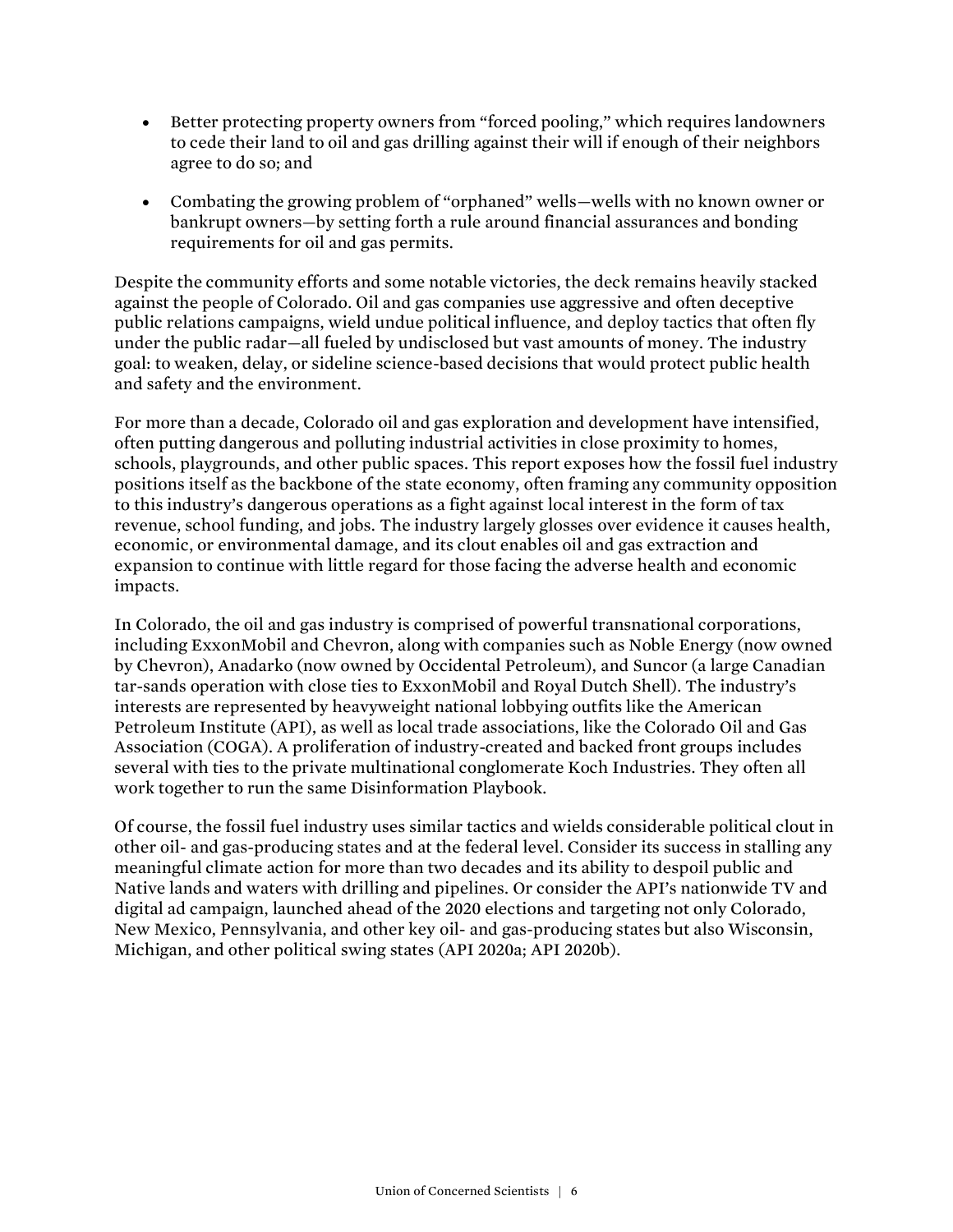# **Chapter 2 Disinformation Tactic: The Fix**



*Manipulate government officials and processes to inappropriately influence policy*

Many companies and business groups lobby state and local governments, seeking to convince them to enact legislation and regulations favorable to their interests as well as to influence regulatory or judicial processes that might lead to industry liability. Some companies and trade associations go so far as attempting to manipulate democratic processes, undermine scientific evidence, and evade liability for the harms their industries cause. While it is reasonable for public officials to consider industry's views, transparency and public vigilance are necessary as well.

How does the fossil fuel industry use "The Fix" to rig the system in its favor in Colorado? In the big picture, the industry—including oil and gas companies, their trade associations, and front groups—pours vast amounts of money into the state to undermine science-based decisionmaking. A *Denver Post* investigation revealed that the industry spent in excess of \$80 million from 2012 through 2016—using the money to support political candidates, thwart or sway ballot initiatives, and influence public opinion—all in a state with a population of just over 5 million people (Osher 2017). A former Anadarko Petroleum director of public affairs who helped develop the industry's strategy boasted to the *Post* that he believed the Colorado political and public relations effort was among the best funded in the country. As for its efficacy: had the industry not responded as it did, fracking likely would have been banned in Colorado, he claimed (Osher 2017).

The Colorado oil and gas industry uses "The Fix" to exert political power over crucial legislation, regulations, legal challenges, and grassroots initiatives in five ways:

- Lobbying to weaken public health and safety protections and enhance fossil fuel profits;
- Overwhelming public voices to thwart ballot initiatives;
- Pitting local leaders against the health and safety of their constituents;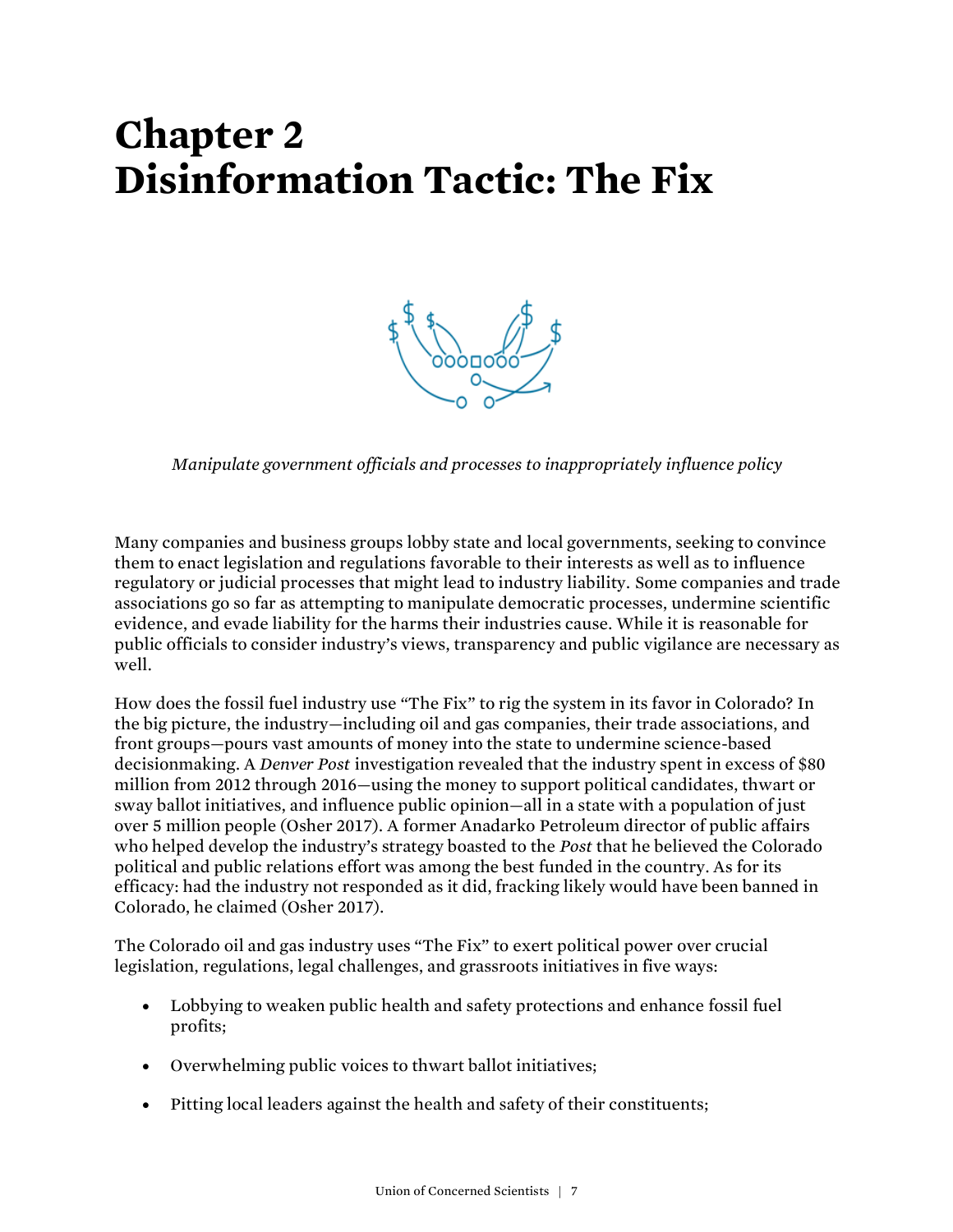- Influencing public policy positions from inside and out; and
- Using proxy groups to confuse the public and undermine support for climate accountability lawsuits.

#### **Lobbying to Weaken Public Health and Safety Protections and Enhance Fossil Fuel Profits**

In the early years of fracking in Colorado, API and its local division, the Colorado Petroleum Council (CPC), pushed the state legislature to enact the little-known *ad valorem* tax credit, which allows oil and gas companies to deduct local property taxes from the severance tax that fossil fuel companies must pay to the state. As local property taxes have increased, particularly for oil and gas operations, the state's pool of severance taxes, based on production and profits, has shrunk—even though severance-tax revenues are needed to remediate abandoned and orphaned wells. Such wells are often underground pathways through which toxic fluids and gases migrate upward into air, water, and homes. These wells are also a significant source of leaked methane, a heat-trapping pollutant that has 80 times the warming power of carbon dioxide during the first 20 years after it reaches the atmosphere (Bushkin-Bedient et al. 2020). Thanks to the *ad valorem* tax credit, some oil and gas operations have paid nothing to the state in recent years, leaving old wells unremediated and dangerous to residents (Eason 2020; Legislative Council Staff, n.d.; Silbaugh 2020).

In April 2017, a house in Firestone, Colorado blew up, killing two residents and seriously injuring a third. The explosion was traced to gas leaking from an old well that had not been disconnected from the wellhead or properly capped (Markus 2018; Osher 2017; Svaldi and Finley 2017). In direct response to the explosion, the legislature took up a science-based bill to require regulators to map oil and gas pipelines throughout the state; a filibuster in the Republican-controlled state Senate killed the proposal. Lobbying disclosure reports and campaign-finance records showed that Anadarko and Noble Energy, both of which opposed the bill, spent significantly in support of Senate Republican candidates in the 2016 election as well as to directly lobby against the bill (Osher 2017; Sirota 2017).

Also in April 2017, the legislature considered a bill mandating that new oil and gas facilities be set back a certain distance from school property. Such a policy is intended to reduce children's exposure to toxic releases by keeping them a safer distance from potential explosions. By a one-vote margin along party lines, a Senate committee killed the bill to establish a buffer zone separating oil and gas wells and associated facilities from occupied buildings and property lines. COGA, CPC, and other industry representatives led the opposition, arguing that "energy is the cornerstone of [the state's] prosperity" (Glick and Ray 2017)—overstating the industry's economic importance while ignoring the value of keeping children safe. An investigative report put oil and gas industry clout into some perspective: "Most of the people who testified in favor of the school setback bill were residents. . . . Virtually all who opposed it were paid lobbyists, most from industry associations" (Glick and Ray 2017).

With the passage of Senate Bill 181 in 2019, the state got serious about tightening health and safety controls on the oil and gas industry. The industry, which aggressively opposed the bill, lobbied successfully for a late language change that weakened the ability of local governments to protect public health and safety. At the behest of industry lobbyists, the terms "necessary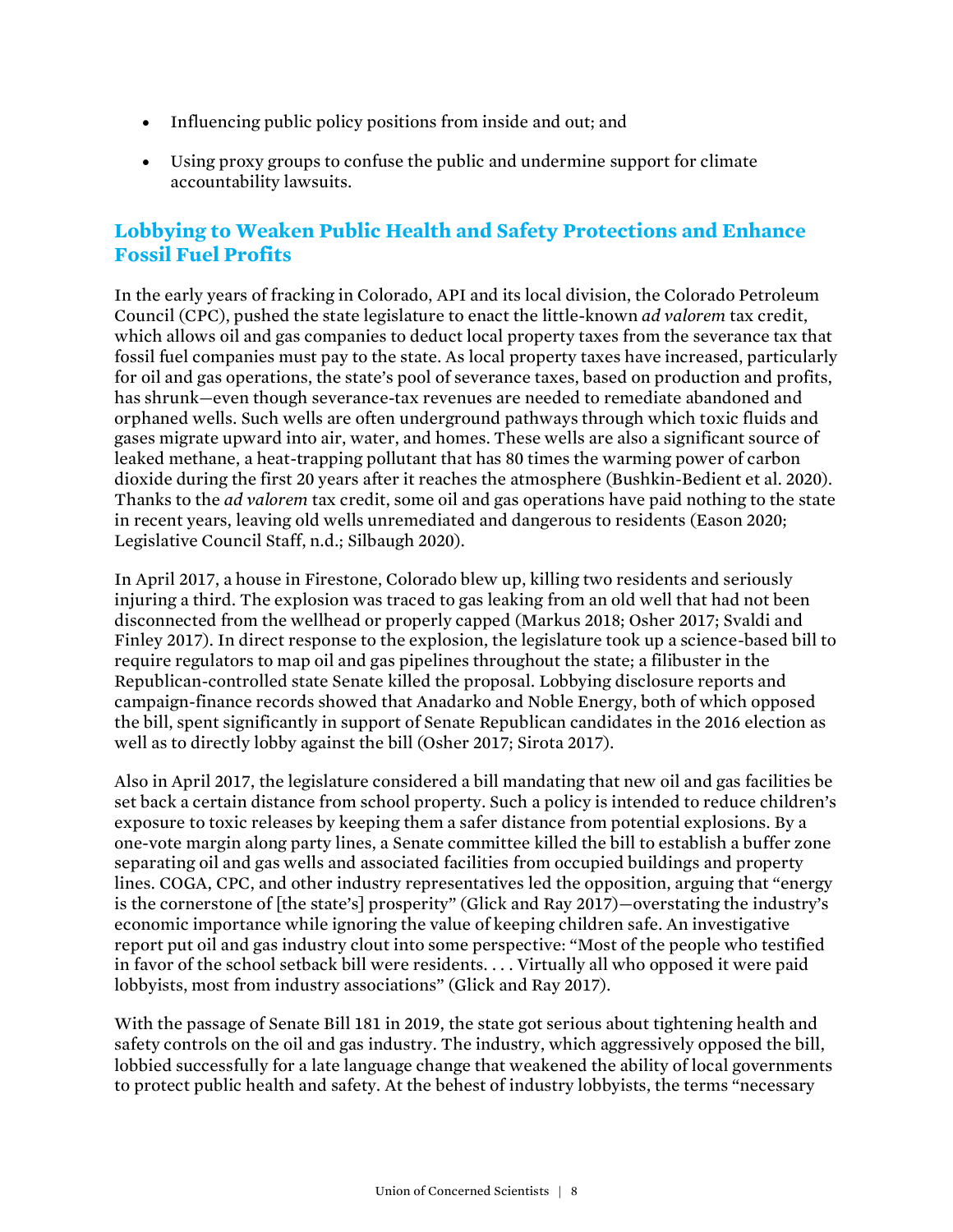and reasonable" were added as qualifiers to the bill's text, potentially limiting the ability of cities and counties to require new protective measures (Bloom 2019).



*Oil and gas operations in direct proximity to homes in Weld County, Colorado. The current scientific consensus is that a 2,000–2,500-foot setback is needed to protect health and safety, especially that of children. Fossil fuel industry representatives have fought against standards that would keep dangerous oil and gas operations a safe distance from children and families. SOURCE : WildEarth Guardians*

Once Senate Bill 181 became law, the battleground shifted to the Colorado Oil and Gas Conservation Commission (COGCC), the state agency charged with developing and implementing regulations on the oil and gas industry. At public hearings, the industry selfservingly claimed that the law—which allows substantially more local control over siting, permitting, reporting, and safety regulations—gives local governments authority to set new standards *less* stringent than state regulations, an interpretation that the law's authors vehemently reject (Jaffe 2020b; Young 2020). The industry position appears to have been an attempt to leave the door open for future lobbying to undermine the state's science-based health and safety regulations through pressure on local councils or boards.

#### **Overwhelming Public Voices to Thwart Ballot Initiatives**

In 2016, aggressive campaigns by Protect Colorado and Coloradans for Responsible Energy Development (CRED)—front groups funded by API, CPC, Noble Energy, and Occidental Petroleum—prevented two grassroots-driven ballot measures from getting in front of voters (Dyer 2016a). One measure would have increased local control over oil and gas expansion, with the aim of putting science at the forefront of decision-making on siting, reporting, and safety requirements designed to protect the communities. The other measure would have improved community health and safety by requiring fracking operations be set back 2,500 feet from any occupied structure (homes, schools, businesses) or "areas of concern" (drinking water sources, lakes, parks). The current scientific consensus is that a setback of 2,000 to 2,500 feet is needed to protect health and safety, especially that of children (Lewis, Greiner, and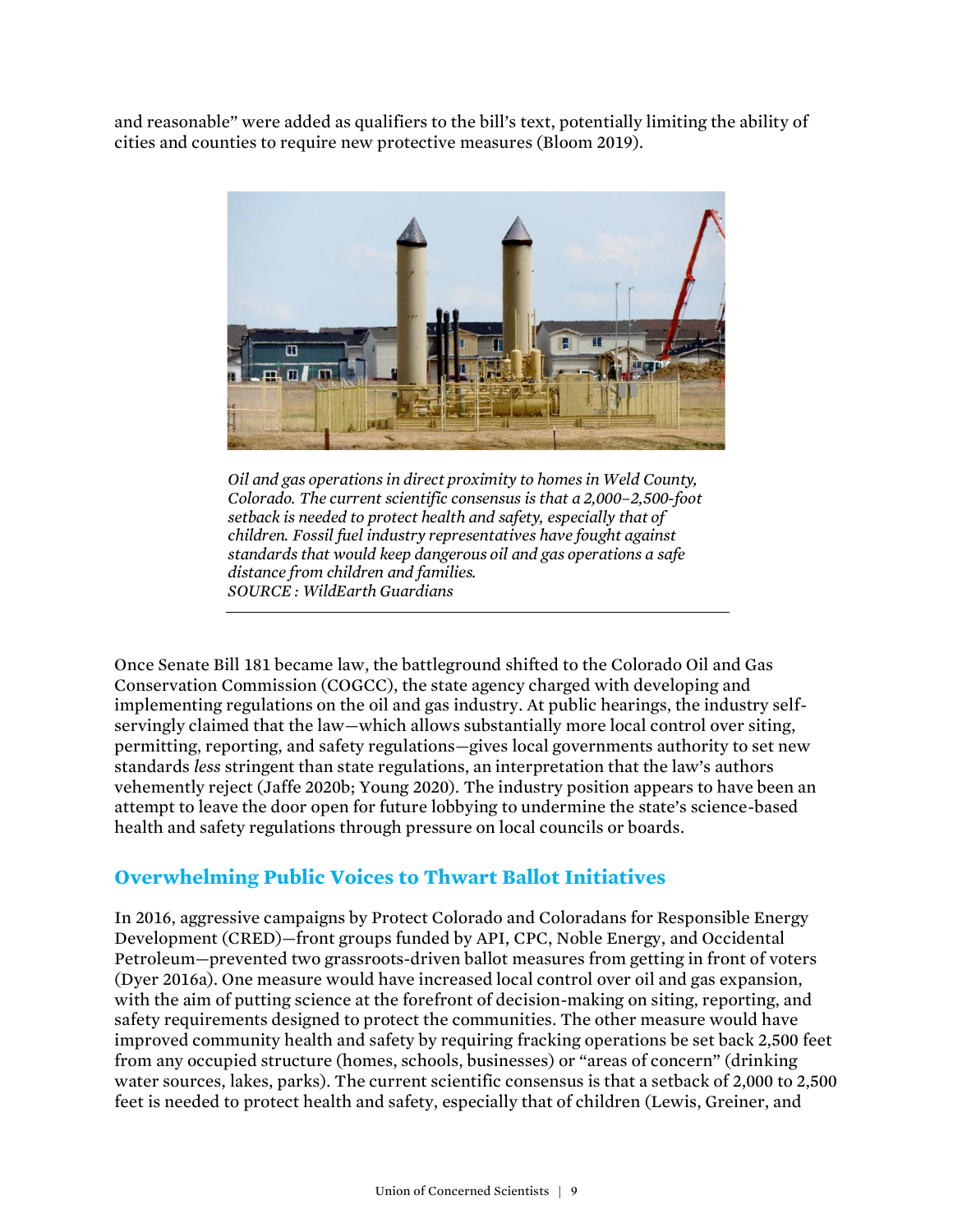Brown 2018; Milton et al. 2014; McKenzie et al. 2012). The setback would have reduced exposure to air and water pollution, lessened noise pollution, and kept children further from potential explosions. Opponents outraised proponents by a ratio of 24–1, with 99.9 percent of the opponents' nearly \$17 million total coming from energy industry companies or front groups; their campaign drowned out the public health and safety arguments at the heart of initiative (Table 1) (Blake 2016; Claypool 2016).

| <b>Group Name</b>                                           | Support/Oppose | <b>Total</b><br><b>Contributions</b> | % Contributions that<br><b>Came from</b><br><b>Corporate/Business</b><br><b>Groups</b> |
|-------------------------------------------------------------|----------------|--------------------------------------|----------------------------------------------------------------------------------------|
| <b>Yes for Health</b><br>and Safety Over<br><b>Fracking</b> | Support        | \$703,536                            | 3.60%                                                                                  |
| <b>Protect Colorado</b>                                     | Oppose         | \$16,904,293                         | 99.90%                                                                                 |

Table 1. An Example of How Industry Spending Overwhelms Health and Safety

*Fossil fuel companies, under the guise of Protect Colorado PAC, amassed nearly \$17 million to prevent the Mandatory Setback from Oil and Gas Development Amendment (#78) from going before voters in the 2016 election. Supporters of "Yes for Health and Safety Over Fracking" were out-raised by a ratio of 24:1. Among the big spenders were Anadarko (\$6.5 million), Noble Energy (\$5 million), Coloradans for Responsible Energy Development (\$500,000), and Extraction Oil & Gas (\$375,000). SOURCE: Claypool 2016; Blake 2016*

Protect Colorado repeated the play again two years later, in 2018, spending almost \$40 million to oppose Proposition 112 (Sirota and Woodruff 2018b), which would have required new oil and gas development projects to be set back 2,500 feet from occupied buildings and other areas of concern. In addition to donating millions of dollars to Protect Colorado PAC to oppose Proposition 112, Noble Energy directly funded spots on at least 12 TV stations in the month before the election (Sirota and Woodruff 2018b). One ad explicitly told voters: "When you vote, we need your support to stop Proposition 112, so we can continue producing the natural gas and oil that power our daily lives." This ad ignored the initiative's health and safety intent, instead advancing a bogus economic argument that stronger protective measures would put the industry out of business (Sirota and Woodruff 2018a).

In 2020, the industry poured money into ad campaigns even with no initiatives on the ballot or legislation in the works. Protect Colorado spent hundreds of thousands of dollars on a statewide online and TV ad campaign aimed at Governor Polis and the COGCC, threatening to challenge any new regulations, particularly on siting setbacks, that the industry deemed unreasonable (Bunch 2020). The industry promoted 500-foot setbacks—about one-fourth the distance that scientists say is best to protect communities, especially vulnerable populations (Lewis, Greiner, and Brown 2018; Milton et al. 2014).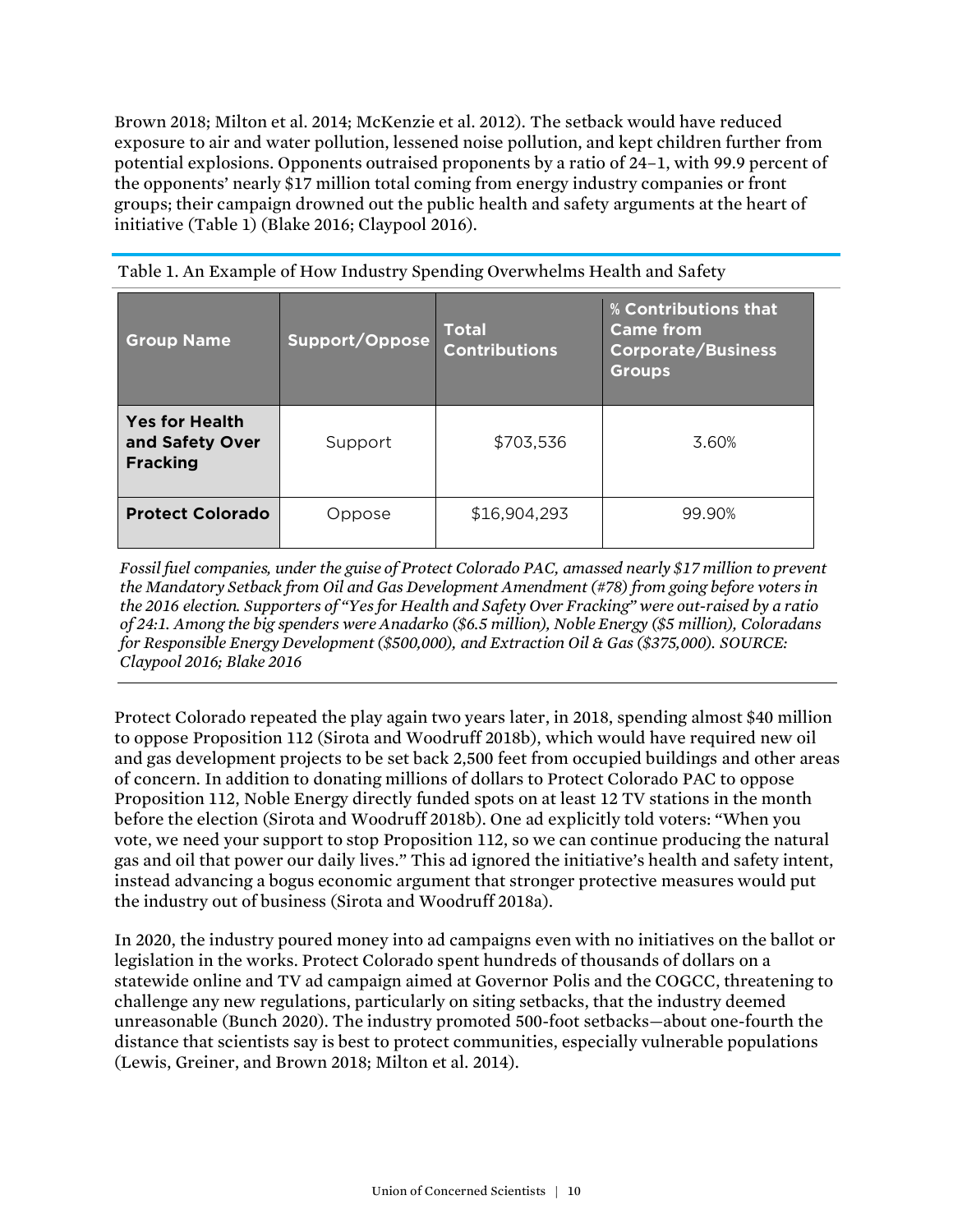### **Pitting Local Leaders Against the Health and Safety of Their Constituents**

Local efforts to ban fracking, institute moratoriums on expanding operations, or impose stricter regulations on oil and gas drilling and fracking began building several years ago, achieving considerable success in 2012 and 2013 in some communities on the Front Range of the Southern Rocky Mountains (Wines 2013). An industry counteroffensive began exerting its influence locally around the same time. Evidence of industry interference in local affairs emerged in a leaked transcript of a presentation made by Mark Truax, director of operations and coalitions for the front group CRED, at the 2015 annual conference of the Interstate Oil and Gas Compact Commission, attended by industry representatives, state regulators, and elected officials (Dyer 2016a; Glick and Ray 2016).

According to a transcript of Truax's presentation, CRED and its innocuous-sounding political arm, Protect Colorado, helped defeat an anti-fracking initiative in Loveland, an emergency moratorium on fracking in Erie, and a community bill of rights in Windsor. They also conducted preemptive strikes to elect pro-oil and gas city council members in Fort Collins and Denver and stopped the recall of a swing-vote city councilor who had failed to disclose serious conflicts of interest related to the oil and gas industry during her election campaign. While concealing their ties to fossil fuel companies, these deceptively named industry-backed groups have deployed a wide variety of tactics—such as direct mail and social media, door-to-door canvassing, campaign door hangers, TV commercials, and opinion pieces in local and state newspapers—to promote the industry's position (Dyer 2016a; Glick and Ray 2016).

#### **Influencing Public Policy Positions from Inside and Out**

The aptly named "revolving door" between government and fossil fuel corporations has created a mutually beneficial relationship between Colorado's oil and gas industry and the very regulators and elected officials tasked with keeping it in line with health and safety standards. Two examples:

• Matt Lepore began government service as an assistant attorney general in 2009. In that capacity, he represented the COGCC and counseled it on implementing regulations. In 2011, he joined a private firm representing oil and gas operators in regulatory disputes with that commission. The following year, then-Governor John Hickenlooper appointed him to direct the commission itself (Lepore, n.d.). As COGCC director, Lepore maintained a close relationship with fossil fuel companies and worked directly with CRED's Truax (Dyer 2016a; Glick and Ray 2016).

Lepore left the COGCC in 2018 to become an energy-industry attorney, leaping, as the *Denver Post* put it, "from the role of regulator to helping those he regulated" (Finley 2018; Herrick 2018). In a 2020 consulting role to Garfield County, he helped a coalition of Western Slope and Eastern Plains counties and cities argue at COGCC and Colorado Department of Health regulatory hearings that local health and safety rules should prevail, even if they are less protective than the state standard. The position taken by oil and gas-friendly counties, represented by attorney Lepore, amounted to an attempted end run around the health and safety intent of SB181 (Jaffe 2020a; Jaffe 2020b; Woodruff 2020).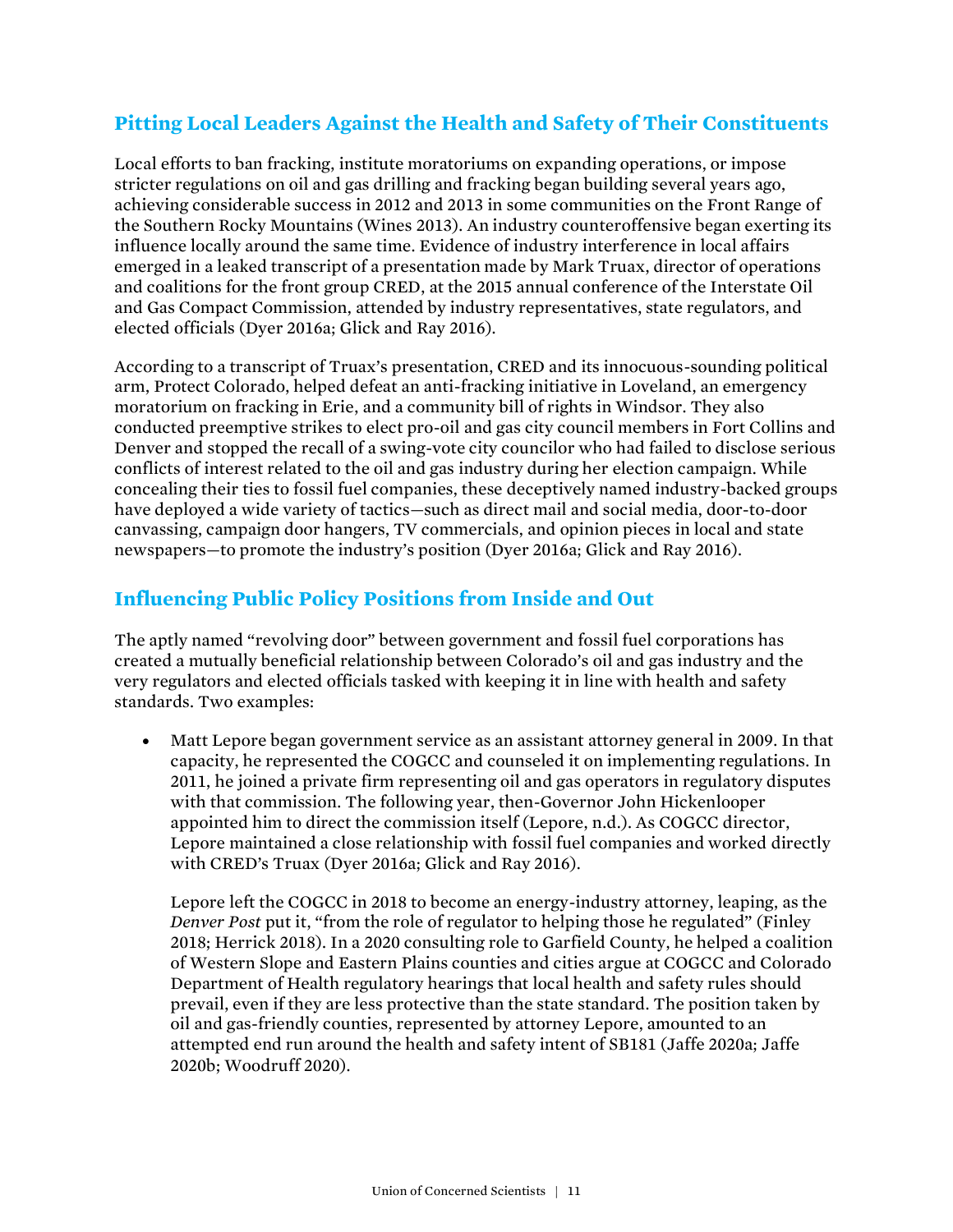• Josh Penry served in the Colorado General Assembly for six years, first as a member of the Colorado House and then as Republican party leader in the Senate. He subsequently became a lobbyist and consultant for the oil and gas industry. He founded the company EIS Solutions (recently renamed 76 Group) to help defeat various antifracking measures and is deeply involved with various front groups that promote the oil and gas industry in the state (as is his wife, Kristin Strohm—read more under The Screen) (Bunch 2021; Dyer 2015; Dyer 2016b; EIS Solutions, n.d.b ; 76 Group, n.d.).

#### **Using Proxy Groups to Confuse the Public and Undermine Support for Climate Accountability Lawsuits**

In 2018, Boulder and San Miguel counties and the city of Boulder sued ExxonMobil and Suncor, arguing that the companies violated state law by deceiving the public about the dangers of their fossil fuel products. These local governments are demanding that the companies pay their fair share of remediating climate damages accruing in their communities (Boulder County, n.d.; City of Boulder, n.d.; EarthRights International, n.d.; San Miguel County, n.d.).

Almost immediately, ExxonMobil and Suncor launched a counteroffensive, using proxy groups to distort the public's understanding of the case. The defendants, falsely suggesting that the local governments were seeking a back-door path to achieve legislative goals, attempted to redirect attention away from the on-the-ground reality that communities face budget-busting expenses due to climate change-related fires, flooding, bad air quality, and extreme heat. Industry PR companies, particularly Western Wire (an ExxonMobil executive serves on its board of directors) and Energy In Depth (a project of the Independent Petroleum Association of America), ramped up their substantial media buys to discredit the legal strategy (EarthRights International 2018). Industry groups also attacked and attempted to discredit a public forum at the University of Colorado Law School on holding fossil fuel companies liable for climate change harms in the state (MAP 2019; University of Colorado Law School 2019). Further, their representatives posed as journalists to try to interview plaintiff's attorneys outside of appropriate court channels (EarthRights International 2018; EarthRights International 2019). For more than three years, the defendants have used procedural tactics to keep this case—like other recent climate accountability complaints against fossil fuel companies—from being considered on its merits.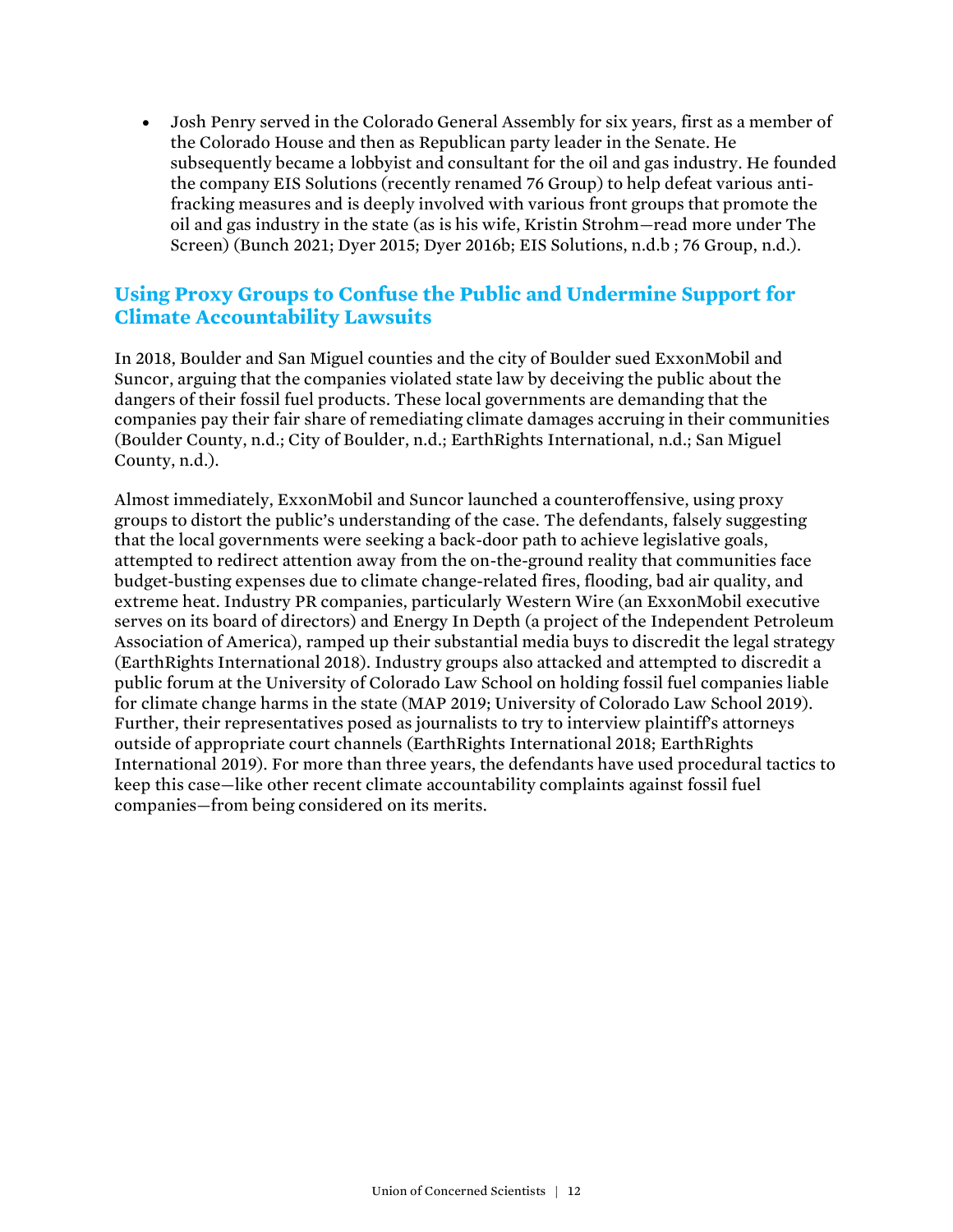# **Chapter 3 Disinformation Tactic: The Diversion**



*Manufacture uncertainty about science (including economics) and facts where little or no uncertainty exists*

In an infamous 1969 memorandum, a tobacco executive captured the Diversion tactic well: "Doubt is our product, since it is the best means of competing with the 'body of fact' that exists in the minds of the general public" (Mulvey and Shulman 2015). To create doubt, undermine science, influence public opinion, and gain access to policymakers while maintaining the illusion of independence, fossil fuel companies in Colorado have deployed trade associations, front groups with innocuous-sounding names, and "greenwashing" advertising campaigns that paint oil and gas as sources of clean energy and central to climate solutions. Corporate interests even create, fund, and control so-called "astroturf" groups that falsely portray themselves as grassroots.

To rig the system in its favor, Colorado's fossil fuel industry uses "The Diversion" to exert political power over crucial legislative, regulatory, and grassroots-led initiatives, commonly engaging in a variety of activities, including:

- Elevating industry interests above community voices;
- Fabricating the appearance of local support; and
- Greenwashing your screens.

### **Elevating Industry Interests Above Community Voices**

At least three oil and gas industry trade associations operate aggressively in Colorado: the American Petroleum Institute, the Colorado Petroleum Council (the API's local affiliate), and the Colorado Oil and Gas Association. Also active are the Colorado Petroleum Association, the Western Energy Alliance, the Independent Petroleum Association of America (IPAA), and the CO-WYO Petroleum Marketers Association. Wielding its wealth and political power, the industry is able to supercharge its advocacy and drown out community voices. Sometimes visibly and sometimes behind the scenes, these trade associations engage in extensive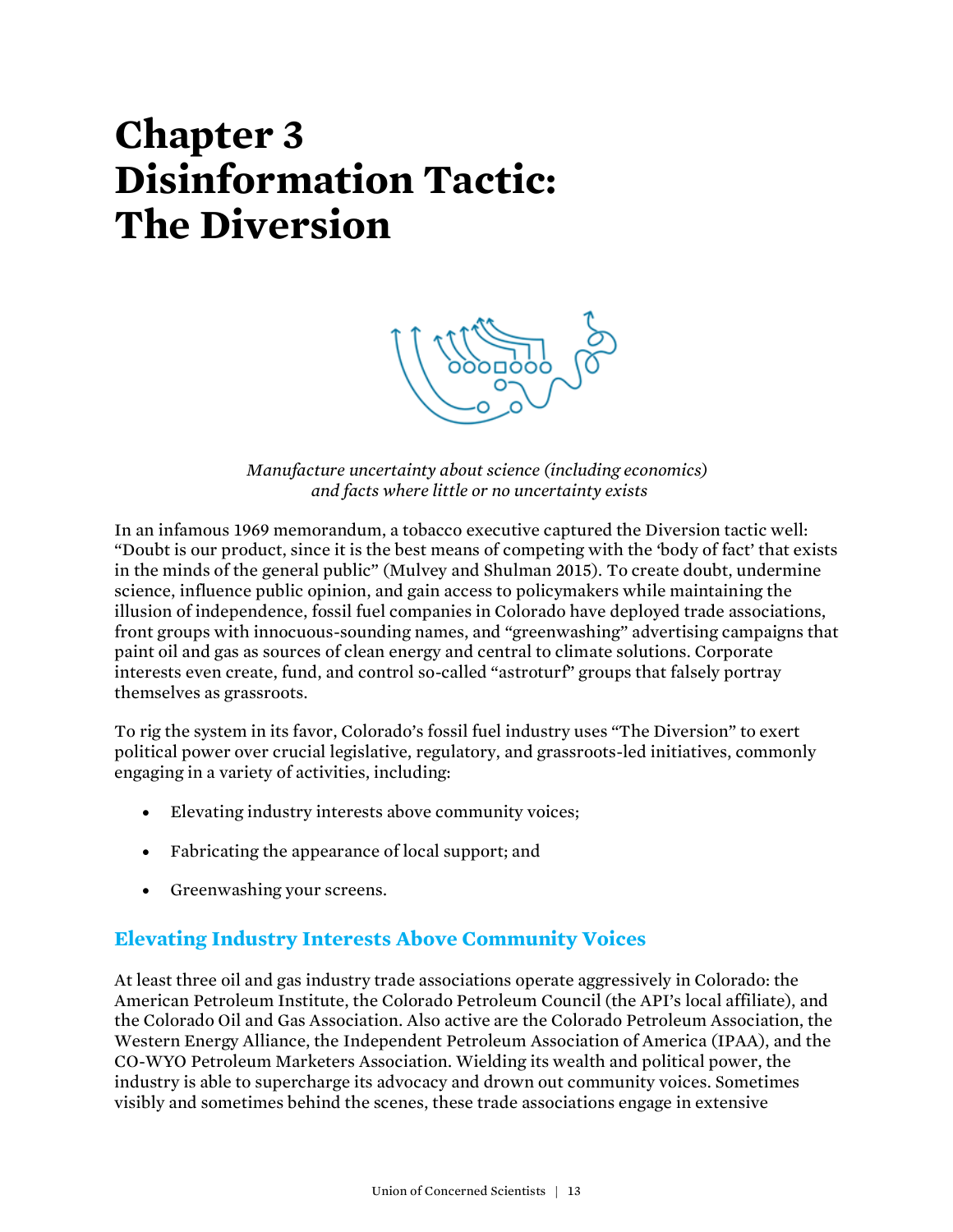legislative and regulatory lobbying and pour hundreds of thousands of dollars into campaigns to sway public opinion, especially investing in large-scale TV, radio, and social-media advertising.

Fossil fuel trade associations use their clout to spread disinformation. For example, their lobbyists routinely exaggerate the industry's economic benefits while downplaying the health and safety risks to community members. In 2017 testimony to a state Senate committee hearing on the proposed legislation on setbacks from school properties, COGA's president claimed that protective setback extensions would undermine oil and gas as "the cornerstone of prosperity" in the state (Glick and Ray 2017). The industry has peddled that exaggeration for years, even though the oil and gas sector is a notoriously unstable, "boom and bust" enterprise that accounts for roughly 1 percent of Colorado jobs. At the same time, it offloads onto the state and its communities innumerable externalities, such as air pollution, fouled waters, and abandoned mines (PwC 2017; API 2017; BEA, n.d.b).

The industry also downplays, even denies, the health risks from contaminants released during oil and gas exploration and extraction. During the 2017 setback hearing, CPC's executive director told the press that the idea of protecting school children "was based on the presumption that being near oil and gas facilities is dangerous," adding that CPC "absolutely rejects that notion" (Glick and Ray 2017). Yet current oil and gas production releases a host of dangerous chemicals into the air and water—including those that cause cancer and disrupt the endocrine system—and it creates significant noise and light pollution. Science shows that children are particularly sensitive to those dangerous chemicals (Bushkin-Bedient et al. 2020, 60, 86; Glick and Ray 2017, McKenzie et al. 2017).

An API TV ad opposing a 2019 package of oil and gas reforms in the legislature is another example of how industry advertising spreads falsehoods and misrepresentations. The ad claimed that the measures would "shut down energy production in Colorado"—a claim with no economic basis (API 2019). The ad suggested that lawmakers, acting in bad faith, had snuck the bill out of committee "in the middle of the night." In reality, the relevant committee voted at 2:00 a.m. only after hearing more than 12 hours of testimony from both supporters and opponents (Woodruff 2019).

### **Fabricating the Appearance of Local Support**

A plethora of oil and gas industry front groups litters the political landscape in Colorado, often with ambiguous or purposely confusing names, sometimes using dirty-trick tactics, and rarely disclosing ties to the industry (Yowell 2018). To conceal its lobbying activities, the industry hides behind astroturf organizations, created to falsely appear as grassroots in their opposition to forward-looking climate and energy policy ( see Figure 1).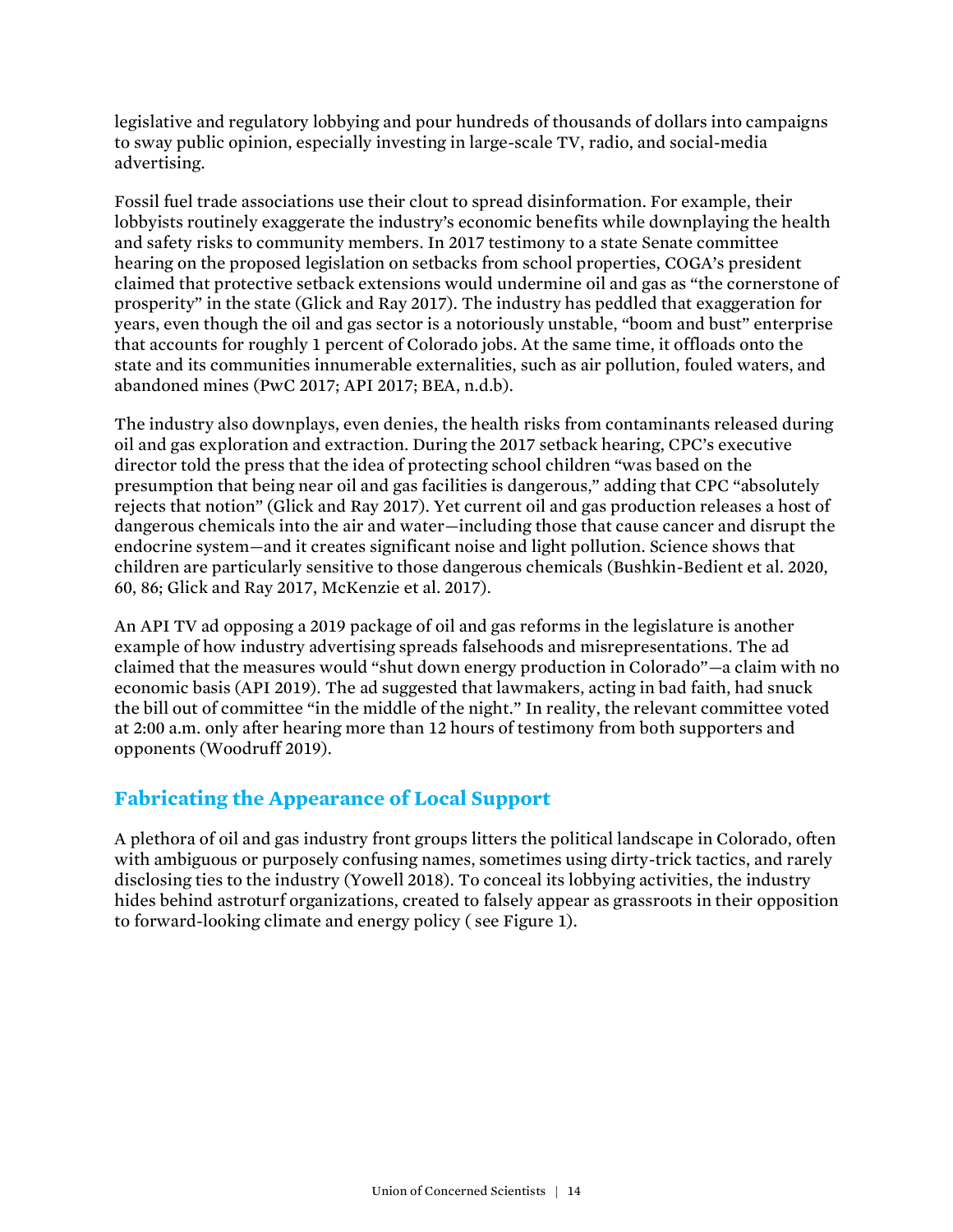

*The fossil fuel industry invents groups with innocuous-sounding names like "Protect Colorado" and "Energy for Progress." While these groups may give the appearance of grassroots support, they are created and funded by corporate interests such as ExxonMobil and the American Petroleum Institute. Lines show known relationships between entities. Lack of transparency makes it difficult to verify funding, membership, and leadership of many groups active on behalf of the fossil fuel industry in Colorado.* 

*SOURCES: Dyer 2015; Glick and Ray 2017; Chevron 2020; ExxonMobil 2021; Occidental 2020; Suncor 2020*

In 2019, the industry ran an aggressive and misleading campaign in opposition to Senate Bill 181. In addition to TV and radio ads, it invested in social-media advertising. Using the Facebook Ad Library, an investigative reporter identified "dozens of sponsored posts from astroturf groups like 'Energy Citizens' and 'Energy Nation' opposing SB181," paid for with tens of thousands of dollars from the API. The ads recorded millions of impressions (Woodruff 2019; Davies 2011).

Perhaps the most ubiquitous of the front groups is Coloradoans for Responsible Energy Development. Created and generously funded by Anadarko Petroleum and Noble Energy, CRED describes itself as an educational organization, yet it engages deeply in overt political activities. Mark Truax, in his presentation to the Interstate Oil and Gas Compact Commission in 2015, described these activities. As CRED's director of operations and coalitions, he also boasted about the vast amount of money the organization invested in those activities (Dyer 2016a; Glick and Ray 2016).

The trade associations and front groups create astroturf groups that are industry-funded and led by industry representatives and political operatives. CRED created its political arm, Protect Colorado, for the purpose of defeating grassroots-led anti-fracking ballot initiatives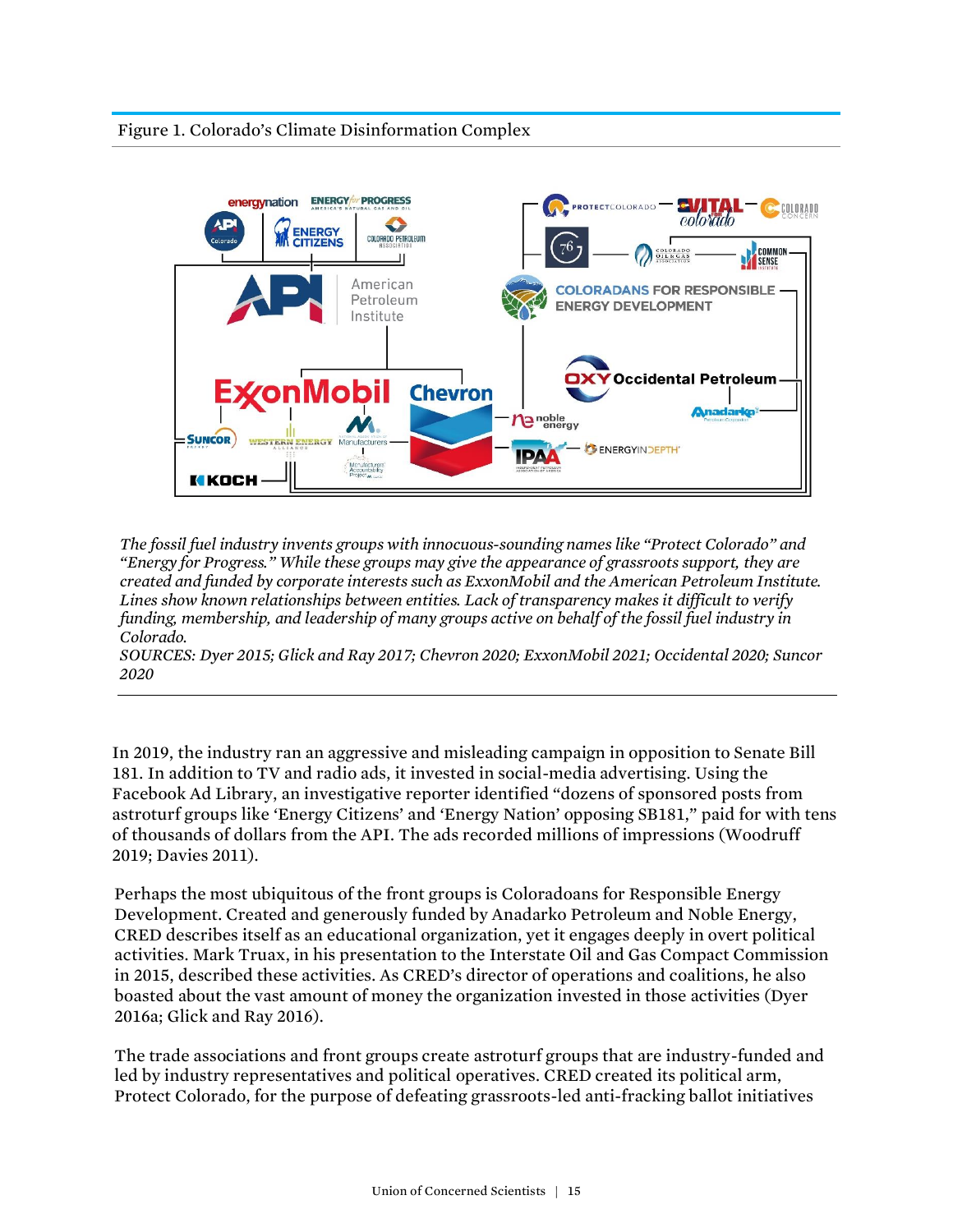(Protect Colorado, n.d.). For example, to defeat the 2016 setback and local control initiatives, Protect Colorado initiated a "decline to sign" campaign, discouraging Coloradans from signing a petition to get the initiatives on the ballot; it used various grassroots organizing techniques funded with nearly \$17 million by CRED, Anadarko Petroleum, Noble Energy, and several other oil and gas companies (Blake 2016; Claypool 2016). As tracked by Public Citizen, "The widest disparity between spending by corporate-backed groups and their mostly noncorporate opposition was found in the race for Colorado's Mandatory Setback from Oil and Gas Development Amendment" (Claypool 2016).

Also as part of 2016 efforts to keep setback and local-control initiatives off the statewide ballot, Protect Colorado hired people to carry signs saying "decline to sign #75 and #78" (Evans 2016; Glick and Ray 2016; KGNU 2016). Protect Colorado was similarly behind efforts to harass signature gatherers and petition signers. Protesters followed a Denver mom out gathering signatures, screaming in her face, "You're taking our jobs!" No one answered when she asked her harassers questions about the "jobs" they had in the industry (Glick and Ray 2016).

These dirty tricks continued and even expanded in 2018. The industry again hired protesters who followed petition-signature gatherers, sometimes harassing and threatening them, in an effort to keep the setback initiative off the ballot (Yowell, 2018). An undisclosed pro-industry group paid a signature-gathering firm to stop its work on the initiative; the contractor admitted on tape to initiative organizers: "Nobody threatened me. You know what they're doing. They're going around and buying people" (Olabi 2018). The industry also created new astroturf organizations with names strikingly similar to those of initiative supporters, apparently attempting to confuse voters about who was behind the campaigns (Yowell 2018).

#### **Greenwashing Your Screens**

Fossil fuel trade and front groups in Colorado have spread deceptive and greenwashing messages through social-media advertisements, spending well over a million dollars since 2018 on Facebook alone. The two most prolific social-media greenwashers have been CRED and Protect Colorado.

CRED, COGA, and others have funded misleading ads painting oil and gas as clean energy and central to climate solutions. Messages like "Fracking Supports our Environment," "Colorado's oil and natural gas industry works to provide clean energy," and "Clean Colorado Oil and Gas is all around you" grace images and videos of nature scenes, as though dirty fossil fuels were not destroying our climate and those very ecosystems. An April 2021 CRED advertisement invoked climate change directly: "The climate is changing. And Colorado's oil and natural gas industry is part of the solution." In fact, US Energy Information Administration data show that both oil and fossil gas are even larger contributors to energy-related carbon dioxide emissions than is coal (EIA 2021). And the transportation sector, because of its dependence on oil, accounts for the nation's largest share of carbon emissions (EIA 2021). Advertising fracking as environmentally safe and fossil fuels as clean energy is deeply deceptive—it is insidious greenwashing.

The ads go to great lengths to highlight the positive contributions fossil fuels make to the state, leaving out the damage and harm that comes from the industry's operations. COGA ads regularly celebrate oil and gas that is "fueling our freedom" and "fueling our summer fun" but ignore the pollution that forces Coloradans to stay inside to protect themselves from extreme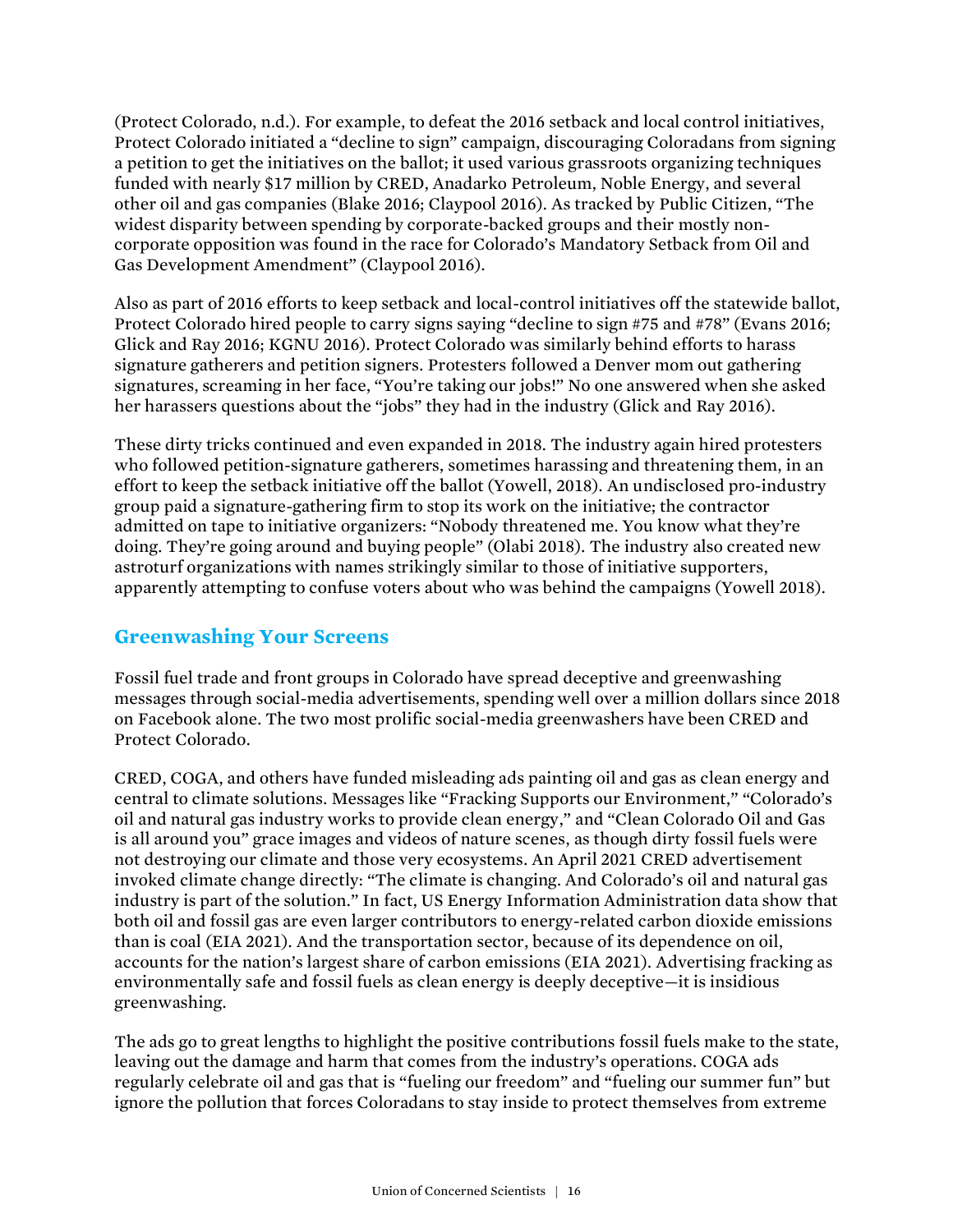heat, wildfire smoke, and other impacts of climate change. These sunny assertions also disregard the many Coloradans who suffer from respiratory diseases due to poor air quality caused by fossil fuel pollution. Nor are dangerous situations isolated incidents. In 2021, Colorado issued alerts for unhealthy ozone levels on 65 days during "ozone season," the 93 days from May 31 to August 31 (CDPHE, n.d.). In other words, fossil fuel-driven climate change, which has increased production of ground-level ozone, threatens about two-thirds of Colorado's "summer fun" days. Further, thanks to fossil fuels, rising temperatures threaten not just summer fun but Coloradans' very lives. A study of heat-related mortality found that over the past three decades, high percentages of heat-related deaths in Colorado could be attributed to human-induced climate change (Vicedo-Cabrera et al. 2021). The data are staggering: according to that study, 18.6 percent of Denver heat-related deaths could be attributed to fossil fuel-driven global warming, nearly 25 percent in Boulder, and over 42 percent in Colorado Springs.



*"fuel our outdoor fun" and lead viewers to the deceptively named website "CleanColoradoEnergy.com." In reality, fossil fueldriven climate change has led to increased ozone pollution and extreme heat, forcing Coloradans inside more often during summer months. SOURCE : Colorado Oil & Gas Association*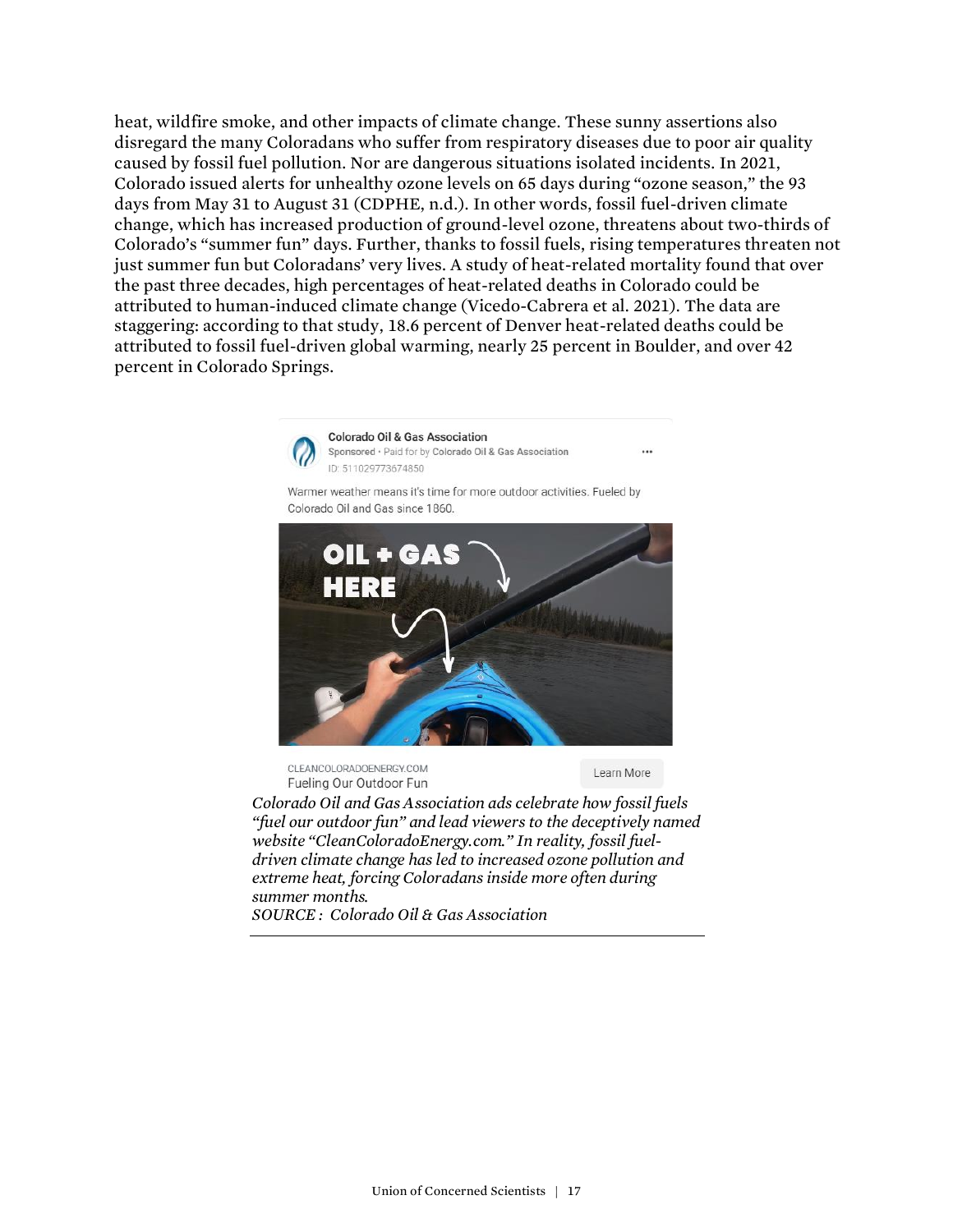## **Chapter 4 Disinformation Tactic: The Screen**



*Buy credibility through alliances, such as with academia, professional societies, or trusted local organizations and messengers*

To improve their public images, individual companies and whole industries often forge strong financial or partnership-type connections with university research departments, respected think tanks, and even well-known nonprofit organizations. Transparency and scientific independence are crucial to the legitimacy of any such relationships, with full disclosure of the financial ties critical to assessing the objectivity of scientific literature and claims of fact. As UCS research shows, Colorado fossil fuel companies have exploited state-based alliances to influence research and policy and spread disinformation that serves corporate interests while undermining public health and safety.

To rig the system in its favor in Colorado, the fossil fuel industry uses "The Screen," including such activities as:

- Building credibility by hiding behind trusted state institutions; and
- Burnishing industry's reputation through association with respected nonprofits.

### **Building Credibility by Hiding Behind Trusted State Institutions**

Some front groups claim to be impartial think tanks, yet their reports and analyses conveniently find themselves in the hands of oil and gas industry promoters just when they can make a difference. For example, the Common Sense Policy Roundtable (CSPR), a powerful front group for the oil and gas industry, exerts significant influence over economic modeling and reports from the Leeds School of Business at the University of Colorado Boulder (Dyer 2016b). Heading CSPR, now renamed the Common Sense Institute, is Kristin Strohm, who is married to Josh Penry—see The Fix (Common Sense Institute 2019).

In 2013, CSPR purchased a license to use a powerful economic model called REMI (Regional Economic Models Inc). Publicly partnering with two Colorado economic development organizations but privately exercising control over the partnership, CSPR approached the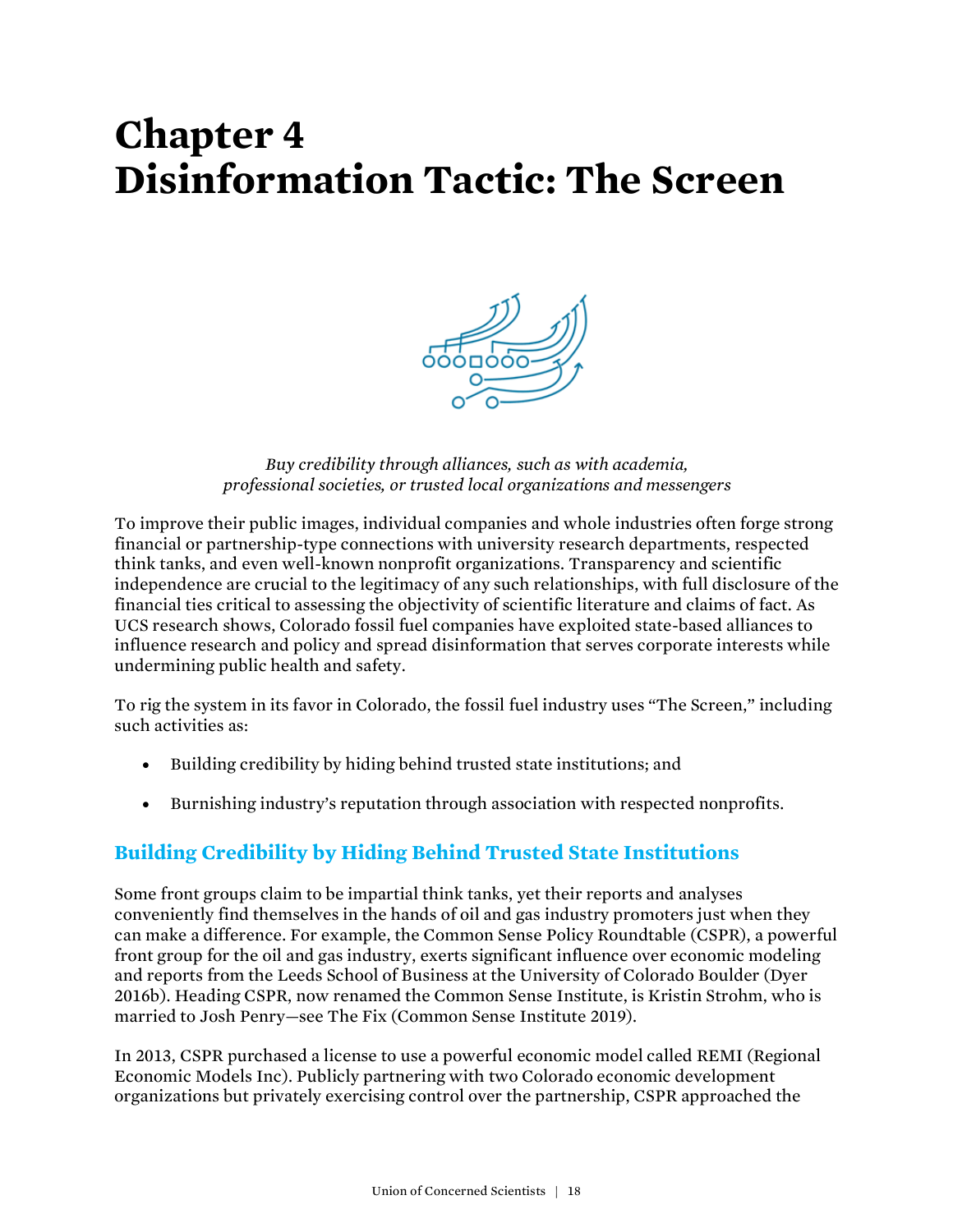Leeds School with a proposed agreement: Leeds would run the REMI model and produce reports for those organizations. In return, the university could use the model for other purposes (CSPRF and Leeds School 2013). All this is made clear in over 2,000 pages of documents obtained by a joint Greenpeace-*Boulder Weekly* request under the Colorado Open Records Act and reported in *HuffPost* and the *Boulder Weekly*.

As those documents reveal, the Leeds School coordinates closely with oil and gas front groups without publicly disclosing the full nature of that collaboration (Lewandowski 2014). This provides a sheen of credibility for the industry's health, safety, and economic claims. However, according to the documents obtained by Greenpeace and *Boulder Weekly*, CSPR selected the members of the collaboration's management committee, actively edited report text, determined which reports would be publicly released, and had ultimate authority over this contract. Moreover, Leeds leadership, despite protestations to the contrary, was fully aware of CSPR's decisionmaking authority (Coleman 2017; Dyer 2015; Dyer 2016b).

As reported by Jesse Coleman, then-investigative researcher for Greenpeace USA:

One such study was the 2014 [Leeds] Fracking Ban Report. The report, published during a major political storm regarding local control over fracking, found that allowing affected communities to hold some regulatory power over fracking would hurt Colorado's economy—a position favored by the industry. The report, paid for by CSPR, did not mention the group's financial ties to the fracking industry. The study's release was strategically planned by Starboard Group and EIS Solutions, two influential PR firms with oil and gas clients. The firms used the report as a mobilization tool for Vital for Colorado, CRED, and other anti-regulatory front groups, which share board members and staff with CSPR. Kristin Strohm, managing partner of Starboard Group, coordinated fracking industry PR and media departments to promote the study. CSPR's own literature claims the study had a profound impact, boasting that the report was "cited in all debates" on fracking ballot initiatives (Coleman 2015).

In 2015, CSPR was at it again. A Leeds School report projected drastic economic harm from a proposed 2,500-foot protective buffer zone between oil and gas operations and public buildings (BRD 2016). Some of the report's assumptions and conclusions were highly debatable (Dyer 2016b). Most important, the report failed to meet a basic standard of transparency: nowhere did it disclose that the oil and gas industry controlled and paid for CSPR, the sponsor of the analysis (BRD 2016). Like other Leeds economic reports that contained analyses favorable to oil and gas industry positions and messaging, the school released the report in time to influence voters. It was heavily promoted by anti-78 groups in radio, TV, and digital media and cited by many state politicians (Dyer 2016b).

### **Burnishing Industry's Reputation through Association with Respected Nonprofits**

The oil and gas industry seeks to mislead Coloradans into believing that the public supports an expansion of drilling and fracking. It uses well-known and trusted organizations, such as hunting and fishing groups, to amplify the message that increased, relatively unfettered oil and gas activities are good for the state, especially its economy. These recognized and respected organizations lend the industry a cover of legitimacy.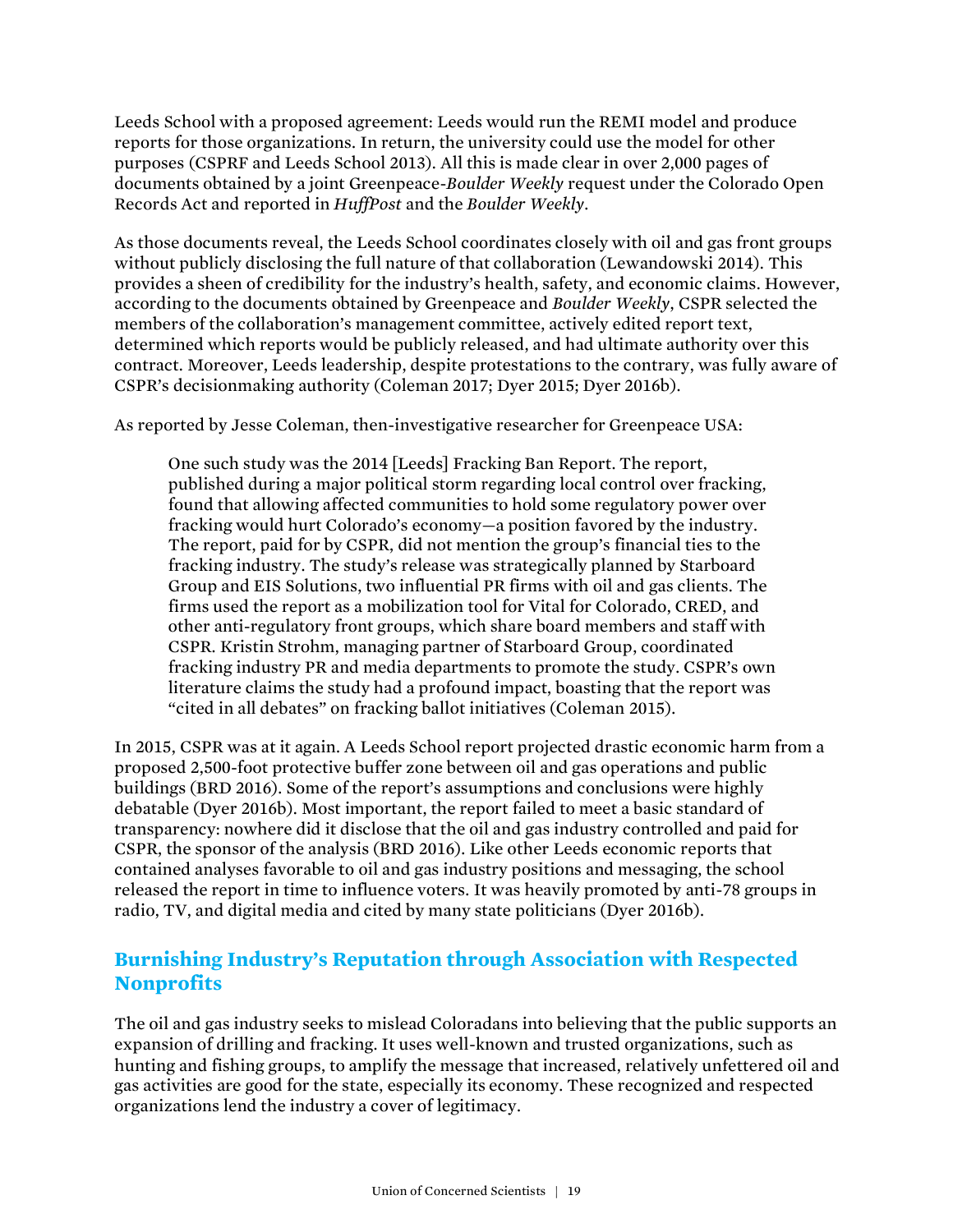CRED especially uses its relationship with local organizations to be visible to their members, then it mobilizes those members to oppose public health and safety measures. In his presentation to oil and gas industry representatives, CRED's Truax described how this is done. Talking about targeting CRED's digital ads for the "right folks," he showed his audience a slide and exhorted them:

[Look at] the one [ad] in the back there ... really focused on hunters and anglers. And there are hundreds of thousands of folks in Colorado that either have a hunting license or a fishing license and they turn out to vote. . . . So when you tell them in Colorado \$82 million in severance tax went to . . . the Department of Natural Resources and go[es] into wildlife restoration and habitat restoration, maybe the oil and gas industry isn't so bad (Dyer 2016a).

Truax characteristically failed to mention the damage oil and gas operations exact on the state's natural resources, while greatly exaggerating the industry's contributions to protecting and restoring wildlife habitat of interest to hunters and anglers.

Truax then boasted about CRED's coalition-building prowess:

This is what I like to call my NASCAR slide, all our different organizations. . . . and you can see this is farm bureaus, the chambers of commerce, the county organizations, the cattlemen's groups, other business entities, Pheasants Forever, sportsman's groups. All of these groups come together and say Colorado and the oil and gas industry here in the state is absolutely vital for our existence (Dyer 2016a).

CRED and Vital for Colorado, another industry-created and backed group, recruit members to this coalition using Vital's seven-principle pledge (EIS Solutions, n.d.a), which oversells the industry's economic importance to the state, glosses over its many safety violations and dangers, suggests the coalition supports reasonable regulation when in fact it has opposed almost all proposed restraints, and excludes any mention of serious, industry-caused, public health concerns. CRED and Vital use this coalition to inflate the perceived amount of support for the industry in the state, bolster its case with legislative and regulatory agencies, and activate coalition members to oppose city and county ballot initiatives and influence elections (Dyer 2016a; EIS Solutions, n.d.a; Money Trails, n.d.).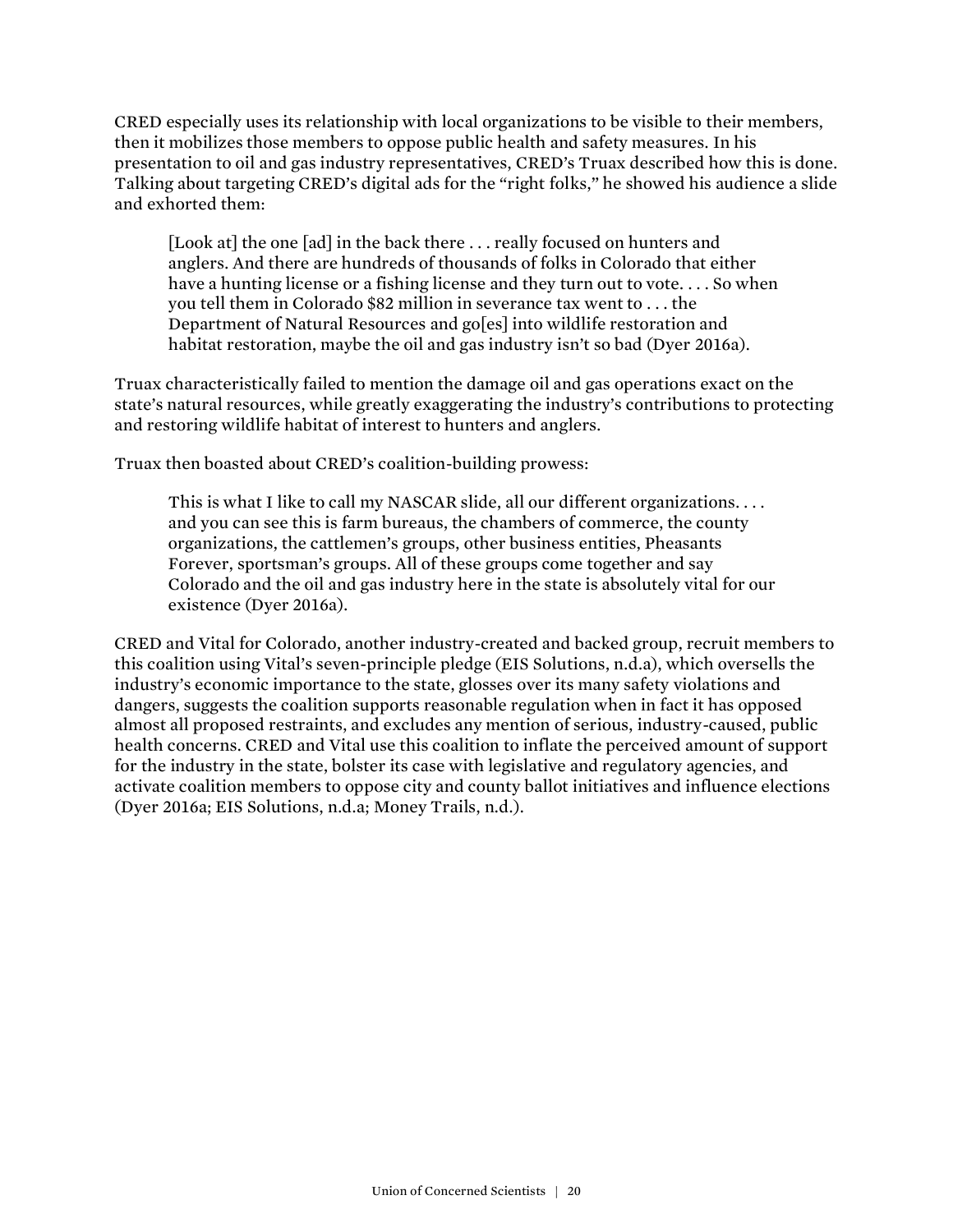## **Chapter 5 Disinformation Tactic: The Fake**



*Support and promote misleading or inaccurate scientific and economic analyses and try to pass them off as facts or legitimate research*

Corporations underwrite a good deal of scientific research, and society often benefits from it. But *bona fide* scientific research demands a high degree of scientific integrity to ensure that results derive from evidence rather than a desire to meet predetermined, non-scientific objectives. Evading reasonable standards of integrity, some companies support and promote questionable science. They selectively publish results, fail to publicly identify important caveats in the methodology or findings, and commission scientific or economic studies with flawed methodologies or inputs biased toward predetermined results.

To rig the system in its favor in Colorado, the fossil fuel industry uses "The Fake," exemplified by the industry's efforts to exaggerate its economic benefits.

While the industry's front groups generally avoid outright lies, their advertising misleads Coloradans about the safety and benefits of fossil fuels. For example, CRED ads have claimed that oil and gas in Colorado are responsible for supporting "hundreds of thousands of jobs" and an "energy industry that generates \$31 billion in economic activity." Those numbers make a great soundbite, but they are also deeply misleading. The figures rely on a 2017 study paid for and published by the American Petroleum Institute, and they represent jobs and economic activity that are "directly or indirectly attributable to the oil and natural gas industry's operations" (PwC 2017; API 2017). Those "direct or indirect" attributions include jobs anywhere along the supply chain—including "caterers and contractors that benefit from the industry's economic activity." However, according to data from the Bureau of Economic Analysis in the US Department of Commerce, the industry's *direct* contributions are a mere fraction of CRED's claims. Oil and gas extraction accounted for 24,786 jobs in Colorado in 2019, well under 1 percent of jobs in the state—hardly the "hundreds of thousands" that the API boasts (BEA, n.d.b).

Among the ads touting the industry's contributions to state tax revenues is a July 2019 claim that it "has helped transform rural fire departments. In fact, one station received 89% of its funding from such tax revenue" (CRED 2019). One year following that ad, Colorado was in the throes of its worst fire season on record, due in large part to extreme drought and heat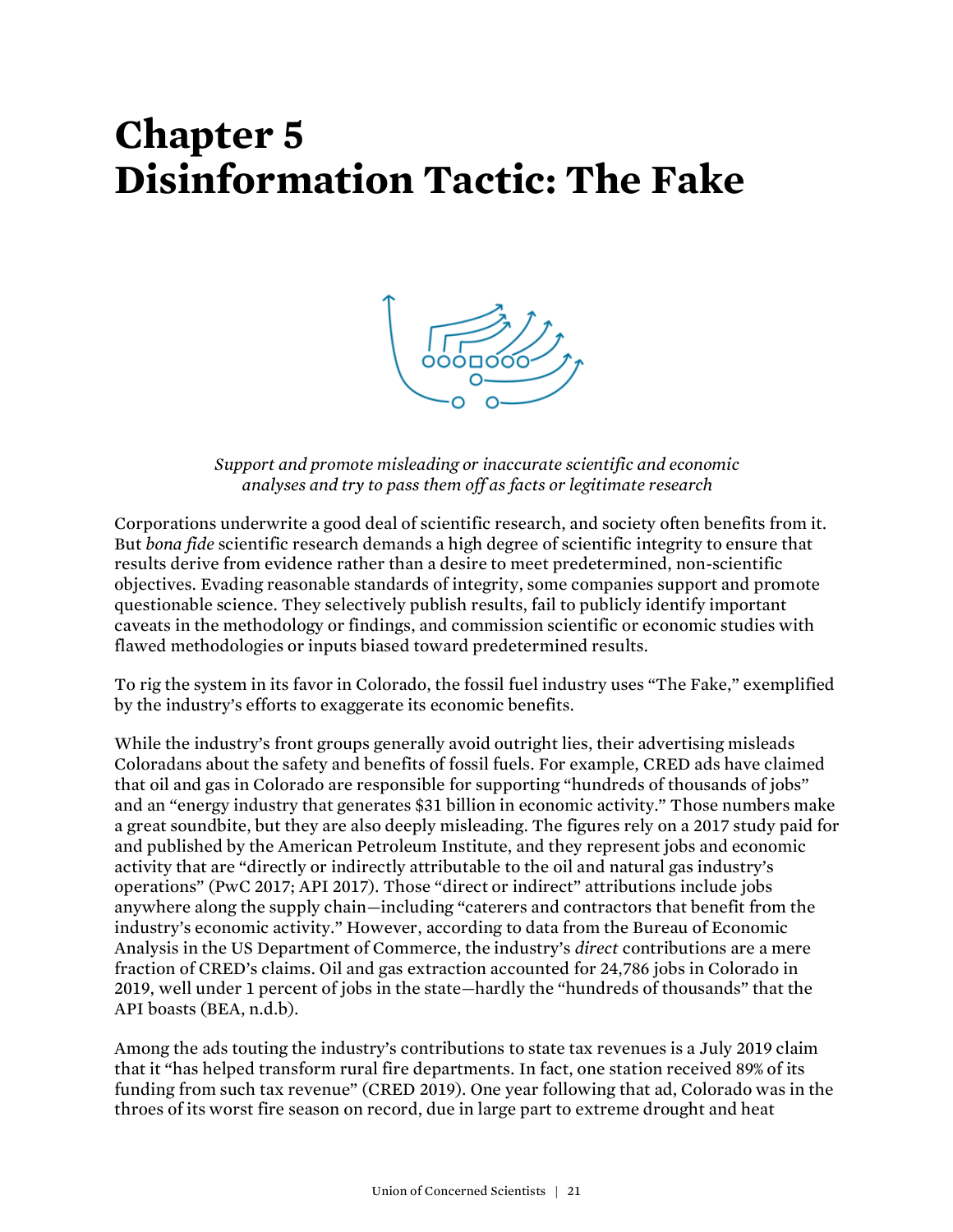brought on by fossil fuel-driven climate change (Ingold 2020; Woodruff 2021b). Municipal fire departments may utilize the industry's tax payments to fight local fires, but those payments do little for firefighters across the state who put their lives on the line to stop destruction exacerbated by the industry's business model every wildfire season.

As noted, industry representatives use misleading, often false, information to recruit support from respected Colorado organizations, such as hunting and fishing groups (Dyer 2016a). Not only do industry spokespeople fail to mention the threats that fossil fuel expansion poses to state wildlife, outdoor recreation, water resources, and scenic landscapes, but they also significantly oversell the financial benefits. For example, the severance tax paid and touted by the industry is highly variable. Over the period 2010–2020, proceeds ranged from a high of \$264.7 million to a low of \$4 million, with an average of \$143 million per year (Legislative Council Staff, n.d.). Half of the proceeds go to local governments and the other half to the Department of Natural Resources. The department's share is further split into two different funds; each of those funds is further split among multiple programs, many of which have nothing to do with hunting, fishing, or outdoor recreation (Bernard et al. 2020). A 2019 report from Colorado Parks and Wildlife shows that only 5 percent of its annual budget came from the state's "general fund and severance tax" that year, so the severance tax accounts for something less than 5 percent of the total (CPW 2019).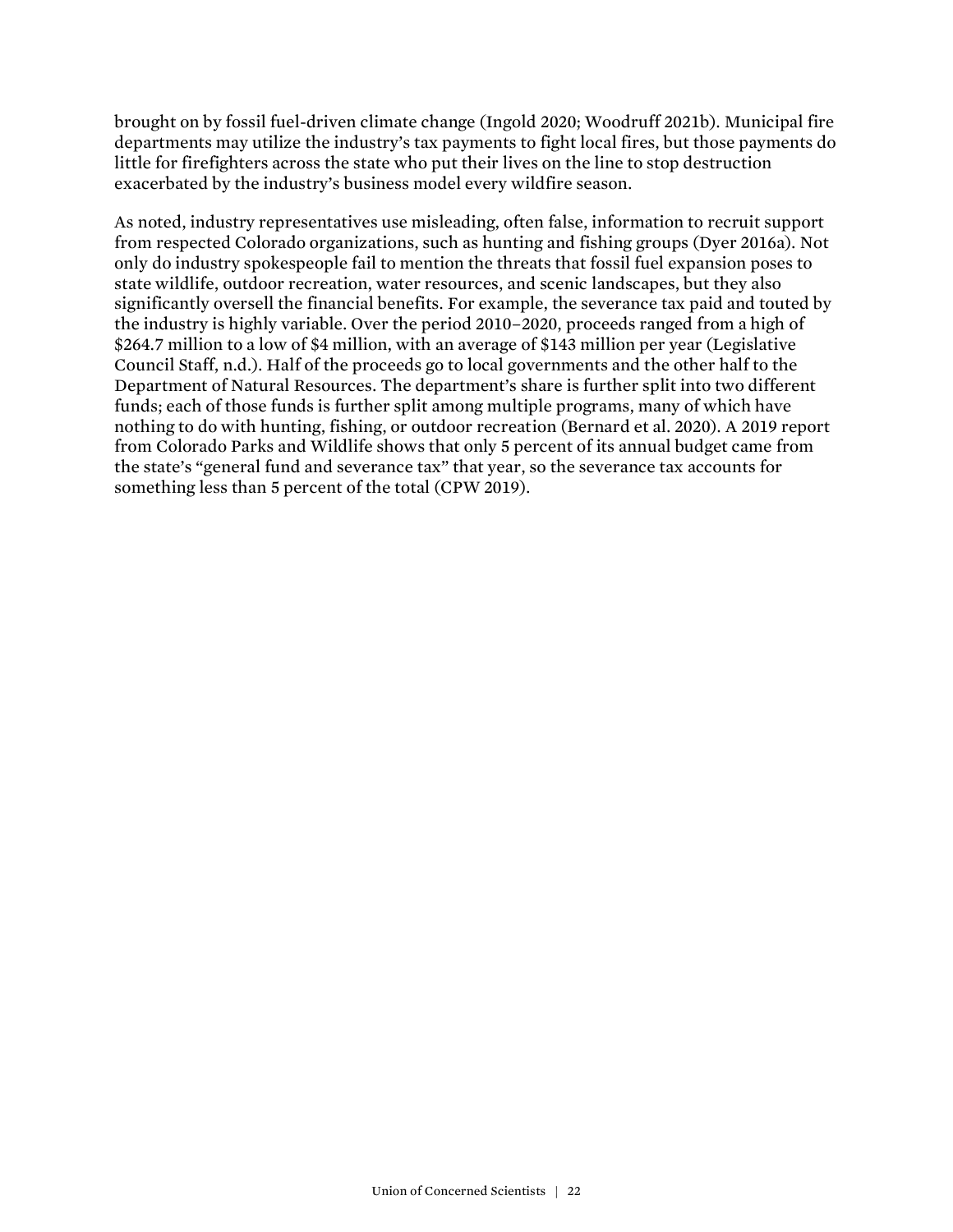# **Chapter 6 A Litany of Harms: Health and Safety**

The economic, health, and societal impacts of the oil and gas industry's misleading and deceptive actions to pursue profits while avoiding accountability are substantial. In Colorado and around the country, fracking is increasingly understood to be an environmental justice issue. Fracking disproportionately harms communities of color, Indigenous people, children, pregnant women, and low-income communities. Oil and gas operations, including fracking and its infrastructure, are more likely to be sited in communities of color, where residents already bear the brunt of exposure to toxic waste and air pollution (Zwickl 2019; Bushkin-Bedient et al. 2020). Colorado's Hispanic communities are particularly at risk (Borowsky 2019; Zwickl 2019).

An egregious example is Colorado's only petroleum refinery, located in Commerce City. Owned by Suncor, the refinery and all its operational and waste processes are sited in communities that are majority people of color and majority low-income (Krieger et al. 2020), as well as primarily Hispanic or Latinx (Brasch 2020b; Armijo and Hook 2014). It is also one of the state's most polluting facilities (Krieger et al. 2020). Air pollution levels spiked above permit limits more than 500 times between 2018 and 2020 (Finley 2020). A 2019 study found per-and poly-fluoroalkyl substances (PFAS), often referred to as "forever chemicals" because of their tendency to accumulate in humans and not break down, in concentrations almost 150 times above that advised by the US Environmental Protection Agency (EPA) (Brasch 2020b). In 2020, PFAS levels in Sand Creek, bordering the refinery, were measured at three times the federal health advisory for drinking water (Brasch 2020b). Research suggests that exposure to PFAS chemicals can cause immune problems, pregnancy issues, and kidney and liver diseases, and it may be linked to cancer (Brasch 2020b; CDC 2019). One Commerce City zip code, 80216, was found by a 2017 study to be the most polluted in the country (Svaldi 2017). Residents in this and nearby communities are more likely to suffer from chronic health conditions, such as cardiovascular disease, diabetes, obesity, and asthma; the life expectancy is lower than the state average (Brasch 2020b; Krieger et al. 2020; Armijo and Hook 2014).

Some recent progress has been encouraging, including a \$9 million settlement with the state in 2020 over years of pollution violations (Brasch 2020b), a new state Water Quality Control Commission policy to limit PFAS substances (Brasch 2020a), and significant money coming to local groups to monitor air quality regularly (Brasch 2021). But the overall picture remains challenging for families in Commerce City and nearby neighborhoods. Myriad health and safety harms continue to be associated with the state's oil and gas industry.

Despite the reality facing residents of Commerce City and other communities, the fossil fuel industry rarely acknowledges the harm it causes and sometimes even denies the existence of threats to public health and safety. For example, Energy In Depth, a front group run through the IPAA (and also funded directly by ExxonMobil) (Climate Investigations Center 2019), has a website dedicated to challenging health science on oil and gas impacts (EID n.d.), and the group is active in Colorado policy debates (Jacobs 2019). When community members or local elected officials raise these concerns, they are accused—in industry propaganda and by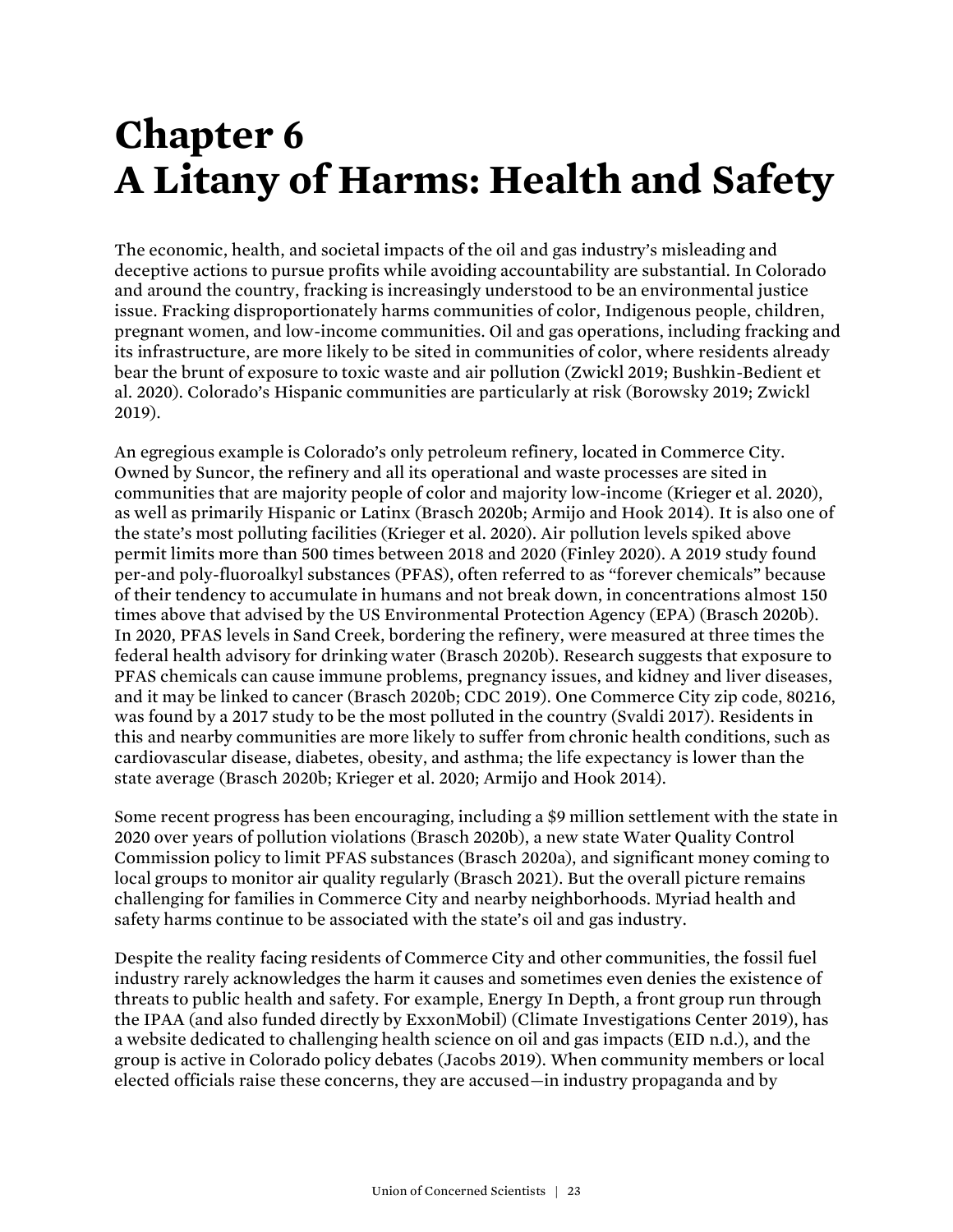industry spokespeople—of standing in the way of economic development, jobs, and tax revenues.

#### **Cancer-Causing and Other Dangerous Chemicals in the Air and Water**

The production of oil and gas releases cancer-causing, endocrine-disrupting, and other dangerous chemicals into the air and water, and it creates significant noise and light pollution (Bushkin-Bedient et al. 2020; Helmig 2020). An appalling example concerns the Bella Romero Academy, a majority Latino working-class school near Greeley. Despite intense objections from parents and school board members, Mineral Resources Inc. constructed a 24-well pad about 1,200 feet from the school building and 800 feet from the playground boundary (Herrick 2020). This location was the company's second choice, selected only after the original proposal near a mostly white school was protested by those parents (Turkewitz 2018). Mineral Resources Inc. (now owned by Extraction Oil and Gas) even boasted at the time that withdrawing its application to drill near the mostly white school was an "example of how our company and our industry continue to engage and listen to the community" (Sakas 2020).

The operation near Bella Romero began producing fracked gas in summer 2019. Later that year, the state used a mobile lab to monitor the area for cancer-causing emissions, including benzene, a known cause of leukemia. Results did show benzene levels minimally exceeding EPA guidelines, but an analysis a few months later used the same data, applying a stricter, health-based benzene level established in California in 2014; benzene levels exceeded these limits 113 times (Herrick 2019; Barrett Engineering 2020; Herrick 2020).

The health implications of releasing oil- and gas-related pollution into the air and water include poor birth outcomes, respiratory impacts, cancer, heart disease, and mental health problems (Bushkin-Bedient et al. 2020). Pregnant women and their children are particularly susceptible to the toxic chemicals emitted during all phases of fracking, but they are certainly not alone. A 2014 Colorado School of Public Health study found that Colorado mothers living in areas with the most intense levels of oil and gas activity were 40 to 70 percent more likely to have children with congenital heart defects; researchers reaffirmed these findings in 2019 (McKenzie, Allshouse, and Daniels 2019). The 2014 study also associated congenital heart defects, and possibly neural tube defects in newborns, with the density and proximity of gas wells within 10 miles of mothers' residences (McKenzie et al. 2014). A 2017 Colorado School of Public Health study found that children and young adults between the ages of 5 and 24 with acute lymphocytic leukemia were 4.3 times more likely to live in areas dense with active oil and gas wells (McKenzie et al. 2017). A 2018 study found that early signs of cardiovascular disease—high blood pressure, changes in the stiffness of blood vessels, markers of inflammation—occurred more often in people living in communities with more intense oil and gas development (McKenzie et al. 2019).

### **Poor Air Quality**

Poor air quality is a special concern on the Front Range, where active oil and gas operations spew toxins and ozone-forming chemicals into the air "at levels known to have health impacts" (Bushkin-Bedient et al. 2020). Air pollution causes premature death, exacerbates asthma and chronic obstructive pulmonary disease, leads to poor birth outcomes, and contributes to higher rates of hospitalization and emergency room visits (Bushkin-Bedient et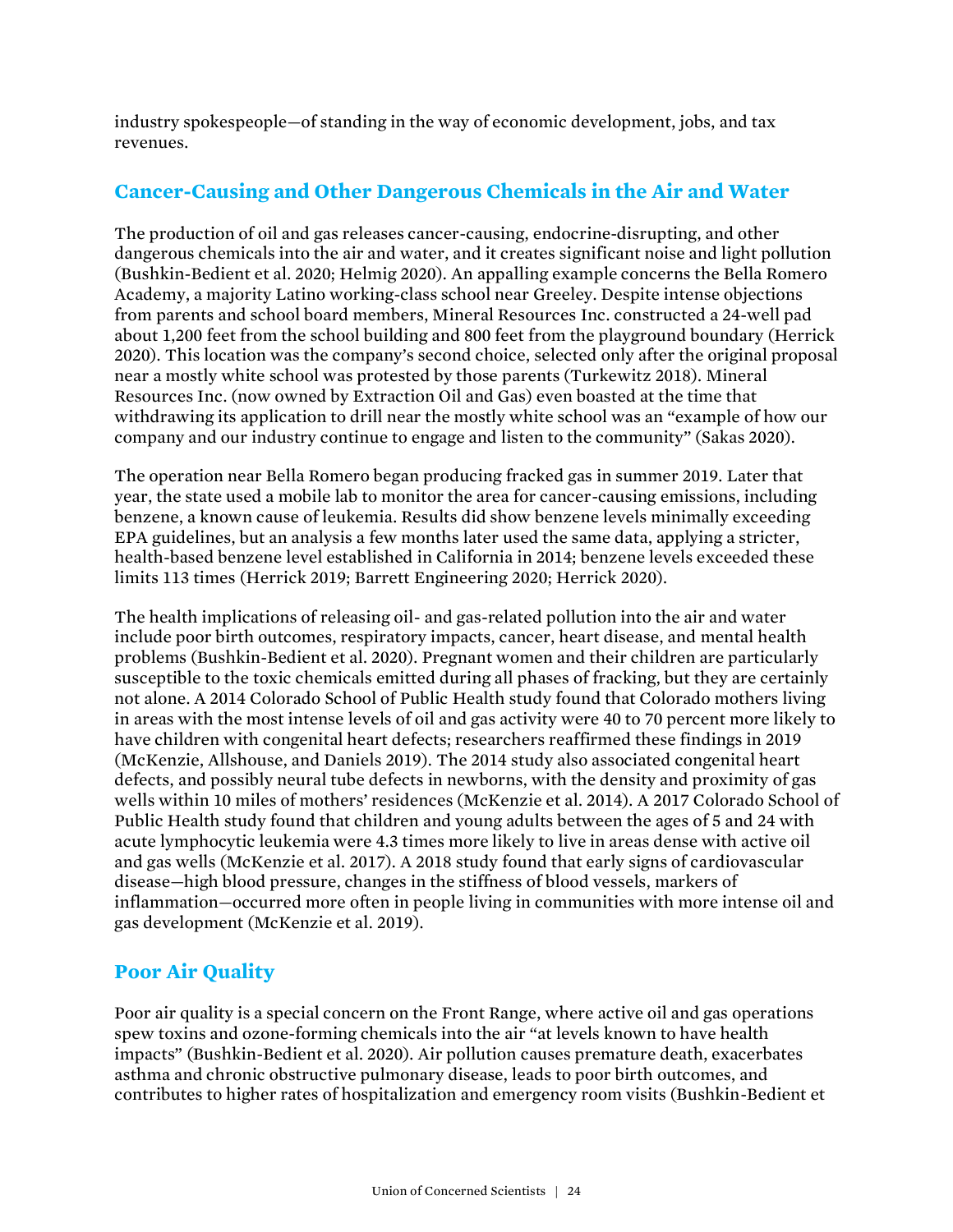al. 2020; McMullin et al. 2018). "Researchers in Colorado have documented that air pollution increased with proximity to drilling and fracking operations and was sufficiently high to raise cancer risks in some cases" (Bushkin-Bedient et al. 2020).

Ground-level ozone is produced when fossil fuel products are produced or burned (for example, by oil and gas operations or by vehicles) in a chemical reaction that depends on ultraviolet radiation from the sun and is amplified by higher temperatures. The risk of onset or worsening of respiratory and cardiovascular disease is associated with a single or a combined exposure to ground-level ozone pollution, particulate air pollution, respiratory allergens, and extreme heat. Among many health effects, ozone can promote or aggravate asthma and respiratory allergies (USGCRP 2018). Ozone concentrations along the Front Range are so high, especially on hot days, that the state is in "non-attainment" of EPA air standards. The EPA has notified Colorado that it "faces demotion to an even lower attainment category in 2022 that will force state regulators to clamp down harder on stationary sources" of air pollution such as oil drilling and fracking (Booth 2021). The Denver Metro North Area will move in 2022 from "serious" non-attainment to "severe," the second highest of five levels of severity.<sup>1</sup>

Preliminary research further suggests that eastern Colorado's serious air-quality problems may exacerbate the dangers of the COVID-19 pandemic. Previous research established that oil and gas production sites are a major contributor to air pollution; that chronic exposure to air pollution worsens serious health conditions; and that preexisting diseases or medical conditions increase the risk of hospitalization or death in patients diagnosed with COVID-19. A 2021 study from Physicians for Social Responsibility asked whether living in an area with active oil and gas extraction operations increases a person's risk of getting or dying from COVID-19 (Ketyer and McKenzie 2021). Examining data from five Colorado counties with significant oil and gas operations, the researchers found that more COVID-19 deaths were observed than were expected in the three counties that experienced high levels of oil and gas development in 2020—Adams, Broomfield, and Weld (Ketyer and McKenzie 2021). The incidence of COVID cases was disproportionately high among Hispanics and people aged 20 to 29 years in Adams, Garfield, and Weld counties (Ketyer and McKenzie 2021).<sup>2</sup>

#### **New Research Identifies Even More Dangerous Ozone Problems**

Examining air-quality problems in greater depth, James Crooks, an air-quality specialist at National Jewish Hospital in Denver, and UCS climate scientists found that the "ozone climate penalty"—the impact of recent climate change on ozone concentrations—has worsened air quality along the Front Range in northeastern Colorado (Crooks et al. 2021). The climate penalty also has made it more difficult to control air pollution in the region, delaying the attainment of EPA clean-air standards by about two years.

Using census tract data, that study found that the ozone-specific health burden due to climate change since the 1950s has fallen hard on disenfranchised and frontline communities, especially neighborhoods with a higher percentage of Hispanic residents, residents with asthma or diabetes, and residents lacking health insurance. Conversely, these communities would have benefited the most from climate action in the past, and they could benefit the most from future mitigation. Reductions in the production and combustion of oil and gas would slow the rising number of days with extreme heat favorable for ground-level ozone formation in Colorado, as well as reduce ozone-precursor pollutants that are released during oil and gas operations.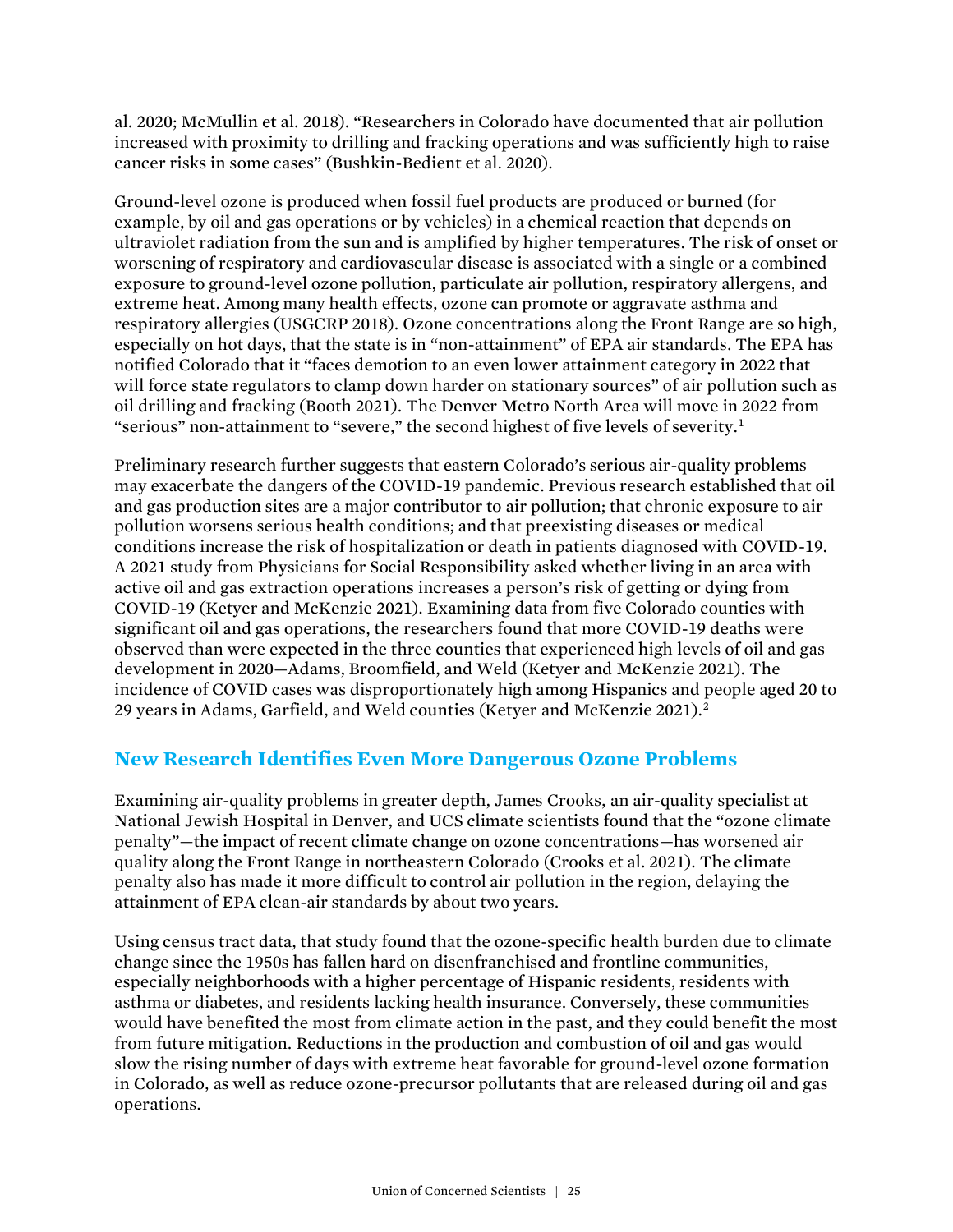#### Figure 2. Fossil Fuel Industry Emissions are Higher in High Racial-Minority Census Tracts



*A Physicians for Social Responsibility study found that average emissions of PM2.5 (particulate matter particles in the air that are 2.5 microns or less in width), nitrogen oxides, and sulfur dioxide from fossil fuel operations are higher per unit area in census tracts with higher proportions of people of color. Emissions in higher racial-minority census tracts are due partly to oil and gas development facilities, including the Suncor petroleum refinery in the Denver metropolitan area. SOURCE : Krieger et al. 2020*

#### **Dangerous Inactive Wells**

Health and safety harms do not disappear once an oil and gas well or drilling site is inactive or abandoned—which happens frequently in an inherently boom-and-bust industry sensitive to turbulent market forces. Unplugged orphaned wells are poorly monitored and can easily become public threats. "Abandoned wells pose risks for soil and water contamination and can emit toxic air pollution and global-warming gases. Some have even exploded" (Bushkin-Bedient et al. 2020). Many of these wells release methane. And many are located directly under neighborhoods in the Front Range's largest cities, including Boulder, without the knowledge of those living nearby (Davis 2017; Zaffos 2018).

Too often, the oil and gas industry leaves state or local authorities stuck with big bills and even bigger headaches to clean up the mess from inactive wells. For example, the state's Orphaned Well Program spent more than \$4.7 million in 2020 on projects at 102 different sites, but bonds provided by oil and gas operators covered only about 10 percent of that cost (Woodruff 2021a). Although Senate Bill 181 requires oil and gas companies to cover more of the costs to plug and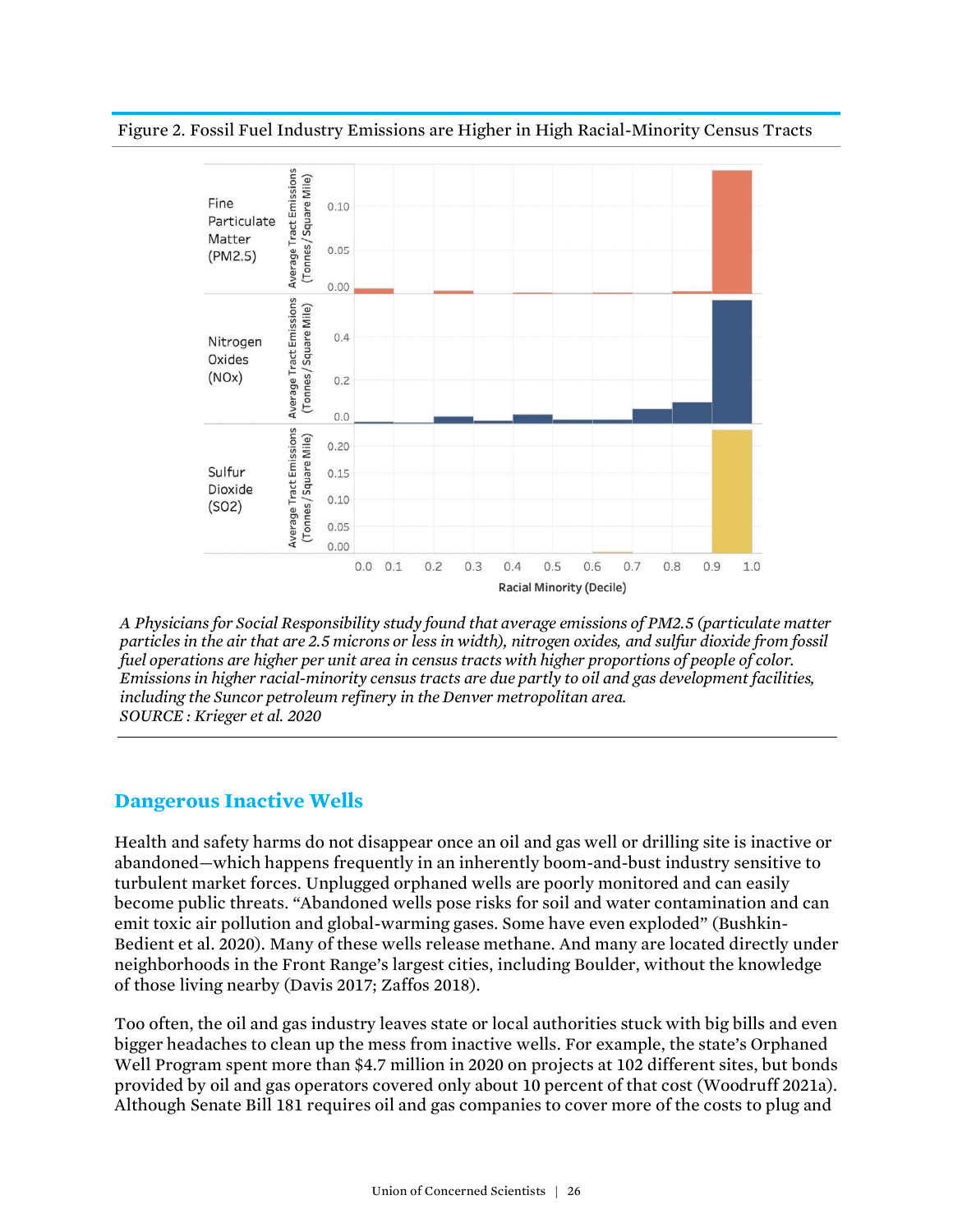manage abandoned wells, the administrative rulemaking to implement the relevant section of the law has been delayed to 2022—to the delight of industry lobbyists and the chagrin of groups seeking to hold the industry accountable for well clean-up (Woodruff 2021a).

### **Climate Change Impacts**

The extraction, distribution, and burning of oil and gas (as well as coal) in vehicles, power plants, industry, and homes and businesses also generate heat-trapping emissions that are the primary cause of climate change. In Colorado, the main health-related climate impacts are extreme heat (daily maximum temperatures), poor air quality, poor water quality, wildfires (both direct and indirect dangers), and extreme precipitation (flooding and drought). In the Denver Metro North Front Range region, maximum daily temperatures were 3 to 4°F higher in the 2010s than in the 1950s during most of the warm months (Crooks et al. 2021). Higher temperatures increase the likelihood of heat stroke and other ailments that can cause illness and death. In addition to extreme heat, two of the environmental conditions of greatest concern for human health are particulate air pollution (such as from wildfires and dust storms) and ground-level ozone air pollution.

Several of these impacts interact to increase the dangers. For example, the smoke from wildfires contributes to significantly poorer air quality, while burn areas are particularly susceptible to dangerous flash flooding because of plant cover loss and more exposed soil. In 2020, this interaction was the case in Poudre Canyon west of Fort Collins in an area scorched by the Cameron Peak Fire, the largest recorded fire in Colorado history (Otárola and Zialcita 2021; CPR 2021; Sakas 2021). For some communities, access to clean water is threatened for years after a fire, as mud, ash, and scorched earth pour into rivers used for drinking, and downstream water treatment systems can be damaged, destroyed, or disabled (Runyon 2020). These climate change conditions are expected to worsen considerably by mid-century, even if strict measures are taken to reduce heat-trapping emissions.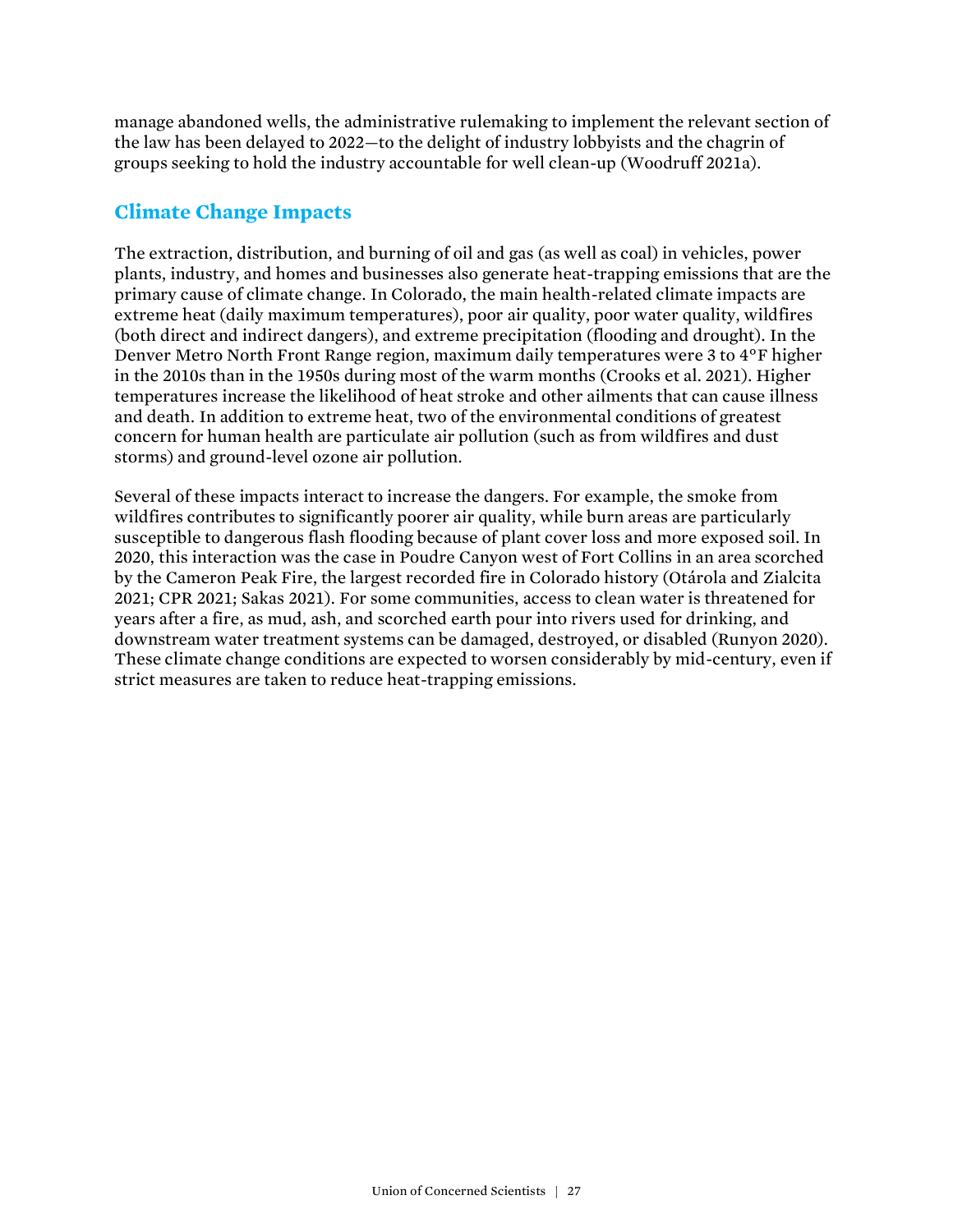# **Chapter 7 A Litany of Harms: Economic**

In addition to the serious environmental, health, and safety concerns, the oil and gas industry causes economic harm to the people of Colorado in a variety of ways. In general, the industry's consistent exaggeration of its economic benefits makes cost-benefit accounting difficult, but there is no question that it oversells its benefits and undersells the costs.

### **Bogus Complaints about High Taxes**

Despite industry complaints of a high tax burden in Colorado, the total tax burden on oil and gas production was estimated at 5 percent for fiscal year 2019, this for a multibillion-dollar industry. Colorado's oil and gas taxes rank third lowest among the nine major fossil fuelproducing states in the West—lower than Wyoming (10 percent) and Texas (8 percent) (Silbaugh 2020).

In addition to state and local taxes collected on oil and gas companies, Colorado imposes its severance tax based on company production and gross income generated from selling these resources. A severance tax is common in states with extractive industries; the funds are used for various state and local budget priorities. Given the industry's boom-and-bust nature, severance-tax collections are highly variable, making it unreliable income for a state, yet industry spokespeople highlight it to oversell the economic benefits to Colorado (Dyer 2016a; Bloom 2019). Moreover, Colorado's oil and gas companies have underpaid their severance taxes for years: a January 2020 state audit found that some oil and gas operations paid the state nothing in recent years (Eason 2020; OSA 2020).

One use Colorado makes of this tax is to pay for remediating abandoned and orphaned wells, an expense that often falls to the state. This includes the costs of properly closing wells, monitoring for leaks, and remediating environmental damage. Yet the severance-tax pool is severely underfunded due to inadequate bonding and the *ad valorem* tax credit—a tax break lobbied for and secured by the American Petroleum Institute and its state affiliate, the Colorado Petroleum Council. All this leaves an increasing number of Coloradans both holding the bag for remediation *and* suffering the ongoing health consequences.

### **Inflated Jobs Claims**

Colorado's oil and gas industry claims to be a critical source of jobs, but such claims are greatly exaggerated. As noted, oil and gas extraction accounted for an estimated 24,786 jobs in 2019 (BEA, n.d.b)—well under 1 percent of jobs in the state—and that number is steadily shrinking. Even counting jobs related to the industry, such as support activities for mining and refining coal and oil, the share barely hits 1 percent. Meanwhile, leisure and hospitality provide at least 10 times as many jobs in Colorado as the oil and gas industry (CDLE 2021).

It is true that energy employment, including jobs related to the oil and gas industry, is important to the state economy, but solar and wind jobs are a growing part of the energy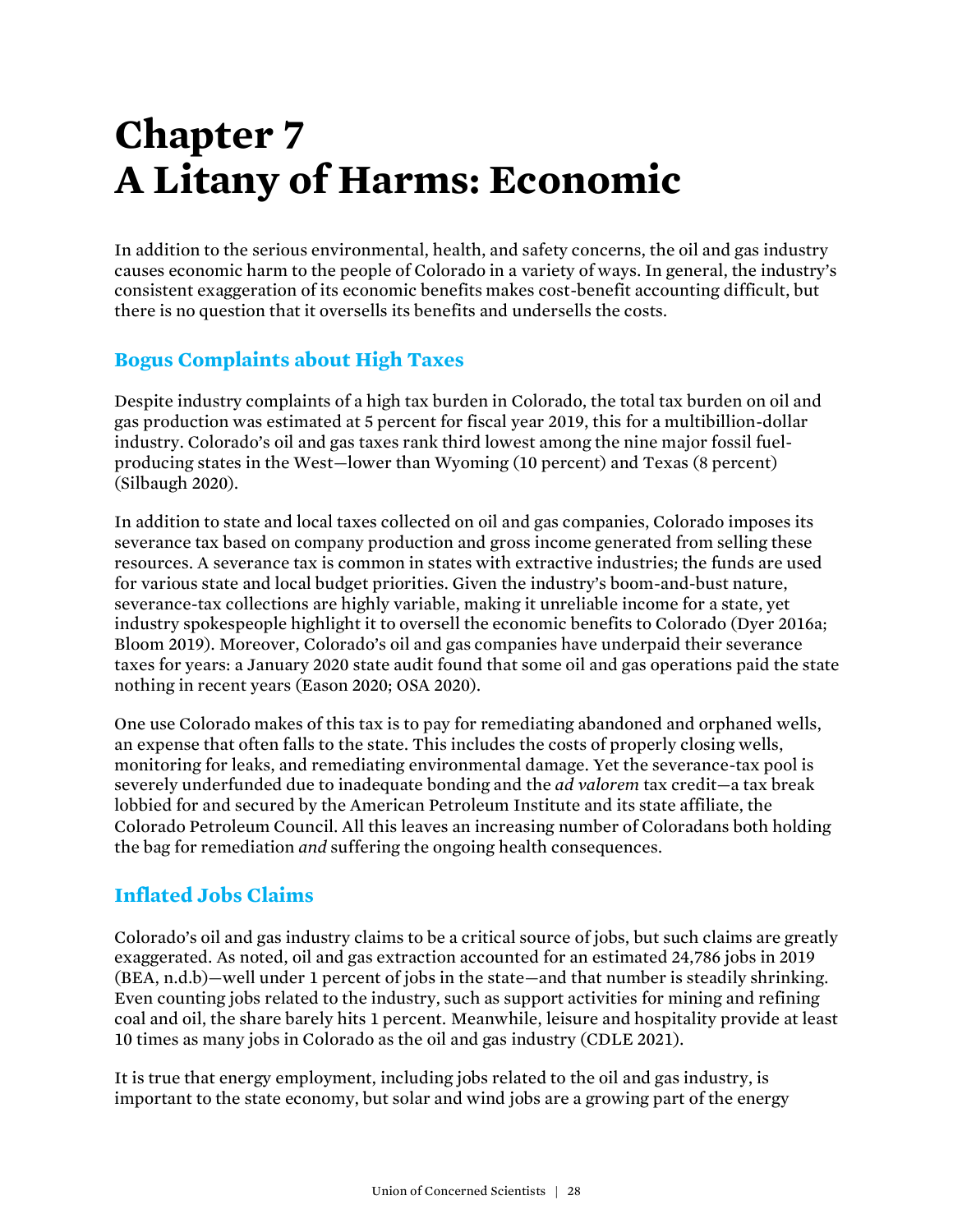picture. According to the 2020 US Energy & Employment report, solar and wind represent by far the largest segment of employment related to electric power generation; job numbers rose 7.5 percent for solar and 2.6 percent for wind from the previous year (NASEO and EFI 2020). Not only does the oil and gas industry actually represent a small share of Colorado's economy, but it is also an unreliable one. The inherently unstable nature of fossil fuel prices might lift state revenue at times but send it into sharp decline at others. Oil and gas extraction's share of the state GDP shows erratic rises and dips, with a high of \$12.4 billion in 2014 dropping to \$7.6 billion two years later, and \$4.7 billion in 2020. Put another way, the 2014 figure represented 3.7 percent of the state GDP and the 2016 figure, 1.9 percent (Figure 3) (BEA, n.d.a).



Figure 3. Oil and Gas Extraction's Boom-and-Bust Contribution to the Colorado Economy

*The inherently unstable nature of fossil fuel prices might lift the state's revenue at times but send it into sharp decline at others. SOURCE: BEA (n.d.a)*

#### **Other Harms, Some Difficult To Monetize**

A number of harms that are difficult to capture in precise economic terms afflict residents living near oil and gas operations. Coloradans endure noise, bright lights, and dangerous emissions from diesel generators and on-site equipment. Tanker trucks hauling water, sand, and chemicals thunder down residential streets daily. Sometimes, homebuyers are unaware that their new homes have been built on top of old or abandoned well sites and pipes (Colorado Rising, n.d.). Well water can become undrinkable. Some people have had to abandon their homes or been forced to sell at a loss.

Lower property values not only adversely affect the homeowners but can also diminish local tax revenues. Yet communities near drilling and fracking operations also may experience—and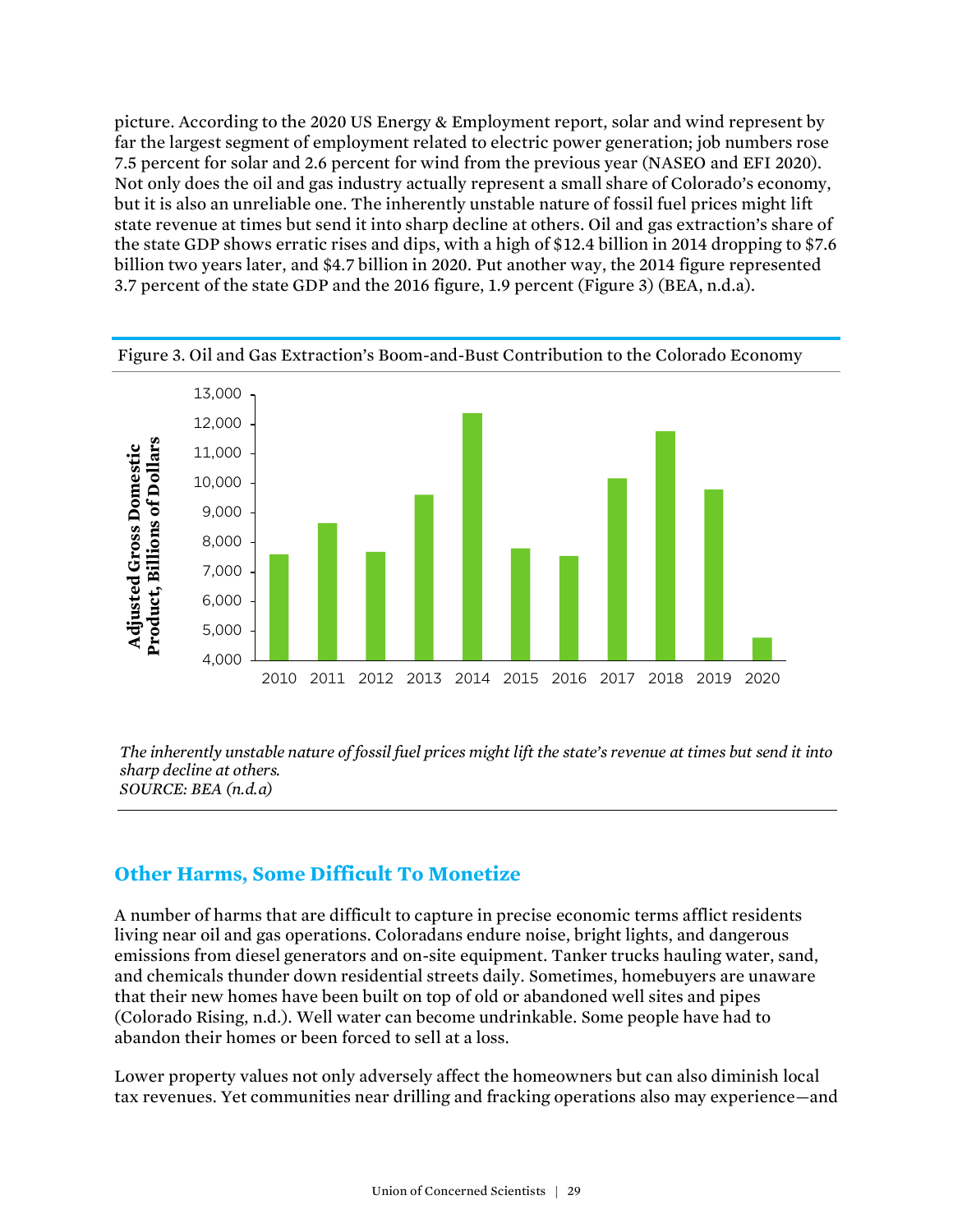have to budget for—expenses related to rising crime rates, increasing costs for road maintenance and other infrastructure, increasing stress on local school districts, and increasing strain on municipal services in general (Bushkin-Bedient et al. 2020).

Economic development decisionmakers often must balance the competing demands of different sectors important to a state's economic health. Thus, it is appropriate to acknowledge any threats to tourism and its associated outdoor industries (e.g., skiing, hunting, fishing, camping, hiking) that depend to some extent on Colorado's reputation for clear air and healthy living. From 2015-2019, recreation and tourism-related services contributed nearly double the amount of revenue to Colorado's GDP as oil and gas extraction (BEA, n.d.a). The highly polluted Front Range is the gateway to the Rocky Mountains, where much of the state's lucrative tourism industry thrives. "What is unique to Colorado is the growing confrontation between the state's self-image as a clean, John Denver, Rocky Mountain High lifestyle sanctuary, and the collision between population growth and the oil and gas industry's increasing reach across the state over the past 10 years" (Glick and Ray 2017).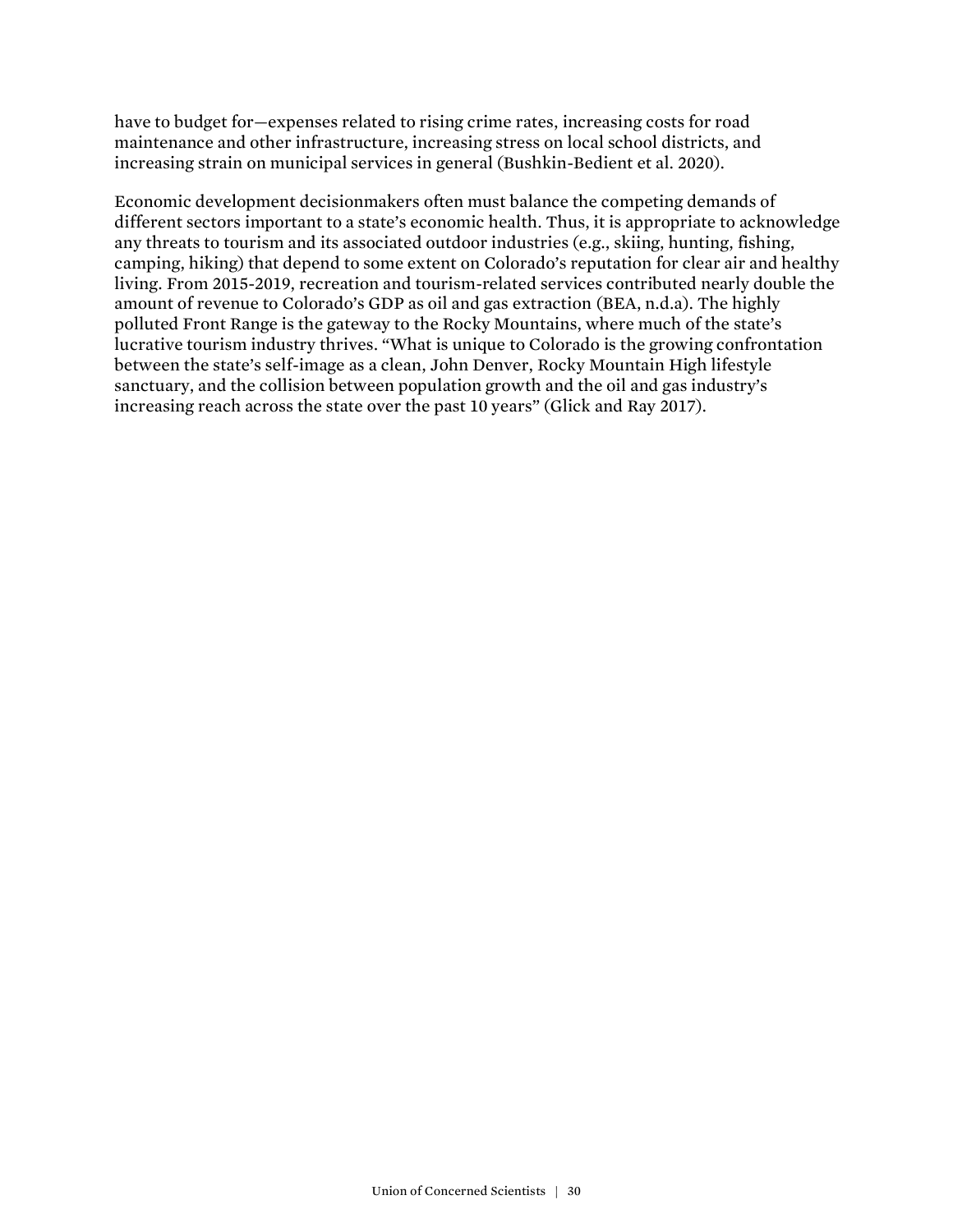# **Chapter 8 Recommendations**

Community groups have fought tirelessly to restrain the unbridled expansion of oil and gas exploration and extraction in Colorado, yet these operations continue growing, with too little accountability and at great public expense. In sum, the oil and gas industry has limited the ability of the state and local governments to oversee operations or impose life-saving regulations, underfunded the state's ability to fix the problems it created, interfered with the ability to monitor air quality effectively at the local level, helped defeat ballot initiatives and other grassroots attempts to impose health and safety precautions, funded the election of fossil fuel-friendly city and county boards, and denied responsibility for the health, economic, and climate impacts felt by everyday people. When some communities have attempted a creative solution—specifically, climate-damages lawsuits to require the industry to help pay for the mounting costs of local climate impacts—the oil and gas companies have aggressively and deceptively fought back, both in the court of law and in the court of public opinion.

Calling out how the deceptive practices of the oil and gas industry have silenced community voices and repressed opposition is an important tool in pushing back against industry influence at the state and local levels. It is vital to ensuring that fossil fuel companies and their operatives in Colorado are held to account for their deception and political interference that put community members at risk.

#### *Colorado legislators and regulators must hold the oil and gas industry accountable:*

- Use the latest science in making decisions about improving the safety of oil and gas operations. This includes seeking out environmental and public health expertise.
- Prioritize the voices of your constituents, especially those living on the front lines of fossil fuel operations.
- Require fossil fuel companies to clean up their pollution of Colorado's air and water.
- Support real time, widespread, and consistent air-quality monitoring to hold fossil fuel operators accountable to strict standards and to give communities access to accurate information.
- Commit to winding down fossil fuel operations to meet Colorado's state-set emissionsreduction goals of 50 percent by 2030 and 90 percent by 2050.

#### *Fossil fuel companies active in Colorado and their trade groups must take these steps:*

- Commit to complete transparency about all partnerships with universities or other institutions whose scientific or analytical work you fund or control.
- Publicly disclose all payments to politically active trade associations and other relevant organizations and, at a minimum, disclose the portion of those payments used for political purposes.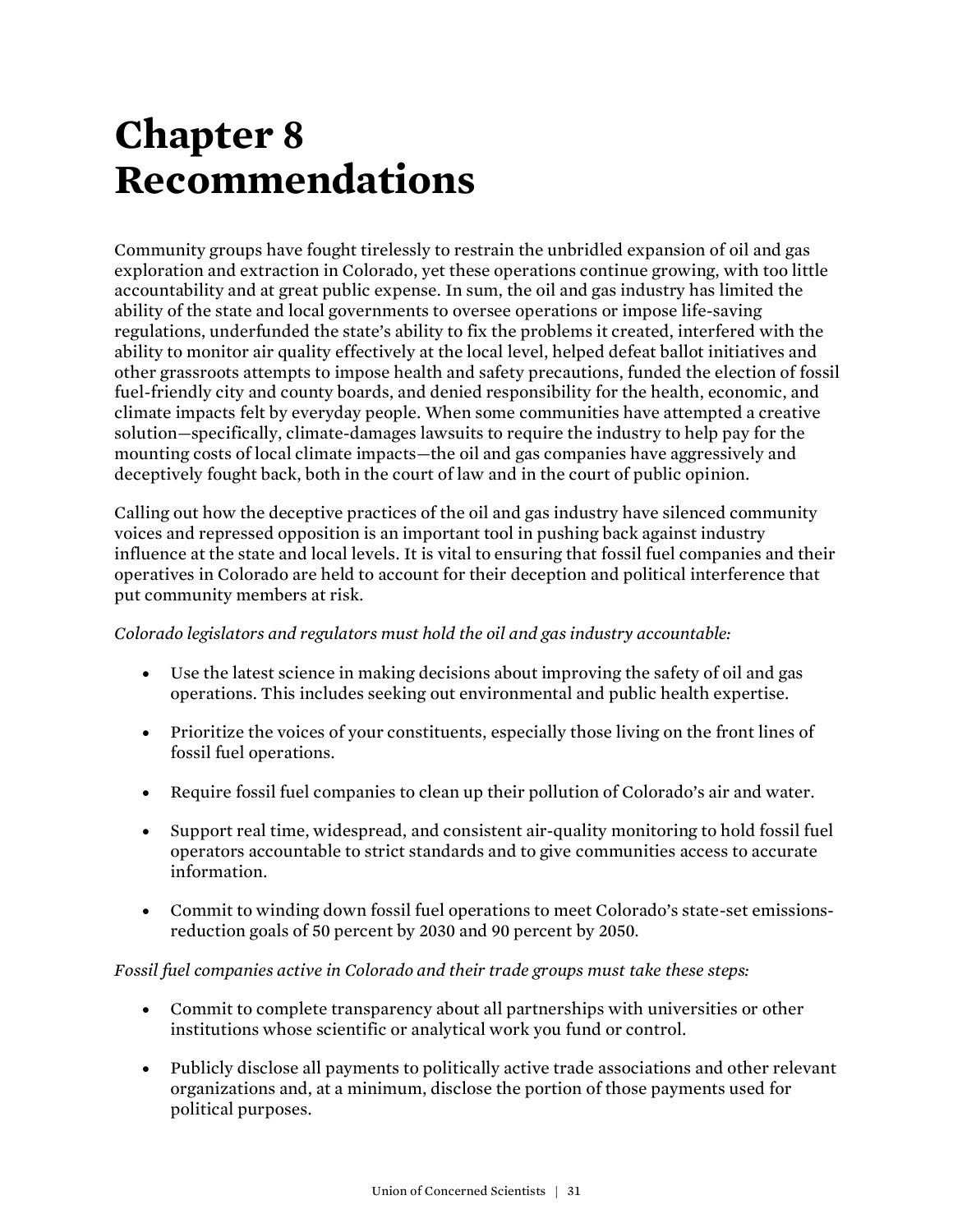- Publicly sever ties with any affiliated group or institution that spreads climate disinformation.
- End greenwashing ad campaigns that mislead Coloradans about the risks of fossil fuel pollution.
- Pay your fair share of the climate, environmental, and public health costs of fossil fuel production and combustion.



*Coloradans deserve to be protected from the harms resulting from the fossil fuel industry's pollution and deceptive practices. Legislators and regulators must act now to hold oil and gas companies accountable and preserve Colorado's health, safety, and natural beauty. SOURCE : WildEarth Guardians*

**Nancy Cole** was a consultant to UCS Climate and Energy program on this project. **Ortal Ullman** is the program's senior outreach coordinator, **Kathy Mulvey** the climate accountability campaign director, and **Nicole Pinko** the former corporate analyst and engagement specialist.

#### **ACKNOWLEDGMENTS**

This report was made possible by the support of the Grantham Foundation for the Protection of the Environment, the John D. and Catherine T MacArthur Foundation, the Rockefeller Family Fund, Wallace Global Fund, and UCS members.

The authors thank their UCS project team members, Emily Chang, Natalie Hurd, Hannah Poor, and Allison Tennant, for their essential contributions to this work. We also thank the following people for their thoughtful and insightful review of the report: Kristin Casper, Greenpeace International; Jesse Coleman, Documented; Brenda Ekwurzel, UCS; Kirk Herbertson, EarthRights International; Rachel Licker, UCS; Julie McNamara, UCS; Laura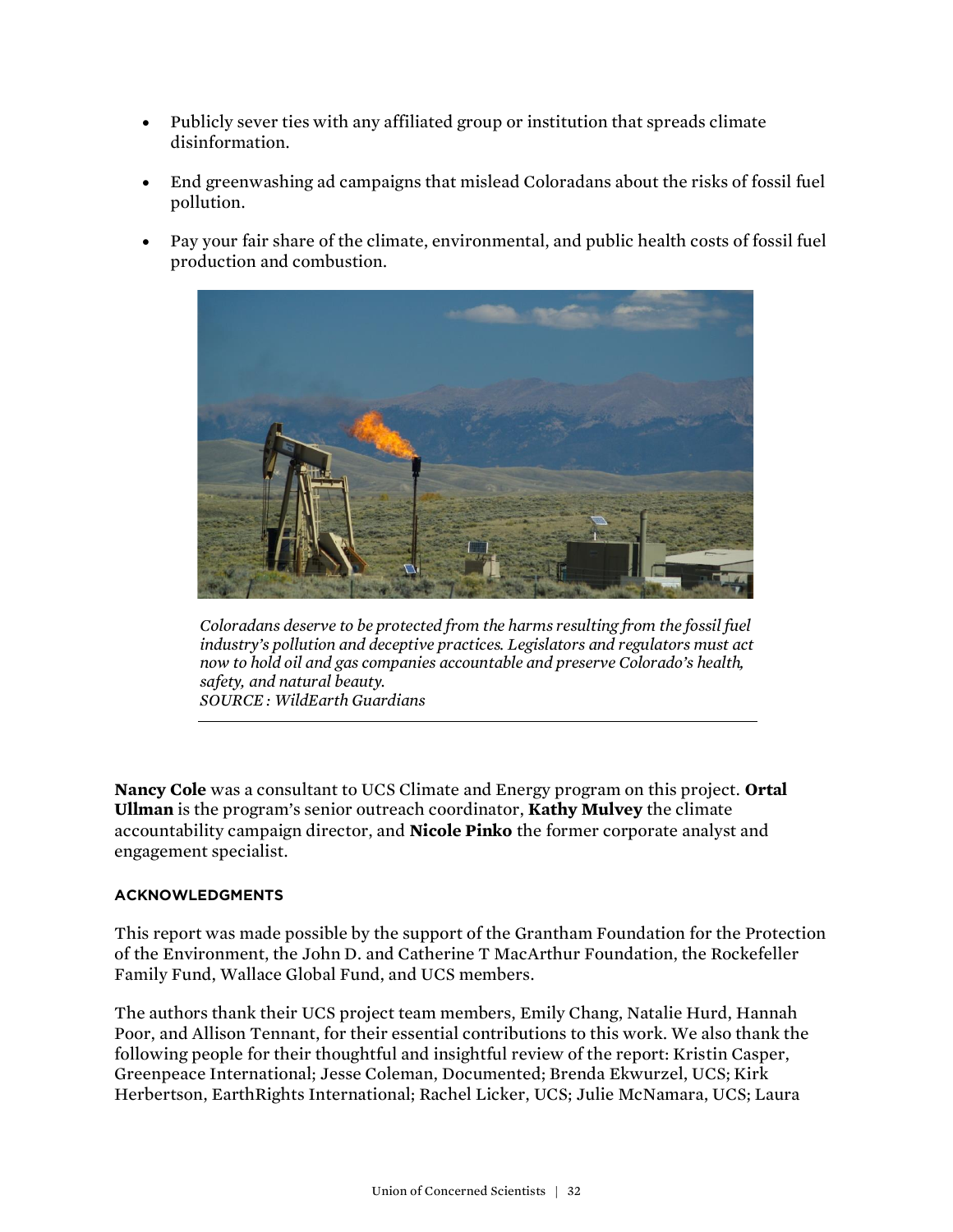Peterson, UCS; Genna Reed, UCS; Joe Salazar, Colorado Rising; and Julia Williams, 350 Colorado. For their advice and support, we thank Adam Markham, Joy McNally, and Kathy Rest.

Special thanks go to Cynthia DeRocco, Anthony Eyring, Nick Iannaco, Marc S. Miller, Heather Tuttle, and Bryan Wadsworth for their roles in the report's design, editing, and production, and to Jiayu Liang and Ashley Siefert Nunes for communications support.

Organizational affiliations are listed for identification purposes only. The opinions expressed herein do not necessarily reflect those of the organizations that funded the work or the individuals who reviewed it. The Union of Concerned Scientists bears sole responsibility for the report's content.

#### **ENDNOTES**

- 1. For an explanation of non-attainment categories, see EPA (2018). For the Metro Denver North EPA decision, see EPA (2019).
- 2. The report is clear on the need for further research. Many factors other than air pollution exposure could influence the transmission or severity of COVID-19 in these counties, including ability to comply with COVID-19 restrictions (e.g., social distancing and mask wearing) and prevalence of co-morbidities such as asthma, diabetes, and obesity, as well as proportions of high-risk essential worker and residential populations, such as meat-packing workers, prisoners, and nursing-home residents. Further investigations using individual-level data on COVID-19 morbidity and mortality and exposures to air pollution from each of these sources are necessary to determine if air pollution from oil and gas production sites exacerbates COVID-19. Additionally, future studies need to include comorbidities, age, vulnerability to COVID-19 exposure, and other individual characteristics.

#### **REFERENCES**

76 Group. n.d. "Onward." Accessed October 15, 2021. <https://www.76.group/eis-is-now-76-group> API (American Petroleum Institute). 2017. "Natural Gas and Oil Fuel Colorado." [https://www.api.org/-](https://www.api.org/-/media/Files/Policy/Jobs/Economics-Nat-Gas-Oil/API_OilEconomy_Colorado.pdf) [/media/Files/Policy/Jobs/Economics-Nat-Gas-Oil/API\\_OilEconomy\\_Colorado.pdf](https://www.api.org/-/media/Files/Policy/Jobs/Economics-Nat-Gas-Oil/API_OilEconomy_Colorado.pdf)

- ———. 2019. "Stop SB-181 in Colorado." YouTube video.
- <https://www.youtube.com/watch?v=DVHu8nxKTHE>
- ———. 2020a. "API Launches New National Campaign 'Energy for Progress,' Highlights U.S. Energy Leadership In Annual State of American Energy Event." Press release, January 7, 2020. <https://www.api.org/news-policy-and-issues/news/2020/01/07/soae-2020-release>
- ———. 2020b. *This Is Energy Progress: State of American Energy 2020.* Washington, DC: American Petroleum Institute[. https://www.api.org/~/media/Files/Policy/SOAE-2020/soae-2020-report.pdf](https://www.api.org/~/media/Files/Policy/SOAE-2020/soae-2020-report.pdf)
- Armijo, Gretchen, and Gene C. Hook. 2014. *How Neighborhood Planning Affects Health in Globeville and Elyria Swansea*. Denver: Denver Department of Environmental Health. [https://www.denvergov.org/content/dam/denvergov/Portals/746/documents/HIA/HIA%20Compos](https://www.denvergov.org/content/dam/denvergov/Portals/746/documents/HIA/HIA%20Composite%20Report_9-18-14.pdf) [ite%20Report\\_9-18-14.pdf](https://www.denvergov.org/content/dam/denvergov/Portals/746/documents/HIA/HIA%20Composite%20Report_9-18-14.pdf)
- Barrett Engineering. 2020. *Monitoring Results Show Exceedances of Safe Levels—Bella Romero Academy*. Evergreen: Barrett Engineering PLLC for 350Colorado[. https://drive.google.com/file/d/12o-2](https://drive.google.com/file/d/12o-2-vBCEdMSWasoFaN2QWetZiGIOsdt/view) [vBCEdMSWasoFaN2QWetZiGIOsdt/view](https://drive.google.com/file/d/12o-2-vBCEdMSWasoFaN2QWetZiGIOsdt/view)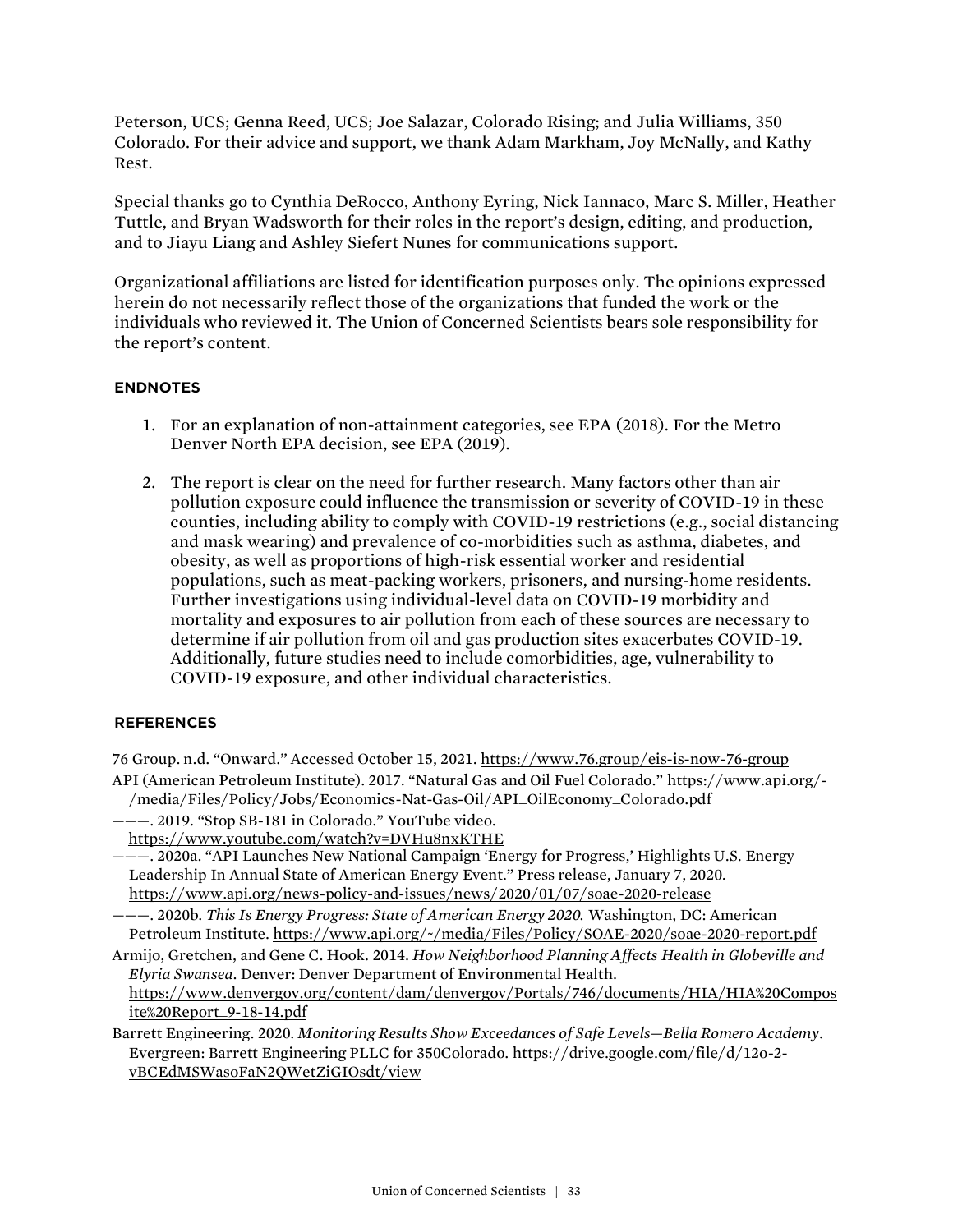BEA (US Bureau of Economic Analysis). n.d.a. "Regional Data: GDP and Personal Income: SAGDP2N Gross Domestic Product (GDP) by State 1/." Accessed October 4, 2021. [https://apps.bea.gov/iTable/iTable.cfm?reqid=70&step=30&isuri=1&major\\_area=0&area=08000&year](https://apps.bea.gov/iTable/iTable.cfm?reqid=70&step=30&isuri=1&major_area=0&area=08000&year=2020,2019,2018,2017,2016,2015,2014,2013,2012,2011,2010&tableid=505&category=1505&area_type=0&year_end=-1&classification=naics&state=0&statistic=-1&yearbegin=-1&unit_of_measure=levels) [=2020,2019,2018,2017,2016,2015,2014,2013,2012,2011,2010&tableid=505&category=1505&area\\_type=0](https://apps.bea.gov/iTable/iTable.cfm?reqid=70&step=30&isuri=1&major_area=0&area=08000&year=2020,2019,2018,2017,2016,2015,2014,2013,2012,2011,2010&tableid=505&category=1505&area_type=0&year_end=-1&classification=naics&state=0&statistic=-1&yearbegin=-1&unit_of_measure=levels) [&year\\_end=-1&classification=naics&state=0&statistic=-1&yearbegin=-1&unit\\_of\\_measure=levels](https://apps.bea.gov/iTable/iTable.cfm?reqid=70&step=30&isuri=1&major_area=0&area=08000&year=2020,2019,2018,2017,2016,2015,2014,2013,2012,2011,2010&tableid=505&category=1505&area_type=0&year_end=-1&classification=naics&state=0&statistic=-1&yearbegin=-1&unit_of_measure=levels)

———. n.d.b. "Regional Data: GDP and Personal Income: SAEMP25N Total Full-Time and Part-Time Employment by NAICS Industry 1/." Accessed September 15, 2021. [https://apps.bea.gov/iTable/iTable.cfm?reqid=70&step=30&isuri=1&major\\_area=0&area=08000&year](https://apps.bea.gov/iTable/iTable.cfm?reqid=70&step=30&isuri=1&major_area=0&area=08000&year=2019,2018,2017,2016,2015,2014,2013,2012,2011,2010&tableid=30&category=430&area_type=0&year_end=-1&classification=naics&state=0&statistic=-1&yearbegin=-1&unit_of_measure=levels) [=2019,2018,2017,2016,2015,2014,2013,2012,2011,2010&tableid=30&category=430&area\\_type=0&year\\_e](https://apps.bea.gov/iTable/iTable.cfm?reqid=70&step=30&isuri=1&major_area=0&area=08000&year=2019,2018,2017,2016,2015,2014,2013,2012,2011,2010&tableid=30&category=430&area_type=0&year_end=-1&classification=naics&state=0&statistic=-1&yearbegin=-1&unit_of_measure=levels) [nd=-1&classification=naics&state=0&statistic=-1&yearbegin=-1&unit\\_of\\_measure=levels](https://apps.bea.gov/iTable/iTable.cfm?reqid=70&step=30&isuri=1&major_area=0&area=08000&year=2019,2018,2017,2016,2015,2014,2013,2012,2011,2010&tableid=30&category=430&area_type=0&year_end=-1&classification=naics&state=0&statistic=-1&yearbegin=-1&unit_of_measure=levels)

- Bernard, April, Andrea Denka, Meredith Moon, Max Nardo, Erin Reynolds, Katie Ruedebusch, and Christina Van Winkle. 2020. *2020 Energy Handbook.* Research Publication 749. Denver: Legislative Council Staff[. https://leg.colorado.gov/sites/default/files/2020\\_energy\\_handbook\\_with\\_cover.pdf](https://leg.colorado.gov/sites/default/files/2020_energy_handbook_with_cover.pdf )
- Blake, Peter. 2016. "'Decline to Sign' Campaign Is First of Its Kind." *Complete Colorado*, July 21, 2016. [https://pagetwo.completecolorado.com/2016/07/21/blake-decline-to-sign-campaign-is-first-of-its](https://pagetwo.completecolorado.com/2016/07/21/blake-decline-to-sign-campaign-is-first-of-its-kind)[kind](https://pagetwo.completecolorado.com/2016/07/21/blake-decline-to-sign-campaign-is-first-of-its-kind)
- Bloom, Matt. 2019. "Curious Colorado: More of Your Senate Bill 181 Questions Answered." *KUNC*, April 3, 2019[. https://www.kunc.org/oil-and-gas/2019-04-03/curious-colorado-more-of-your-senate-bill-](https://www.kunc.org/oil-and-gas/2019-04-03/curious-colorado-more-of-your-senate-bill-181-questions-answered)[181-questions-answered](https://www.kunc.org/oil-and-gas/2019-04-03/curious-colorado-more-of-your-senate-bill-181-questions-answered)
- Booth, Michael. 2021. "Colorado Air Pollution Control Managers Ordered Staff to Falsify Data and Approve Permits 'At All Costs,' Whistleblowers Say." *Colorado Sun*, March 30, 2021. <https://coloradosun.com/2021/03/30/colorado-air-pollution-whistleblowers-complaint>
- Borowsky, Larry. 2019. "In Whose Backyard?" *Newsroom* (blog). January 17, 2019. <https://www.coloradotrust.org/content/story/whose-backyard>
- Boulder County. n.d. "Climate Accountability." Accessed September 7, 2021. https://www.bouldercounty.org/environment/sustainability/climate-change-2/climateaccountability
- Brasch, Sam. 2020a. "Colorado Water Officials Create First-Ever Regulations for 'Forever Chemical' PFAS." *CPR News*, July 14, 2020. [https://www.cpr.org/2020/07/14/colorado-water-officials-create](https://www.cpr.org/2020/07/14/colorado-water-officials-create-first-ever-regulations-for-forever-chemical-pfas)[first-ever-regulations-for-forever-chemical-pfas](https://www.cpr.org/2020/07/14/colorado-water-officials-create-first-ever-regulations-for-forever-chemical-pfas)
- ———. 2020b. "After Tests Find 'Forever Chemicals' Flowing from Suncor, Colorado Eyes a Crackdown." *CPR News*, July 22, 2020[. https://www.cpr.org/2020/07/22/after-tests-find-forever-chemicals](https://www.cpr.org/2020/07/22/after-tests-find-forever-chemicals-flowing-from-suncor-state-eyes-crackdown)[flowing-from-suncor-state-eyes-crackdown](https://www.cpr.org/2020/07/22/after-tests-find-forever-chemicals-flowing-from-suncor-state-eyes-crackdown)
- ———. 2021. "Commerce City Nonprofit Wins Suncor Energy Fine Money, Will Use It to Monitor Suncor Energy." *CPR News*, April 21, 2021[. https://www.cpr.org/2021/04/21/commerce-city-nonprofit-wins](https://www.cpr.org/2021/04/21/commerce-city-nonprofit-wins-suncor-energy-fine-money-will-use-it-to-monitor-suncor-energy)[suncor-energy-fine-money-will-use-it-to-monitor-suncor-energy](https://www.cpr.org/2021/04/21/commerce-city-nonprofit-wins-suncor-energy-fine-money-will-use-it-to-monitor-suncor-energy)
- BRD (Business Research Division). 2016. *Colorado Oil and Gas Industry: Economic Assessment of 2,500- Foot Oil and Gas Setback Proposal*. Boulder: Leeds School of Business, University of Colorado Boulder. [https://commonsenseinstituteco.org/wp-content/uploads/2016/07/Colorado-OG-2500-Setback-](https://commonsenseinstituteco.org/wp-content/uploads/2016/07/Colorado-OG-2500-Setback-Economic-Impact-Study-071116.pdf)[Economic-Impact-Study-071116.pdf](https://commonsenseinstituteco.org/wp-content/uploads/2016/07/Colorado-OG-2500-Setback-Economic-Impact-Study-071116.pdf)
- Bunch, Joey. 2020. "Protect Colorado Invests Big in Ad Buy about Truce on Oil and Gas." *Colorado Politics*, September 17, 2020[. https://www.coloradopolitics.com/2020-election/protect-colorado](https://www.coloradopolitics.com/2020-election/protect-colorado-invests-big-in-ad-buy-about-truce-on-oil-and-gas/article_35093f5c-f936-11ea-b3a9-bf8dfa10452f.html)[invests-big-in-ad-buy-about-truce-on-oil-and-gas/article\\_35093f5c-f936-11ea-b3a9-bf8dfa10452f.html](https://www.coloradopolitics.com/2020-election/protect-colorado-invests-big-in-ad-buy-about-truce-on-oil-and-gas/article_35093f5c-f936-11ea-b3a9-bf8dfa10452f.html)
- ———. 2021. "Q&A with Josh Penry | Old Face in Colorado Politics Takes on a New Name." *Colorado Politics*, January 11, 2021[. https://www.coloradopolitics.com/news/q-a-with-josh-penry-old-face-in](https://www.coloradopolitics.com/news/q-a-with-josh-penry-old-face-in-colorado-politics-takes-on-a-new-name/article_dd74e150-504d-11eb-8b35-a7e587f421f4.html)[colorado-politics-takes-on-a-new-name/article\\_dd74e150-504d-11eb-8b35-a7e587f421f4.html](https://www.coloradopolitics.com/news/q-a-with-josh-penry-old-face-in-colorado-politics-takes-on-a-new-name/article_dd74e150-504d-11eb-8b35-a7e587f421f4.html)
- Bushkin-Bedient, Sheila, Larysa Dyrszka, Yuri Gorby, Mary Menapace, Kathleen Nolan, Carmi Orenstein, Barton Schoenfeld, and Sandra Steingraber. 2020. *Compendium of Scientific, Medical, and Media Findings Demonstrating Risks and Harms of Fracking (Unconventional Gas and Oil Extraction)*. 7th ed. New York and Andover: Concerned Health Professionals of New York and Physicians for Social Responsibility[. https://concernedhealthny.org/compendium](https://concernedhealthny.org/compendium)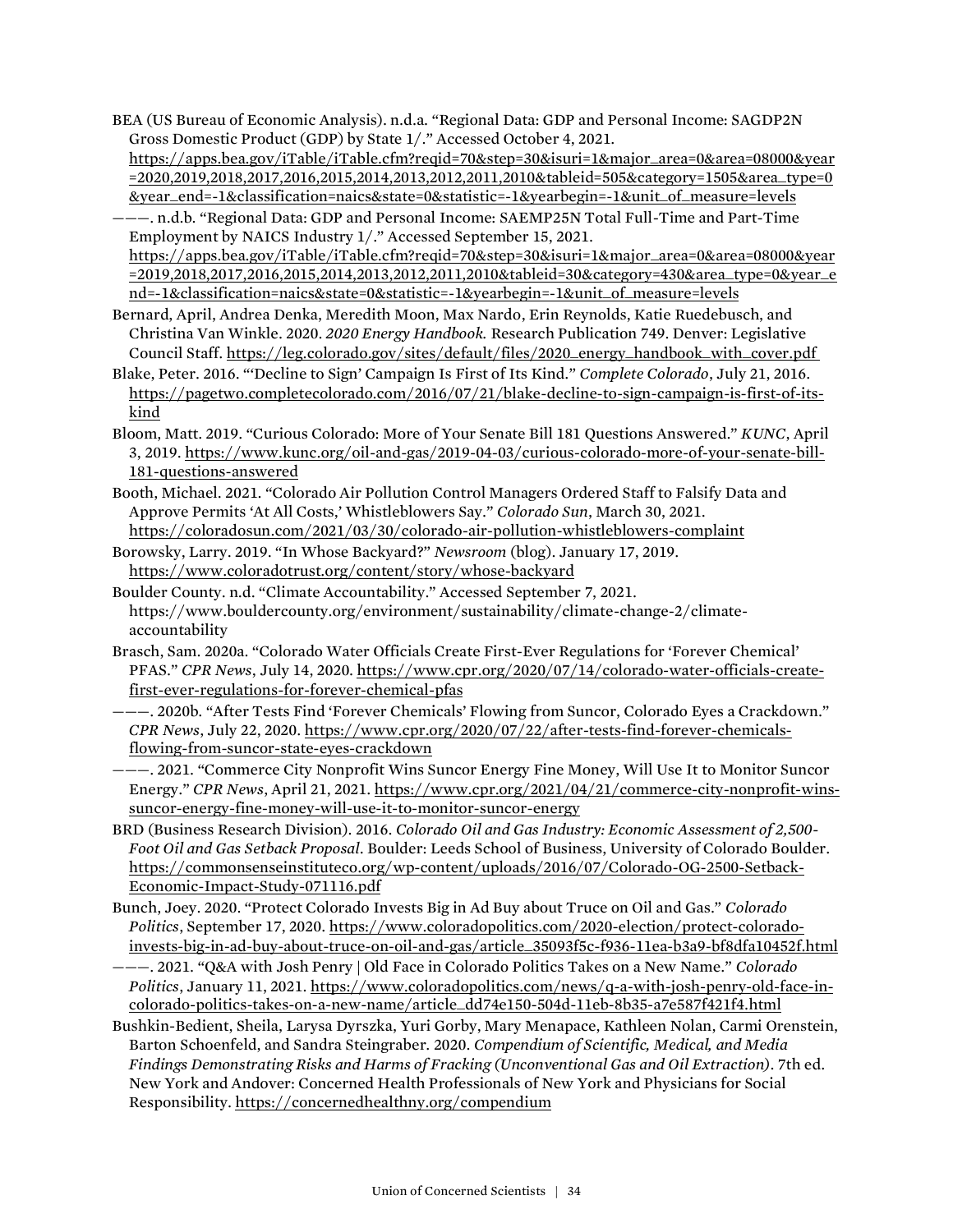- CDC (Centers for Disease Control and Prevention). 2019. "Beyond the Data—PFAS and Protecting Your Health." YouTube video[. https://www.cdc.gov/grand-rounds/pp/2019/20191119-pfas-health.html](https://www.cdc.gov/grand-rounds/pp/2019/20191119-pfas-health.html)
- CDLE (Colorado Department of Labor and Employment). 2021. "Colorado Employment Situation August 2021." Press release, September 17, 2021.

<https://www.colmigateway.com/admin/gsipub/htmlarea/uploads/Aug21PR.pdf>

- CDPHE (Colorado Department of Public Health & Environment). n.d. "Air Quality." Accessed September 13, 2021. [https://www.colorado.gov/airquality/site\\_map.aspx](https://www.colorado.gov/airquality/site_map.aspx)
- Chevron. 2020. "Chevron 2020 Trade Association Memberships with Annual Dues of \$100,000+." Chevron Corporation. [https://www.chevron.com/-/media/chevron/investors/documents/2020](https://www.chevron.com/-/media/chevron/investors/documents/2020-trade-associations.pdf) [trade-associations.pdf](https://www.chevron.com/-/media/chevron/investors/documents/2020-trade-associations.pdf)
- City of Boulder. n.d. "Climate Initiatives." Accessed September 14, 2021. <https://bouldercolorado.gov/government/departments/climate-initiatives>
- Claypool, Rick. 2016. *Big Business Ballot Bullies*. Washington, DC: Public Citizen. [https://www.citizen.org/wp-content/uploads/big-business-ballot-bullies-corporate-money](https://www.citizen.org/wp-content/uploads/big-business-ballot-bullies-corporate-money-report.pdf)[report.pdf](https://www.citizen.org/wp-content/uploads/big-business-ballot-bullies-corporate-money-report.pdf)
- Climate Investigations Center. 2019. "Exxon and Friends Still Funding Climate Denial and Obstruction Through IPAA, FTI, Energy in Depth." December 20, 2019. [https://climateinvestigations.org/exxon](https://climateinvestigations.org/exxon-and-friends-still-funding-climate-denial-and-obstruction-through-ipaa-fti-energy-in-depth/)[and-friends-still-funding-climate-denial-and-obstruction-through-ipaa-fti-energy-in-depth](https://climateinvestigations.org/exxon-and-friends-still-funding-climate-denial-and-obstruction-through-ipaa-fti-energy-in-depth/)
- Coleman, Jesse. 2015. "Frackademia: Investigation Reveals Colorado University Involved in Pro-Fracking PR Scheme." *The Environmentalist* (blog). September 17, 2015.

[https://www.greenpeace.org/usa/frackademia-investigation-reveals-colorado-university-involved](https://www.greenpeace.org/usa/frackademia-investigation-reveals-colorado-university-involved-in-pro-fracking-pr-scheme/)[in-pro-fracking-pr-scheme](https://www.greenpeace.org/usa/frackademia-investigation-reveals-colorado-university-involved-in-pro-fracking-pr-scheme/)

- ———. 2017. "University of Colorado Part of Fracking PR Scheme." *HuffPost*, December 6, 2017. [https://www.huffpost.com/entry/university-of-colorado-pa\\_b\\_8155404](https://www.huffpost.com/entry/university-of-colorado-pa_b_8155404)
- Colorado General Assembly. 2019. *Concerning Additional Public Welfare Protections Regarding the Conduct of Oil and Gas Operations, and, in Connection Therewith, Making an Appropriation.* SB19-181, 2019 Regular Session. Adopted April 16, 2019[. https://leg.colorado.gov/bills/sb19-181](https://leg.colorado.gov/bills/sb19-181)
- Colorado Oil & Gas Association. 2021. "Fueling Our Outdoor Fun." Sponsored advertisement. *Facebook*. https://www.facebook.com/ads/library/?active\_status=all&ad\_type=political\_and\_issue\_ads&countr y=US&q=COLORADO%20OIL%20%26%20GAS%20ASSOCIATION&sort\_data[direction]=desc&sort\_data[ mode]=relevancy\_monthly\_grouped&search\_type=keyword\_unordered&media\_type=all
- Colorado Oil & Gas Conservation Commission. n.d. "Senate Bill 19-181." Accessed September 2, 2021. [https://cogcc.state.co.us/sb19181.html#/overview](https://cogcc.state.co.us/sb19181.html%23/overview)

Colorado Rising. n.d. "Quality of Life." Accessed September 13, 2021. <https://corising.org/quality-of-life>

- Common Sense Institute. 2019. "Kristin Strohm Named President & CEO of Common Sense Policy Roundtable." Press release, Jan 7, 2019[. https://commonsenseinstituteco.org/strohm-named](https://commonsenseinstituteco.org/strohm-named-president-ceo/)[president-ceo](https://commonsenseinstituteco.org/strohm-named-president-ceo/)
- CPR (Colorado Public Radio Staff). 2021. "Flash Flooding in Poudre Canyon Overnight Causes Evacuations, At Least One Death; More Floods Possible in 2020 Burn Areas Wednesday." *CPR News*, July 20, 2021[. https://www.cpr.org/2021/07/20/flash-flooding-in-poudre-canyon-causes](https://www.cpr.org/2021/07/20/flash-flooding-in-poudre-canyon-causes-evacuations-at-least-one-death-overnight-near-fort-collins)[evacuations-at-least-one-death-overnight-near-fort-collins](https://www.cpr.org/2021/07/20/flash-flooding-in-poudre-canyon-causes-evacuations-at-least-one-death-overnight-near-fort-collins)
- CPW (Colorado Parks & Wildlife). 2019. "2019 Fact Sheet: A Review of Statewide Conservation and Recreation Programs." <https://cpw.state.co.us/Documents/About/Reports/StatewideFactSheet.pdf>
- CRED (Coloradans for Responsible Energy Development). 2019. "How Oil and Gas Has Professionalized Weld County's Rural Fire Departments." Sponsored advertisement. *Facebook*. [https://www.facebook.com/ads/library/?active\\_status=all&ad\\_type=political\\_and\\_issue\\_ads&countr](https://www.facebook.com/ads/library/?active_status=all&ad_type=political_and_issue_ads&country=US&id=340926709924274&view_all_page_id=1376465702586897&search_type=page&media_type=all) [y=US&id=340926709924274&view\\_all\\_page\\_id=1376465702586897&search\\_type=page&media\\_type=al](https://www.facebook.com/ads/library/?active_status=all&ad_type=political_and_issue_ads&country=US&id=340926709924274&view_all_page_id=1376465702586897&search_type=page&media_type=all) [l](https://www.facebook.com/ads/library/?active_status=all&ad_type=political_and_issue_ads&country=US&id=340926709924274&view_all_page_id=1376465702586897&search_type=page&media_type=all)
- Crooks, James L., Rachel Licker, Adrienne L. Hollis, and Brenda Ekwurzel. 2021. "The Ozone Climate Penalty, NAAQS Attainment, and Health Equity along the Colorado Front Range." *Journal of Exposure Science & Environmental Epidemiology*, September[. https://doi.org/10.1038/s41370-021-00375-9](https://doi.org/10.1038/s41370-021-00375-9)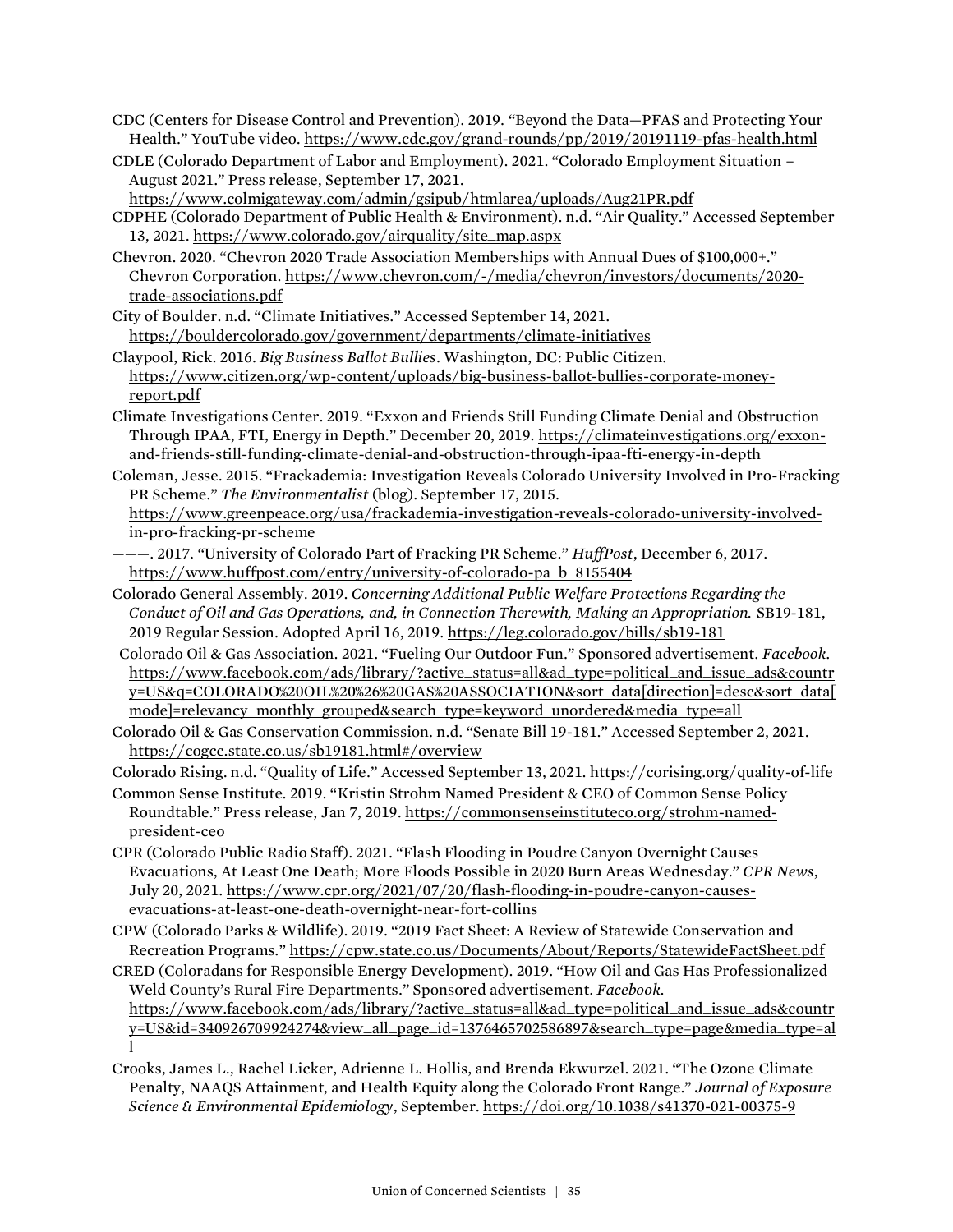- CSPRF (Common Sense Policy Roundtable Forum) and Leeds School (University of Colorado Boulder's Leeds School of Business). 2013. "Independent Contractor Agreement: For Economic Impact Analysis Using Regional Economic Modeling." [https://www.documentcloud.org/documents/2271128-cora-cu](https://www.documentcloud.org/documents/2271128-cora-cu-boulder-remi-response-full.html#document/p1765/a235121)[boulder-remi-response-full.html#document/p1765/a235121](https://www.documentcloud.org/documents/2271128-cora-cu-boulder-remi-response-full.html#document/p1765/a235121)
- Davies, Kert. 2011. "Upcoming American Petroleum Institute 'Vote 4 Energy' TV Campaign Disrupted by Undercover Activists." *The Environmentalist* (blog). December 20, 2011. [https://www.greenpeace.org/usa/upcoming-american-petroleum-institute-vote-4-energy-tv](https://www.greenpeace.org/usa/upcoming-american-petroleum-institute-vote-4-energy-tv-campaign-disrupted-by-undercover-activists)[campaign-disrupted-by-undercover-activists](https://www.greenpeace.org/usa/upcoming-american-petroleum-institute-vote-4-energy-tv-campaign-disrupted-by-undercover-activists)
- Davis, Shane. 2017. "Boulder County: Abandoned Oil & Gas Wells in Residential Areas, Near Elementary School and Seismic Permitting Already Underway." *Fractivist* (blog). December 3, 2017. <https://fractivist.blogspot.com/2017/12/boulder-county-abandoned-oil-gas-wells.html>
- Dyer, Joel. 2015. "Behind the Curtain." *Boulder Weekly*, September 17, 2015. <https://www.boulderweekly.com/news/behind-the-curtain>
- ———. 2016a. "Behind Closed Doors." *Boulder Weekly*, July 28, 2016. <https://www.boulderweekly.com/news/behind-closed-doors-2>
- ———. 2016b. "Transparency Lacking in Leeds School's REMI Report on 2,500-Foot Setback Initiative." *Boulder Weekly*, July 28, 2016[. https://www.boulderweekly.com/opinion/transparency-lacking-in](https://www.boulderweekly.com/opinion/transparency-lacking-in-leeds-schools-remi-report-on-2500-foot-setback-initiative)[leeds-schools-remi-report-on-2500-foot-setback-initiative](https://www.boulderweekly.com/opinion/transparency-lacking-in-leeds-schools-remi-report-on-2500-foot-setback-initiative)
- EarthRights International. n.d. "Climate Change Litigation in Colorado." Accessed September 7, 2021. <https://earthrights.org/case/climate-change-litigation-colorado>
- ———. 2018. "Oil and Gas Industry Initiatives to Discredit Climate Change Lawsuits by Cities and Counties." <https://earthrights.org/wp-content/uploads/Climate-Change-Factsheet.pdf>
- ———. 2019. "Exxon Sends Undisclosed Agents to Question Opposing Counsel About Colorado Climate Litigation." Press release, January 15, 2019. [https://earthrights.org/media\\_release/exxon-sends](https://earthrights.org/media_release/exxon-sends-undisclosed-agents-to-question-opposing-counsel-about-colorado-climate-litigation)[undisclosed-agents-to-question-opposing-counsel-about-colorado-climate-litigation](https://earthrights.org/media_release/exxon-sends-undisclosed-agents-to-question-opposing-counsel-about-colorado-climate-litigation)
- Eason, Brian. 2020. "Colorado Scrutinizes Oil and Gas Tax Breaks as Severance Taxes Drop and the State Budget Gets Tight." *Colorado Sun*, March 23, 2020[. https://coloradosun.com/2020/03/23/colorado](https://coloradosun.com/2020/03/23/colorado-oil-and-gas-tax-breaks-severance-taxes)[oil-and-gas-tax-breaks-severance-taxes](https://coloradosun.com/2020/03/23/colorado-oil-and-gas-tax-breaks-severance-taxes)
- EIA (US Energy Information Administration). 2021. "Energy and the Environment Explained: Where Greenhouse Gases Come From." May 21, 2021. [https://www.eia.gov/energyexplained/energy-and](https://www.eia.gov/energyexplained/energy-and-the-environment/where-greenhouse-gases-come-from.php)[the-environment/where-greenhouse-gases-come-from.php](https://www.eia.gov/energyexplained/energy-and-the-environment/where-greenhouse-gases-come-from.php)
- EID (Energy In Depth). n.d. "Energy In Depth: Health & Safety." Accessed September 15, 2021. [https://eidhealth.org](https://eidhealth.org/)
- EIS Solutions. n.d.a. "Case Study: Vital for Colorado." Accessed September 17, 2021. <https://eissolutions.com/case-study-vital-for-colorado>
- ———. n.d.b. "Josh Penry." Accessed August 11, 2021. <https://eissolutions.com/who-we-are/josh-penry> EPA (US Environmental Protection Agency). 2018. "Fact Sheet—Final Area Designations for the National
- Ambient Air Quality Standards for Ozone Established in 2015." April 30, 2018. [https://www.epa.gov/sites/default/files/2018-04/documents/placeholder\\_0.pdf](https://www.epa.gov/sites/default/files/2018-04/documents/placeholder_0.pdf)
- ———. 2019. "Finding of Failure to Attain and Reclassification of Denver Area for the 2008 Ozone National Ambient Air Quality Standard." *Federal Register.*
	- [https://www.federalregister.gov/documents/2019/12/26/2019-27485/finding-of-failure-to-attain](https://www.federalregister.gov/documents/2019/12/26/2019-27485/finding-of-failure-to-attain-and-reclassification-of-denver-area-for-the-2008-ozone-national-ambient)[and-reclassification-of-denver-area-for-the-2008-ozone-national-ambient](https://www.federalregister.gov/documents/2019/12/26/2019-27485/finding-of-failure-to-attain-and-reclassification-of-denver-area-for-the-2008-ozone-national-ambient)
- Evans, Angela K. 2016. "Initiatives Canvassers Report Harassment." *Boulder Weekly*, July 28, 2016. <https://www.boulderweekly.com/news/initiatives-canvassers-report-harassment>
- ExxonMobil. 2021. "Political Contributions and Lobbying." ExxonMobil. September 7, 2021. <https://corporate.exxonmobil.com/About-us/Policy/Political-contributions-and-lobbying>
- Finley, Bruce. 2018. "Colorado's Oil and Gas Industry Regulator Matt Lepore Will Resign and Work as an Industry Consultant." *Denver Post*, February 20, 2018.

<https://www.denverpost.com/2018/02/20/matt-lepore-oil-gas-regulator-resigns>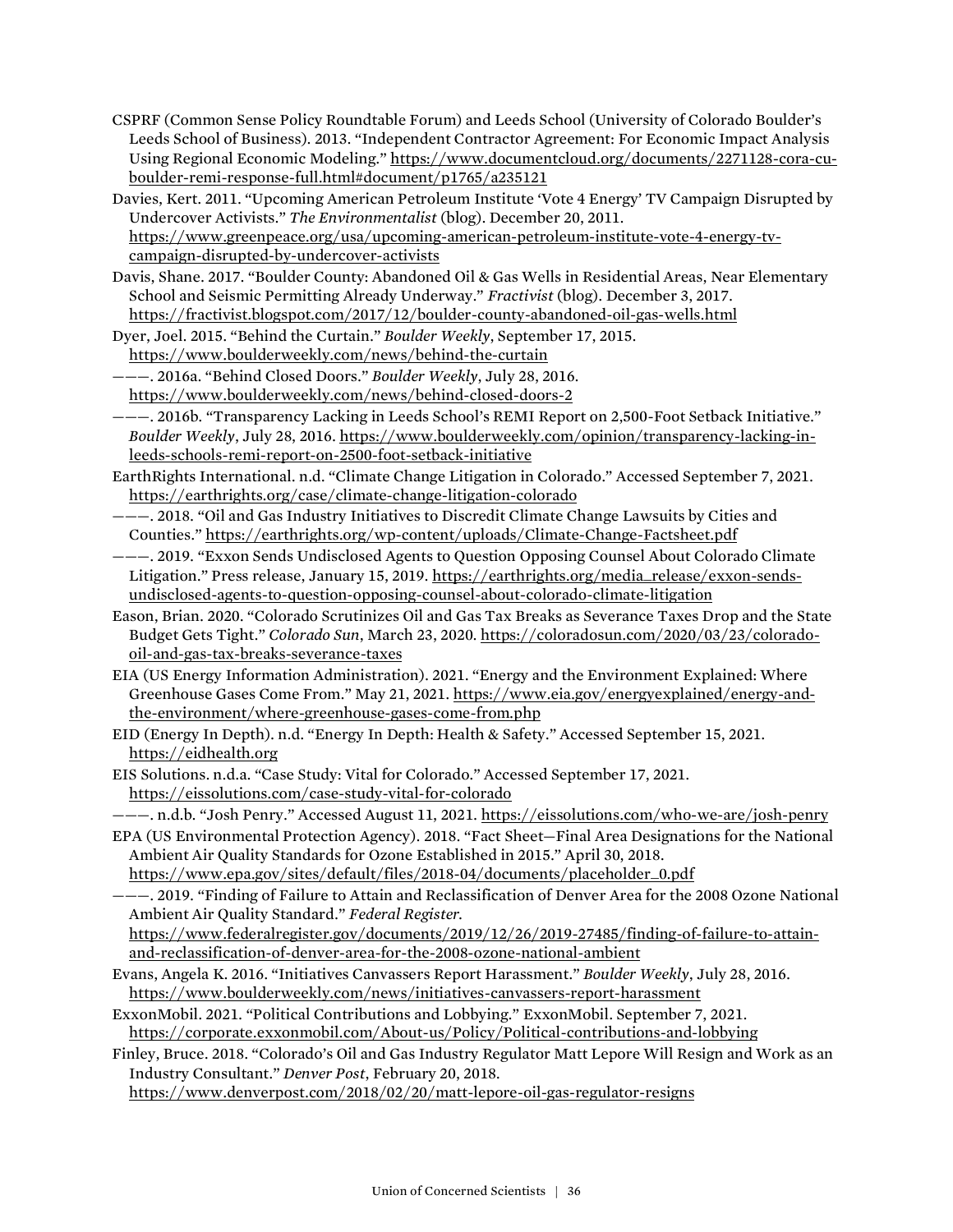———. 2020. "Suncor Refinery North of Denver Faces State Review of Outdated Permits, Plans \$300 Million Push to Be 'Better Not Bigger.'" *Denver Post*, November 29, 2020.

<https://www.denverpost.com/2020/11/29/suncor-oil-refinery-permit-renewals-closure-pollution>

- Glick, Daniel, and Kelsey Ray. 2016. "Fractured: Part I, Who's Behind 'Decline to Sign' Efforts?" *Colorado Independent*, July 27, 2016[. https://www.coloradoindependent.com/2016/07/27/decline-to-sign](https://www.coloradoindependent.com/2016/07/27/decline-to-sign-initiative-75-iniative-78)[initiative-75-iniative-78](https://www.coloradoindependent.com/2016/07/27/decline-to-sign-initiative-75-iniative-78)
- ———. 2017. "Fractured: Roughneck Politics." *Colorado Independent*, May 2, 2017. <https://www.coloradoindependent.com/2017/05/02/colorado-oil-and-gas-lobbying>
- Helmig, Detlev. 2020. "Air Quality Impacts from Oil and Natural Gas Development in Colorado." *Elementa: Science of the Anthropocene* 8 (January): 4[. https://doi.org/10.1525/elementa.398](https://doi.org/10.1525/elementa.398)
- Herrick, John. 2018. "Colorado's Head Oil-and-Gas Regulator Leaves for Private Energy Consulting Gig." *Colorado Independent*, February 20, 2018. [https://www.coloradoindependent.com/2018/02/20/matt](https://www.coloradoindependent.com/2018/02/20/matt-lepore-oil-gas-resign)[lepore-oil-gas-resign](https://www.coloradoindependent.com/2018/02/20/matt-lepore-oil-gas-resign)
- ———. 2019. "Benzene Spike Detected Near Greeley Elementary School." *Colorado Independent*, November 25, 2019[. https://www.coloradoindependent.com/2019/11/25/benzene-bella-romero-oil](https://www.coloradoindependent.com/2019/11/25/benzene-bella-romero-oil-gas)[gas](https://www.coloradoindependent.com/2019/11/25/benzene-bella-romero-oil-gas)
- ———. 2020. "Report: Cancer-Causing Benzene Spiked More Than Once at Bella Romero." *Colorado Independent*, March 11, 2020[. https://www.coloradoindependent.com/2020/03/11/report-benzene](https://www.coloradoindependent.com/2020/03/11/report-benzene-bella-romero)[bella-romero](https://www.coloradoindependent.com/2020/03/11/report-benzene-bella-romero)
- Ingold, John. 2020. "Five Charts That Show Where 2020 Ranks in Colorado Wildfire History." *Colorado Sun,* October 20, 2020[. https://coloradosun.com/2020/10/20/colorado-largest-wildfire-history](https://coloradosun.com/2020/10/20/colorado-largest-wildfire-history/)
- Jacobs, Nicole. 2019. "Fact Checking Activist Claims Ahead of Colorado Oil and Gas Bill Hearing." Energy In Depth: *Mountain States* (blog). March 5, 2019. [https://www.energyindepth.org/fact-checking](https://www.energyindepth.org/fact-checking-activist-claims-ahead-of-colorado-oil-and-gas-bill-hearing)[activist-claims-ahead-of-colorado-oil-and-gas-bill-hearing](https://www.energyindepth.org/fact-checking-activist-claims-ahead-of-colorado-oil-and-gas-bill-hearing)
- Jaffe, Mark. 2020a. "Garfield County Spending \$1.5M to Challenge Colorado's Oil and Gas Regulations." *The Journal*, August 21, 2020. [https://www.the-journal.com/articles/garfield-county-spending-1-5m](https://www.the-journal.com/articles/garfield-county-spending-1-5m-to-challenge-colorados-oil-and-gas-regulations)[to-challenge-colorados-oil-and-gas-regulations](https://www.the-journal.com/articles/garfield-county-spending-1-5m-to-challenge-colorados-oil-and-gas-regulations)
- ———. 2020b. "Oil and Gas Does About-Face as Six-Week Overhaul of Colorado Drilling Regulations Begins." *Colorado Sun*, August 24, 2020[. https://coloradosun.com/2020/08/24/cogcc-mission-rules](https://coloradosun.com/2020/08/24/cogcc-mission-rules-hearings-oil-and-gas)[hearings-oil-and-gas](https://coloradosun.com/2020/08/24/cogcc-mission-rules-hearings-oil-and-gas)
- Ketyer, Edward, and Lisa McKenzie. 2021. *Air Pollution and COVID-19: A Dangerous Combination*. Andover: Physicians for Social Responsibility. [https://www.psr.org/wp](https://www.psr.org/wp-content/uploads/2021/01/air-pollution-and-covid-19.pdf)[content/uploads/2021/01/air-pollution-and-covid-19.pdf](https://www.psr.org/wp-content/uploads/2021/01/air-pollution-and-covid-19.pdf)
- *KGNU*. 2016. "Harassment of Signature Gatherers for Anti-Fracking Initiative," July 27, 2016. <https://news.kgnu.org/2016/07/harassment-of-signature-gatherers-for-anti-fracking-initiative>
- Krieger, Elena, Boris Lukanov, Ana McPhail, Audrey Smith, and Annelise Dillon. 2020. *Equity-Focused Climate Strategies for Colorado: Socioeconomic and Environmental Health Dimensions of Decarbonization*. Oakland: Physicians, Scientists, and Engineers for Healthy Energy. [https://www.psehealthyenergy.org/wp-content/uploads/2020/12/Equity-Focused-Climate-](https://www.psehealthyenergy.org/wp-content/uploads/2020/12/Equity-Focused-Climate-Strategies-for-Colorado-Report.pdf)[Strategies-for-Colorado-Report.pdf](https://www.psehealthyenergy.org/wp-content/uploads/2020/12/Equity-Focused-Climate-Strategies-for-Colorado-Report.pdf)
- Legislative Council Staff. n.d. "Severance Tax." Accessed September 3, 2021. <https://leg.colorado.gov/agencies/legislative-council-staff/severance-tax>
- Lepore, Matt. n.d. "Matt Lepore: Founder & Principal at Insight Energy Law, LLC." LinkedIn. Accessed September 30, 2021. [https://www.linkedin.com/in/matt-lepore-93488a86](https://www.linkedin.com/in/matt-lepore-93488a86/)
- Lewandowski, Brian R. 2014. "Revised Economic Impact Report." Email to Marcus Koblitz, March 2. [https://www.documentcloud.org/documents/2271128-cora-cu-boulder-remi-response](https://www.documentcloud.org/documents/2271128-cora-cu-boulder-remi-response-full.html%23document/p11/a235070)[full.html#document/p11/a235070](https://www.documentcloud.org/documents/2271128-cora-cu-boulder-remi-response-full.html%23document/p11/a235070)
- Lewis, Celia, Lydia H. Greiner, and David R. Brown. 2018. "Setback Distances for Unconventional Oil and Gas Development: Delphi Study Results." *PLOS ONE* 13 (8): e0202462. <https://doi.org/10.1371/journal.pone.0202462>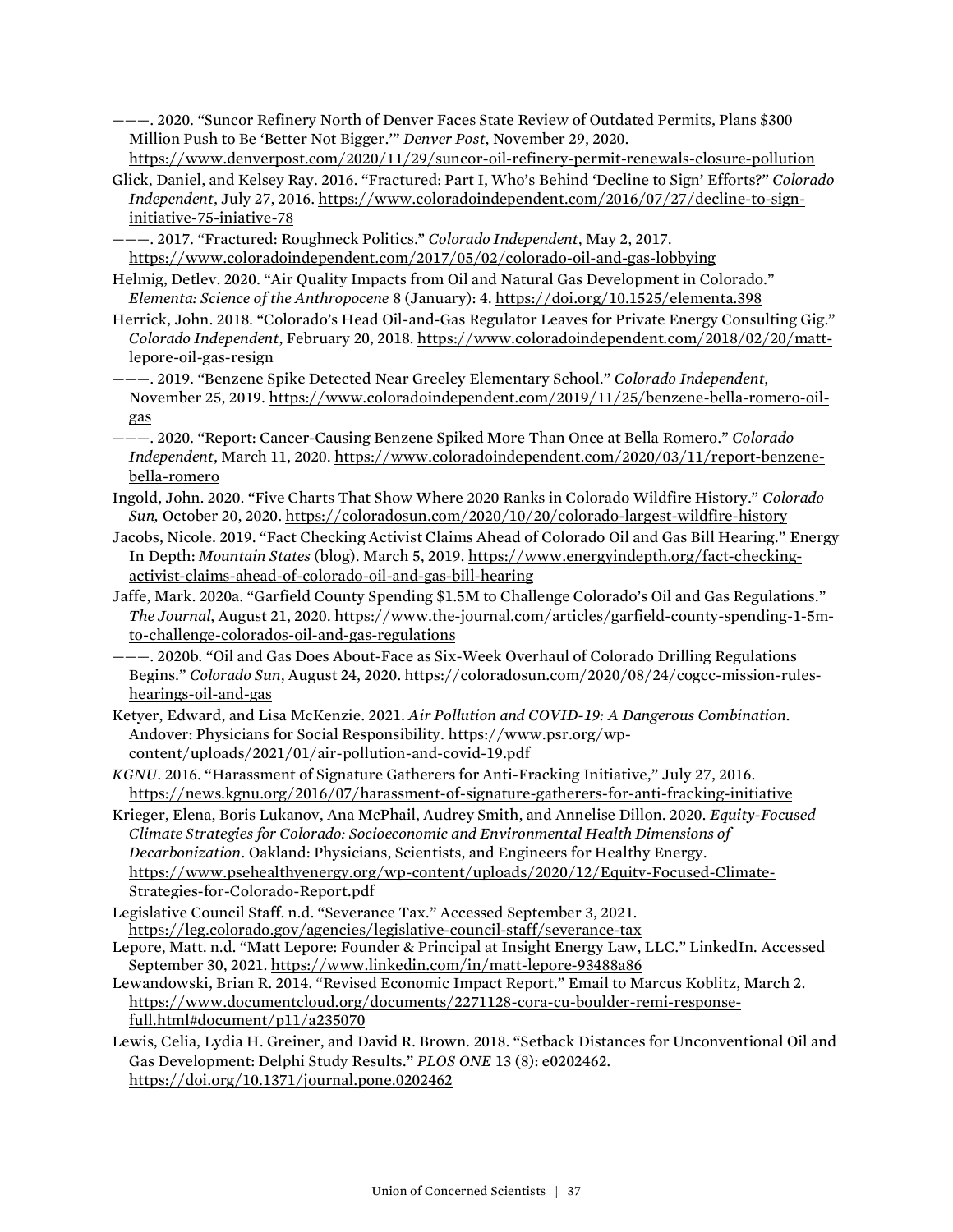- MAP (Manufacturers' Accountability Project). 2019. "Union of Concerned Scientists Events in Colorado Reject Consensus-Based Climate Solutions." *MAP Blog* (blog). April 25, 2019. [https://mfgaccountabilityproject.org/2019/04/25/union-of-concerned-scientists-events-in-colorado](https://mfgaccountabilityproject.org/2019/04/25/union-of-concerned-scientists-events-in-colorado-reject-consensus-based-climate-solutions/)[reject-consensus-based-climate-solutions](https://mfgaccountabilityproject.org/2019/04/25/union-of-concerned-scientists-events-in-colorado-reject-consensus-based-climate-solutions/)
- Markus, Ben. 2018. "Deadly Firestone Well Didn't Produce Much Oil and Gas. Why Turn It On?" *CPR News*, April 10, 2018[. https://www.cpr.org/2018/04/10/deadly-firestone-well-didnt-produce-much](https://www.cpr.org/2018/04/10/deadly-firestone-well-didnt-produce-much-oil-and-gas-why-turn-it-on)[oil-and-gas-why-turn-it-on](https://www.cpr.org/2018/04/10/deadly-firestone-well-didnt-produce-much-oil-and-gas-why-turn-it-on)
- McKenzie, Lisa M., William B. Allshouse, Tim E. Byers, Edward J. Bedrick, Berrin Serdar, and John L. Adgate. 2017. "Childhood Hematologic Cancer and Residential Proximity to Oil and Gas Development." *PLOS ONE* 12 (2): e0170423[. https://doi.org/10.1371/journal.pone.0170423](https://doi.org/10.1371/journal.pone.0170423)
- McKenzie, Lisa M., William Allshouse, and Stephen Daniels. 2019. "Congenital Heart Defects and Intensity of Oil and Gas Well Site Activities in Early Pregnancy." *Environment International* 132 (November): 104949.<https://doi.org/10.1016/j.envint.2019.104949>
- McKenzie, Lisa M., James Crooks, Jennifer L. Peel, Benjamin D. Blair, Stephen Brindley, William B. Allshouse, Stephanie Malin, and John L. Adgate. 2019. "Relationships Between Indicators of Cardiovascular Disease and Intensity of Oil and Natural Gas Activity in Northeastern Colorado." *Environmental Research* 170 (March): 56–64.<https://doi.org/10.1016/j.envres.2018.12.004>
- McKenzie, Lisa M., Ruixin Guo, Roxana Z. Witter, David A. Savitz, Lee S. Newman, and John L. Adgate. 2014. "Birth Outcomes and Maternal Residential Proximity to Natural Gas Development in Rural Colorado." *Environmental Health Perspectives* 122 (4): 412–17[. https://doi.org/10.1289/ehp.1306722](https://doi.org/10.1289/ehp.1306722)
- McKenzie, Lisa M., Roxana Z. Witter, Lee S. Newman, and John L. Adgate. 2012. "Human Health Risk Assessment of Air Emissions from Development of Unconventional Natural Gas Resources." *Science of The Total Environment* 424 (May): 79–87[. https://doi.org/10.1016/j.scitotenv.2012.02.018](https://doi.org/10.1016/j.scitotenv.2012.02.018)
- McMullin, Tami S., Alison M. Bamber, Daniel Bon, Daniel I. Vigil, and Michael Van Dyke. 2018. "Exposures and Health Risks from Volatile Organic Compounds in Communities Located near Oil and Gas Exploration and Production Activities in Colorado (U.S.A.)." *International Journal of Environmental Research and Public Health* 15 (7): 1,500[. https://doi.org/10.3390/ijerph15071500](https://doi.org/10.3390/ijerph15071500)
- Milton, Donald, Amir Sapkota, Sacoby Wilson, Thurka Sangaramoorthy, Chengsheng Jiang, Meleah Boyle, and Laura Dalemarre. 2014. *Potential Public Health Impacts of Natural Gas Development and Production in the Marcellus Shale in Western Maryland*. College Park, MD: University of Maryland School of Public Health.

[https://health.maryland.gov/phpa/OEHFP/EH/Shared%20Documents/Marcellus%20Shale/MDMarc](https://health.maryland.gov/phpa/OEHFP/EH/Shared%20Documents/Marcellus%20Shale/MDMarcellusShalePublicHealthFinalReport08.15.2014.pdf) [ellusShalePublicHealthFinalReport08.15.2014.pdf](https://health.maryland.gov/phpa/OEHFP/EH/Shared%20Documents/Marcellus%20Shale/MDMarcellusShalePublicHealthFinalReport08.15.2014.pdf)

- Money Trails. n.d. "Vital For Colorado Was Formed to Protect Extractive Industry Interests in Colorado." Accessed September 17, 2021. [https://moneytrails.org/issue/vital-for-colorado](https://moneytrails.org/issue/vital-for-colorado )
- Mulvey, Kathy, and Seth Shulman. 2015. *The Climate Deception Dossiers: Internal Fossil Fuel Industry Memos Reveal Decades of Corporate Disinformation*. Cambridge, MA: Union of Concerned Scientists. <https://www.ucsusa.org/sites/default/files/attach/2015/07/The-Climate-Deception-Dossiers.pdf>
- NASEO (National Association of State Energy Officials) and EFI (Energy Futures Initiative). 2020. *Energy Employment by State—2020*. Arlington: National Association of State Energy Officials, and Washington, DC: Energy Futures Initiative.

[https://static1.squarespace.com/static/5a98cf80ec4eb7c5cd928c61/t/5e78198f28dc473dd3225f04/15](https://static1.squarespace.com/static/5a98cf80ec4eb7c5cd928c61/t/5e78198f28dc473dd3225f04/1584929183186/USEER-Energy-Employment-by-State-2020.pdf) [84929183186/USEER-Energy-Employment-by-State-2020.pdf](https://static1.squarespace.com/static/5a98cf80ec4eb7c5cd928c61/t/5e78198f28dc473dd3225f04/1584929183186/USEER-Energy-Employment-by-State-2020.pdf)

Occidental. 2020. "Occidental Petroleum Corporation 2020 Trade Associations with Membership Dues over \$50,000." Occidental Petroleum Corporation.

[https://www.oxy.com/investors/Governance/Documents/2020%20Trade%20Association%20over%205](https://www.oxy.com/investors/Governance/Documents/2020%20Trade%20Association%20over%2050K.pdf) [0K.pdf](https://www.oxy.com/investors/Governance/Documents/2020%20Trade%20Association%20over%2050K.pdf)

Olabi, Nora. 2018. "Petition Circulator Paid to Leave Fracking Setback Campaign." *Westword*, August 1, 2018[. https://www.westword.com/news/colorado-rising-loses-signature-gathering-firm-10608382](https://www.westword.com/news/colorado-rising-loses-signature-gathering-firm-10608382)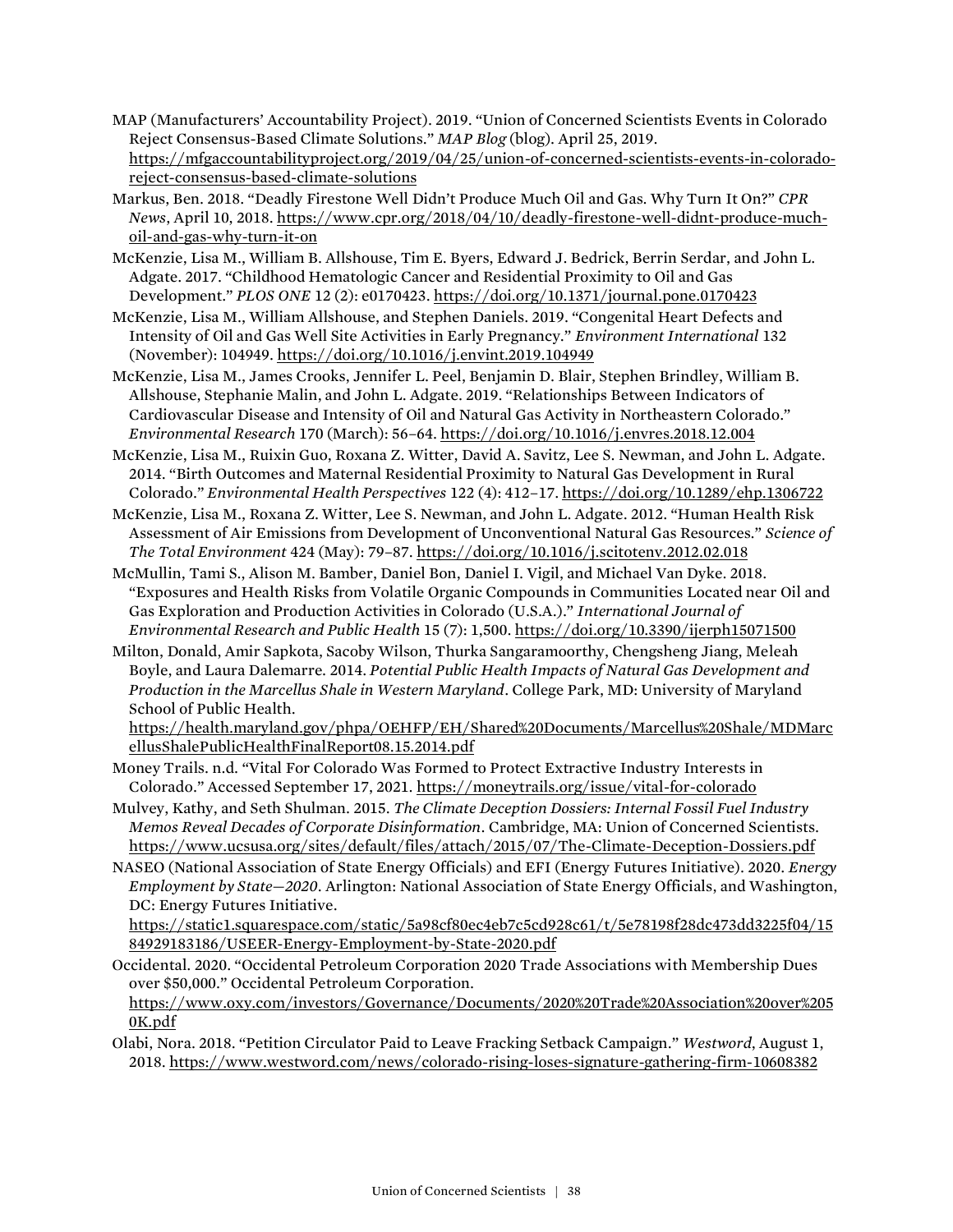OSA (Colorado Office of the State Auditor). 2020. *Severance Taxes*. Performance Audit. Denver: Colorado Office of the State Auditor.

[http://leg.colorado.gov/sites/default/files/documents/audits/1928p\\_severance\\_taxes.pdf](http://leg.colorado.gov/sites/default/files/documents/audits/1928p_severance_taxes.pdf)

- Osher, Christopher N. 2017. "What Does \$80 Million Buy Oil and Gas Interests? Voter Profiles, Door Knocking and Influence at Local and Statewide Levels." *Denver Post*, July 16, 2017.
- <https://www.denverpost.com/2017/07/16/oil-gas-industry-public-influence-campaigns> Otárola, Miguel, and Paolo Zialcita. 2021. "Poudre Canyon Flooding: Poudre River Closed, Flash Flood Watch Still in Place as Search for Missing Continues." *CPR News*, July 21, 2021. <https://www.cpr.org/2021/07/21/poudre-canyon-flooding-updates-day-2>

Protect Colorado. n.d. "Our Mission." Accessed September 13, 2021. [https://www.protectcolorado.com](https://www.protectcolorado.com/)

- PwC (PricewaterhouseCoopers LLP). 2017. *Impacts of the Oil and Natural Gas Industry on the US Economy in 2015*. New York: PricewaterhouseCoopers LLP[. https://www.api.org/-](https://www.api.org/-/media/Files/Policy/Jobs/Oil-and-Gas-2015-Economic-Impacts-Final-Cover-07-17-2017.pdf?la=en&hash=35B4A90E946210F7E688314857100832A15E20FC) [/media/Files/Policy/Jobs/Oil-and-Gas-2015-Economic-Impacts-Final-Cover-07-17-](https://www.api.org/-/media/Files/Policy/Jobs/Oil-and-Gas-2015-Economic-Impacts-Final-Cover-07-17-2017.pdf?la=en&hash=35B4A90E946210F7E688314857100832A15E20FC) [2017.pdf?la=en&hash=35B4A90E946210F7E688314857100832A15E20FC](https://www.api.org/-/media/Files/Policy/Jobs/Oil-and-Gas-2015-Economic-Impacts-Final-Cover-07-17-2017.pdf?la=en&hash=35B4A90E946210F7E688314857100832A15E20FC)
- Runyon, Luke. 2020. "For the West's Drinking Water, Wildfire Concerns Linger Long After Smoke Clears." *KUNC*, October 20, 2020. https://www.kunc.org/2020-10-20/for-the-wests-drinking-waterwildfire-concerns-linger-long-after-smoke-clears
- Sakas, Michael Elizabeth. 2020. "Safety Fears Hang in the Air After a Benzene Spike at a Greeley School with a Neighboring Oil and Gas Well." *CPR News*, July 30, 2020. [https://www.cpr.org/2020/07/30/safety-fears-hang-in-the-air-after-a-benzene-spike-at-a-greeley](https://www.cpr.org/2020/07/30/safety-fears-hang-in-the-air-after-a-benzene-spike-at-a-greeley-school-with-a-neighboring-oil-and-gas-well)[school-with-a-neighboring-oil-and-gas-well](https://www.cpr.org/2020/07/30/safety-fears-hang-in-the-air-after-a-benzene-spike-at-a-greeley-school-with-a-neighboring-oil-and-gas-well)
- ———. 2021. "Why Wildfire Burn Scars Become Flash Flood Zones—And What to Do If You're in One." *CPR News*, May 20, 2021. [https://www.cpr.org/2021/05/20/colorado-wildfires-burn-scars-flash](https://www.cpr.org/2021/05/20/colorado-wildfires-burn-scars-flash-floods)[floods](https://www.cpr.org/2021/05/20/colorado-wildfires-burn-scars-flash-floods)
- San Miguel County. n.d. "Climate Accountability." Accessed September 7, 2021. <https://www.sanmiguelcountyco.gov/514/Climate-Accountability>
- Silbaugh, Larson. 2020. "Effective Tax Rates on Oil and Natural Gas." Official memorandum. Denver: Legislative Council Staff. [https://leg.colorado.gov/sites/default/files/r20-](https://leg.colorado.gov/sites/default/files/r20-141_interested_persons_memo_on_effective_oil_and_gas_severance_tax_rate.pdf)

[141\\_interested\\_persons\\_memo\\_on\\_effective\\_oil\\_and\\_gas\\_severance\\_tax\\_rate.pdf](https://leg.colorado.gov/sites/default/files/r20-141_interested_persons_memo_on_effective_oil_and_gas_severance_tax_rate.pdf)

- Sirota, David. 2017. "Is There a Gas Line Near Your House? How Anadarko Petroleum Killed a Bill Forcing Fossil Fuel Companies to Tell Homeowners." *International Business Times*, May 17, 2017. [https://www.ibtimes.com/political-capital/there-gas-line-near-your-house-how-anadarko](https://www.ibtimes.com/political-capital/there-gas-line-near-your-house-how-anadarko-petroleum-killed-bill-forcing-fossil)[petroleum-killed-bill-forcing-fossil](https://www.ibtimes.com/political-capital/there-gas-line-near-your-house-how-anadarko-petroleum-killed-bill-forcing-fossil)
- Sirota, David, and Chase Woodruff. 2018a. "Noble Energy Pumps Unregulated Cash into Fight Against 112." *Westword*, October 18, 2018[. https://www.westword.com/news/nobel-energy-finds-way-to](https://www.westword.com/news/nobel-energy-finds-way-to-pump-unregulated-cash-into-fight-against-colorados-proposition-112-10916014)[pump-unregulated-cash-into-fight-against-colorados-proposition-112-10916014](https://www.westword.com/news/nobel-energy-finds-way-to-pump-unregulated-cash-into-fight-against-colorados-proposition-112-10916014)
- ———. 2018b. "Drilling Down into Oil and Gas Contributions to Pro-74, Anti-112 Campaigns." *Westword*, October 30, 2018. [https://www.westword.com/news/oil-and-gas-money-fueling-the-campaigns-for](https://www.westword.com/news/oil-and-gas-money-fueling-the-campaigns-for-colorados-amendment-74-against-prop-112-10954929)[colorados-amendment-74-against-prop-112-10954929](https://www.westword.com/news/oil-and-gas-money-fueling-the-campaigns-for-colorados-amendment-74-against-prop-112-10954929)
- Suncor. 2020. "Report on Sustainability 2020." Calgary, Alberta, Canada: Suncor Energy Inc. [https://sustainability-prd-cdn.suncor.com/-/media/project/ros/shared/documents/reports-on](https://sustainability-prd-cdn.suncor.com/-/media/project/ros/shared/documents/reports-on-sustainability/2020-report-on-sustainability-en.pdf)[sustainability/2020-report-on-sustainability-en.pdf](https://sustainability-prd-cdn.suncor.com/-/media/project/ros/shared/documents/reports-on-sustainability/2020-report-on-sustainability-en.pdf)
- Svaldi, Aldo. 2017. "Northeast Denver Neighborhood Is Nation's Most Polluted." *Denver Post*, February 20, 2017.<https://www.denverpost.com/2017/02/16/denver-most-polluted-zip-code>
- Svaldi, Aldo, and Bruce Finley. 2017. "Intensifying Investigation into Firestone Home Explosion Worries Homeowners Nearby." *Denver Post*, April 27, 2017.

<https://www.denverpost.com/2017/04/27/firestone-explosion-investigation-worrying-homeowners>

Turkewitz, Julie. 2018. "In Colorado, a Fracking Boom and a Population Explosion Collide." *New York Times*, May 31, 2018[. https://www.nytimes.com/2018/05/31/us/colorado-fracking-debates.html](https://www.nytimes.com/2018/05/31/us/colorado-fracking-debates.html)